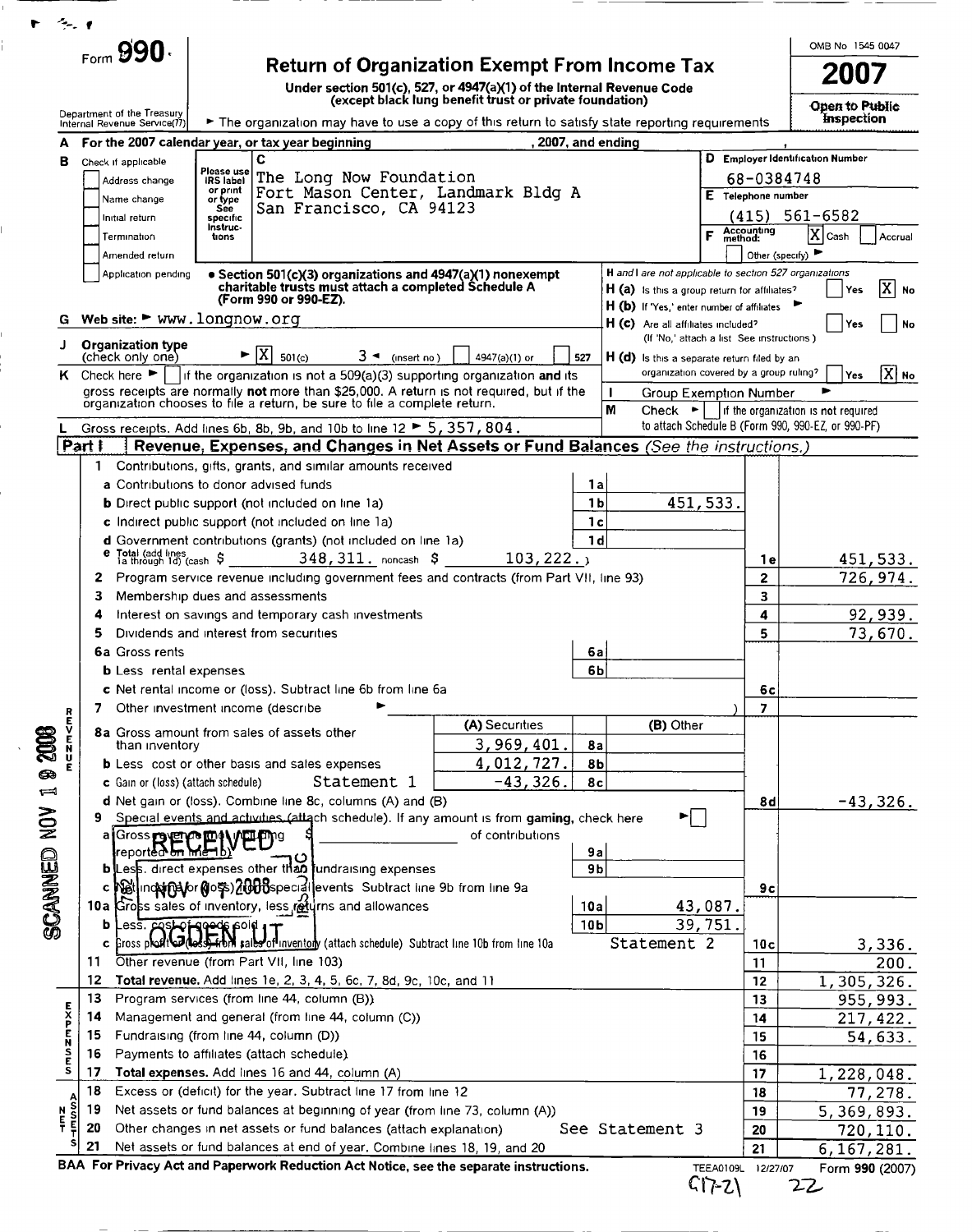| $\blacktriangle$ $^{\text{T}}$ | The Long Now Foundation<br>Form 990 (2007)                                                                                                                                                                                        |          |                   |                         | 68-0384748                    | Page 2               |
|--------------------------------|-----------------------------------------------------------------------------------------------------------------------------------------------------------------------------------------------------------------------------------|----------|-------------------|-------------------------|-------------------------------|----------------------|
| Part II                        |                                                                                                                                                                                                                                   |          |                   |                         |                               |                      |
|                                | Statement of Functional Expenses All organizations must complete column (A). Columns (B), (C), and (D) are required<br>for section 501(c)(3) and (4) organizations and section 4947(a)(1) nonexempt charitable trusts but optiona |          |                   |                         |                               |                      |
|                                | Do not include amounts reported on line<br>6b, 8b, 9b, 10b, or 16 of Part I.                                                                                                                                                      |          | (A) Total         | (B) Program<br>services | (C) Management<br>and general | (D) Fundraising      |
|                                | 22a Grants paid from donor advised                                                                                                                                                                                                |          |                   |                         |                               |                      |
|                                | funds (attach sch)                                                                                                                                                                                                                |          |                   |                         |                               |                      |
|                                | (cash<br>S                                                                                                                                                                                                                        |          |                   |                         |                               |                      |
|                                | non-cash<br>If this amount includes                                                                                                                                                                                               |          |                   |                         |                               |                      |
|                                | foreign grants, check here                                                                                                                                                                                                        | 22 a     |                   |                         |                               |                      |
|                                | 22b Other grants and allocations (att sch)                                                                                                                                                                                        |          |                   |                         |                               |                      |
|                                | s<br>(cash                                                                                                                                                                                                                        |          |                   |                         |                               |                      |
|                                | s<br>non-cash                                                                                                                                                                                                                     |          |                   |                         |                               |                      |
|                                | If this amount includes<br>foreign grants, check here                                                                                                                                                                             | 22b      |                   |                         |                               |                      |
|                                |                                                                                                                                                                                                                                   |          |                   |                         |                               |                      |
|                                | 23 Specific assistance to individuals<br>(attach schedule)                                                                                                                                                                        | 23       |                   |                         |                               |                      |
|                                |                                                                                                                                                                                                                                   |          |                   |                         |                               |                      |
|                                | 24 Benefits paid to or for members<br>(attach schedule)                                                                                                                                                                           | 24       |                   |                         |                               |                      |
|                                | 25a Compensation of current officers,                                                                                                                                                                                             |          |                   |                         |                               |                      |
|                                | directors, key employees, etc. listed<br>in Part V-A                                                                                                                                                                              | 25a      | 122,778.          | 122,778.                | 0.                            |                      |
|                                |                                                                                                                                                                                                                                   |          |                   |                         |                               | 0.                   |
|                                | <b>b</b> Compensation of former officers.<br>directors, key employees, etc listed                                                                                                                                                 |          |                   |                         |                               |                      |
|                                | in Part V-B                                                                                                                                                                                                                       | 25 b     | $\mathbf 0$ .     | 0                       | 0.                            | 0.                   |
|                                | c Compensation and other distributions, not<br>included above, to disqualified persons (as                                                                                                                                        |          |                   |                         |                               |                      |
|                                | defined under section $4958(f)(1)$ ) and persons<br>described in section                                                                                                                                                          |          |                   |                         |                               |                      |
|                                | 4958(c)(3)(B)                                                                                                                                                                                                                     | 25c      | $\mathbf 0$ .     | 0                       | 0.                            | 0.                   |
|                                | 26 Salaries and wages of employees not                                                                                                                                                                                            |          |                   |                         |                               |                      |
|                                | included on lines 25a, b, and c                                                                                                                                                                                                   | 26       | 190,300.          | 58,067.                 | 103, 477.                     | 28,756.              |
|                                | 27 Pension plan contributions not                                                                                                                                                                                                 |          |                   |                         |                               |                      |
|                                | included on lines 25a, b, and c                                                                                                                                                                                                   | 27       |                   |                         |                               |                      |
|                                | 28 Employee benefits not included on                                                                                                                                                                                              |          |                   |                         |                               |                      |
|                                | lines 25a - 27                                                                                                                                                                                                                    | 28       | 9,218.<br>27,260. | 4,016.                  | 4,071.                        | <u>1,131.</u>        |
| 30                             | 29 Payroll taxes<br>Professional fundraising fees                                                                                                                                                                                 | 29<br>30 |                   | 15,636.                 | 9,096.                        | $\overline{2,528}$ . |
| 31                             | Accounting fees                                                                                                                                                                                                                   | 31       | 3,435.            | 2,100.                  | 1,335.                        |                      |
| 32                             | Legal fees                                                                                                                                                                                                                        | 32       | 14,735.           | 13,400.                 | 1,335.                        |                      |
| 33                             | Supplies                                                                                                                                                                                                                          | 33       | 76,707.           | 66,087.                 | 10,020.                       | 600.                 |
| 34                             | Telephone                                                                                                                                                                                                                         | 34       | 901.              | 12.                     | 889.                          |                      |
| 35                             | Postage and shipping                                                                                                                                                                                                              | 35       | 6,595.            | 4,077.                  | 2,518.                        |                      |
| 36                             | Occupancy                                                                                                                                                                                                                         | 36       | 82,107.           | 47,094.                 | 27,398.                       | 7,615.               |
| 37                             | Equipment rental and maintenance                                                                                                                                                                                                  | 37       |                   |                         |                               |                      |
| 38                             | Printing and publications                                                                                                                                                                                                         | 38       | 906.              | 63.                     | 843.                          |                      |
| 39                             | Travel                                                                                                                                                                                                                            | 39       | 28,868.           | 27,506.                 | 1,362.                        |                      |
| 40                             | Conferences, conventions, and meetings                                                                                                                                                                                            | 40       | 5,181.            | 3, 116.                 | 2,065.                        |                      |
| 41                             | Interest                                                                                                                                                                                                                          | 41       |                   |                         |                               |                      |
| 42<br>43                       | Depreciation, depletion, etc (attach schedule)<br>Other expenses not covered above (itemize)                                                                                                                                      | 42       |                   |                         |                               |                      |
|                                | a See Statement 4                                                                                                                                                                                                                 | 43a      | 659,057.          | 592,041.                | 53,013.                       | 14,003.              |
| b                              | . _____________                                                                                                                                                                                                                   | 43b      |                   |                         |                               |                      |
| c                              |                                                                                                                                                                                                                                   | 43c      |                   |                         |                               |                      |
| d                              |                                                                                                                                                                                                                                   | 43d      |                   |                         |                               |                      |
| е                              |                                                                                                                                                                                                                                   | 43e      |                   |                         |                               |                      |
|                                |                                                                                                                                                                                                                                   | 43f      |                   |                         |                               |                      |
| g                              |                                                                                                                                                                                                                                   | 43g      |                   |                         |                               |                      |
| 44                             |                                                                                                                                                                                                                                   |          |                   |                         |                               |                      |
|                                | Total functional expenses. Add lines 22a<br>through 43g (Organizations completing columns<br>(B) - (D), carry these totals to lines 13 - 15)                                                                                      | 44       | 1,228,048.        | 955,993.                | 217,422.                      | 54,633.              |

 $\underbrace{(B) \cdot (D)}$ , carry these totals to lines 13 - 15)  $\phantom{0}$  | 44 | Joint Costs. Check  $\phantom{0}$  | if you are following SOP 98-2.

| Are any joint costs from a combined educational campaign and fundraising solicitation reported in (B) Program services? | $\blacktriangleright$ $\lceil$ Yes $\lceil$ X No |
|-------------------------------------------------------------------------------------------------------------------------|--------------------------------------------------|
| If 'Yes,' enter (i) the aggregate amount of these joint costs                                                           | ; (ii) the amount allocated to Program services  |
| ; (iii) the amount allocated to Management and general                                                                  | and (iv) the amount allocated                    |
| to Fundraising                                                                                                          |                                                  |

 $\mathbf{C}^{\mathsf{T}}$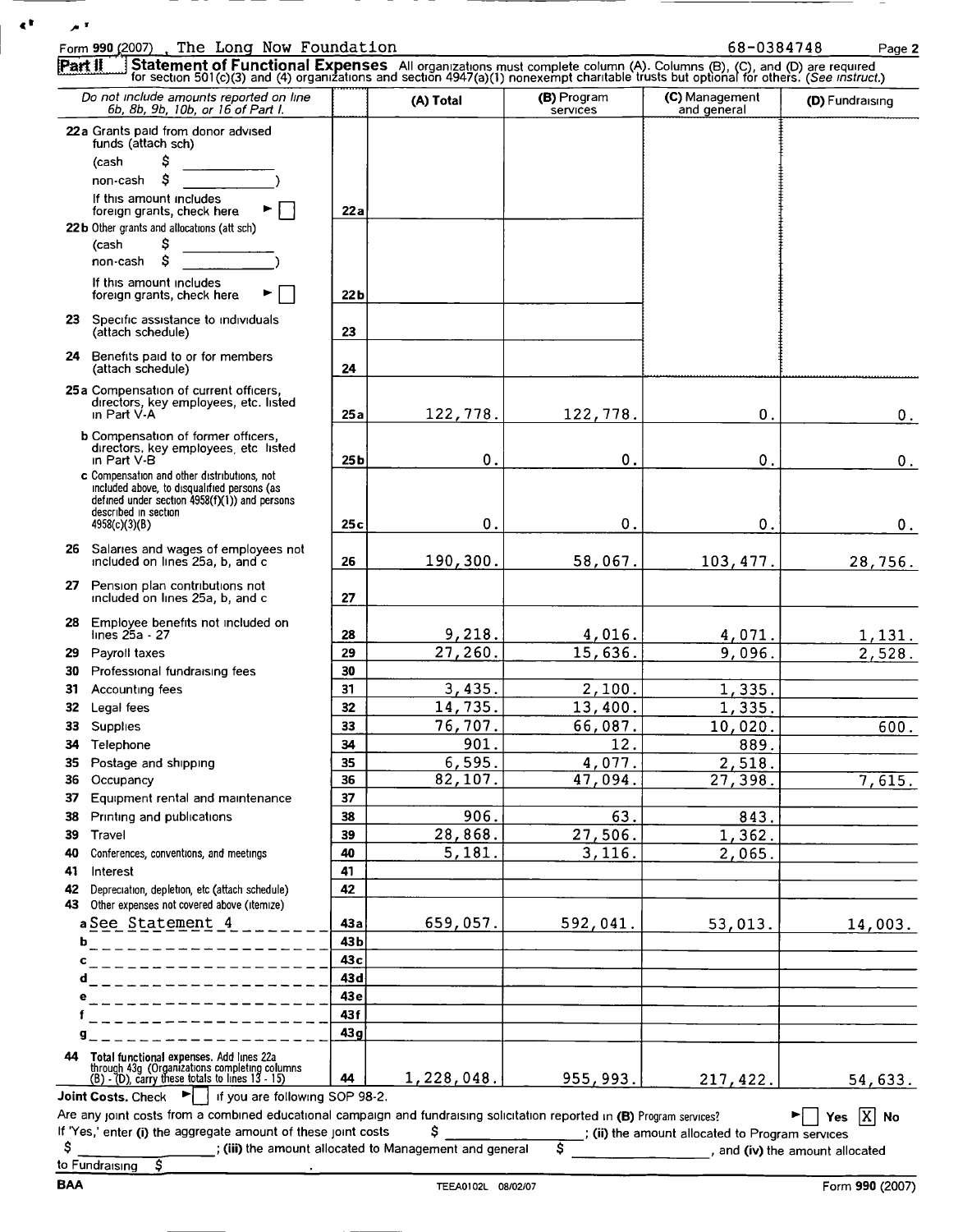| Form 990 (2007)                                                          | The Long Now Foundation |                                                                                                                                                                                                                                                                                                                                                                                                                                      | 68-0384748 |                                                                                                                                              | Page 3    |
|--------------------------------------------------------------------------|-------------------------|--------------------------------------------------------------------------------------------------------------------------------------------------------------------------------------------------------------------------------------------------------------------------------------------------------------------------------------------------------------------------------------------------------------------------------------|------------|----------------------------------------------------------------------------------------------------------------------------------------------|-----------|
| Part III                                                                 |                         | <b>Statement of Program Service Accomplishments (See the instructions.)</b>                                                                                                                                                                                                                                                                                                                                                          |            |                                                                                                                                              |           |
|                                                                          |                         | Form 990 is available for public inspection and, for some people, serves as the primary or sole source of information about a particular<br>organization. How the public perceives an organization in such cases may be determined by the information presented on its return. Therefore,<br>please make sure the return is complete and accurate and fully describes, in Part III, the organization's programs and accomplishments. |            |                                                                                                                                              |           |
| What is the organization's primary exempt purpose? $\blacktriangleright$ |                         | See Statement 5<br>All organizations must describe their exempt purpose achievements in a clear and concise manner. State the number of clients served, publications issued, etc. Discuss achievements that are not measurable. (Section 501(c)(3                                                                                                                                                                                    |            | <b>Program Service Expenses</b><br>(Required for 501 $(c)(3)$ and<br>(4) organizations and<br>4947(a)(1) trusts, but<br>optional for others) |           |
| a See Statement 6                                                        |                         |                                                                                                                                                                                                                                                                                                                                                                                                                                      |            |                                                                                                                                              |           |
|                                                                          |                         |                                                                                                                                                                                                                                                                                                                                                                                                                                      |            |                                                                                                                                              |           |
| (Grants and allocations                                                  |                         | If this amount includes foreign grants, check here                                                                                                                                                                                                                                                                                                                                                                                   |            |                                                                                                                                              | 955, 993. |
|                                                                          |                         |                                                                                                                                                                                                                                                                                                                                                                                                                                      |            |                                                                                                                                              |           |
|                                                                          |                         |                                                                                                                                                                                                                                                                                                                                                                                                                                      |            |                                                                                                                                              |           |
| (Grants and allocations                                                  | s                       | ) If this amount includes foreign grants, check here                                                                                                                                                                                                                                                                                                                                                                                 |            |                                                                                                                                              |           |
|                                                                          |                         |                                                                                                                                                                                                                                                                                                                                                                                                                                      |            |                                                                                                                                              |           |
|                                                                          |                         |                                                                                                                                                                                                                                                                                                                                                                                                                                      |            |                                                                                                                                              |           |
| (Grants and allocations                                                  | Ŝ                       | ) If this amount includes foreign grants, check here                                                                                                                                                                                                                                                                                                                                                                                 |            |                                                                                                                                              |           |
|                                                                          |                         |                                                                                                                                                                                                                                                                                                                                                                                                                                      |            |                                                                                                                                              |           |
|                                                                          |                         |                                                                                                                                                                                                                                                                                                                                                                                                                                      |            |                                                                                                                                              |           |
|                                                                          |                         |                                                                                                                                                                                                                                                                                                                                                                                                                                      |            |                                                                                                                                              |           |
| (Grants and allocations                                                  | Ŝ                       | ) If this amount includes foreign grants, check here $\blacktriangleright$                                                                                                                                                                                                                                                                                                                                                           |            |                                                                                                                                              |           |
| e Other program services<br>(Grants and allocations                      | \$                      | ) If this amount includes foreign grants, check here ▶                                                                                                                                                                                                                                                                                                                                                                               |            |                                                                                                                                              |           |
|                                                                          |                         | f Total of Program Service Expenses (should equal line 44, column (B), Program services)                                                                                                                                                                                                                                                                                                                                             | ь          |                                                                                                                                              | 955,993.  |

**BAA** 

 $\mathbf{C}^{\dagger}=\mathbf{A}^{\dagger}$ 

Form 990 (2007)

- ---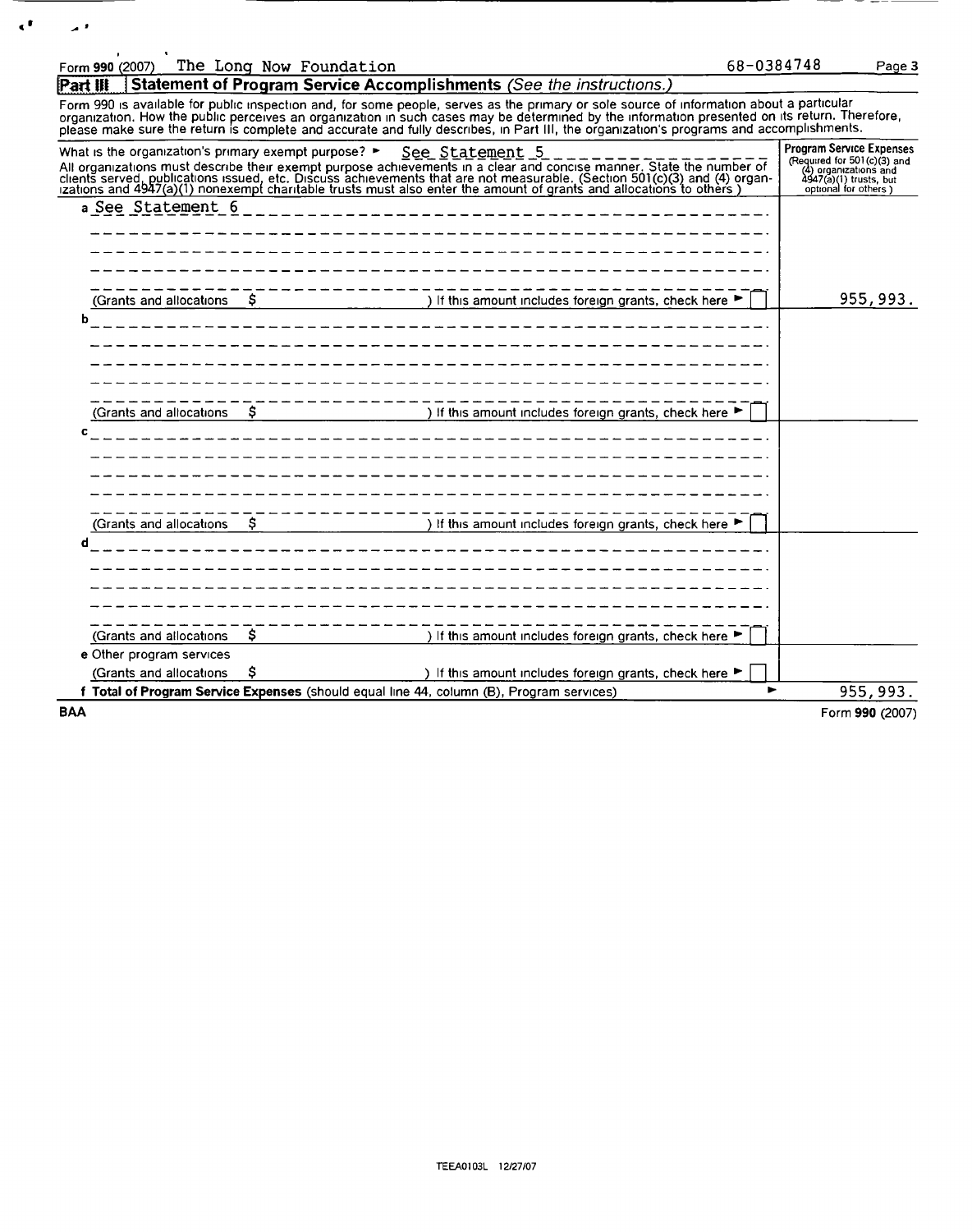|                 | PartIV | The Long Now Foundation<br>Form 990 (2007)<br><b>Balance Sheets (See the instructions.)</b>                                                                 |                                        |                          | 68-0384748      | Page 4             |
|-----------------|--------|-------------------------------------------------------------------------------------------------------------------------------------------------------------|----------------------------------------|--------------------------|-----------------|--------------------|
|                 |        | Note: Where required, attached schedules and amounts within the description<br>column should be for end-of-year amounts only.                               |                                        | (A)<br>Beginning of year |                 | (B)<br>End of year |
|                 |        | 45 Cash - non-interest-bearing                                                                                                                              |                                        |                          | 45              |                    |
|                 | 46     | Savings and temporary cash investments                                                                                                                      |                                        | 2,275,846.               | 46              | 1, 315, 253.       |
|                 |        | 47a Accounts receivable<br><b>b</b> Less. allowance for doubtful accounts                                                                                   | 47a<br>47 b                            |                          | 47 c            |                    |
|                 |        |                                                                                                                                                             |                                        |                          |                 |                    |
|                 |        | 48a Pledges receivable                                                                                                                                      | 48 a                                   |                          |                 |                    |
|                 |        | <b>b</b> Less, allowance for doubtful accounts                                                                                                              | 48 <sub>b</sub>                        |                          | 48 c            |                    |
|                 |        | 49 Grants receivable                                                                                                                                        |                                        |                          | 49              |                    |
|                 |        | 50 a Receivables from current and former officers, directors, trustees, and key<br>employees (attach schedule)                                              |                                        |                          | 50 a            |                    |
|                 |        | <b>b</b> Receivables from other disqualified persons (as defined under section 4958(f)(1)) and persons described in section 4958(c)(3)(B) (attach schedule) |                                        |                          | 50 b            |                    |
| <b>ASSETS</b>   |        | 51 a Other notes and loans receivable<br>(attach schedule)                                                                                                  | 51 a                                   |                          |                 |                    |
|                 |        | <b>b</b> Less: allowance for doubtful accounts                                                                                                              | 51 b                                   |                          | 51 c            |                    |
|                 |        | 52 Inventories for sale or use                                                                                                                              |                                        |                          | 52              |                    |
|                 |        | 53 Prepaid expenses and deferred charges                                                                                                                    |                                        |                          | 53              |                    |
|                 |        | Stmt 7<br>54a Investments - publicly-traded securities                                                                                                      | <b>X</b> FMV<br>Cost                   | 2,769,364                | 54 a            | 4,599,824.         |
|                 |        | <b>b</b> Investments $-$ other securities (attach sch)                                                                                                      | FMV<br>Cost                            |                          | 54 <sub>b</sub> |                    |
|                 |        | 55a Investments - land, buildings, & equipment: basis                                                                                                       | 55 a                                   |                          |                 |                    |
|                 |        | <b>b</b> Less, accumulated depreciation<br>(attach schedule)                                                                                                | 55 b                                   |                          | 55 c            |                    |
|                 |        | 56 Investments - other (attach schedule)                                                                                                                    |                                        |                          | 56              |                    |
|                 |        | 57a Land, buildings, and equipment: basis                                                                                                                   | 295,800.<br>57 a                       |                          |                 |                    |
|                 |        | <b>b</b> Less, accumulated depreciation<br>Statement 8                                                                                                      | 57b                                    | 295,800.                 | 57c             | 295,800.           |
|                 |        | 58 Other assets, including program-related investments                                                                                                      |                                        |                          |                 |                    |
|                 |        | See Statement 9<br>(describe ►                                                                                                                              |                                        | 39,860.                  | 58              | 39,987.            |
|                 | 59.    | Total assets (must equal line 74). Add lines 45 through 58                                                                                                  |                                        | 5,380,870.               | 59              | 6,250,864.         |
|                 | 60     | Accounts payable and accrued expenses                                                                                                                       |                                        |                          | 60              | 3,252.             |
|                 | 61     | Grants payable                                                                                                                                              |                                        |                          | 61              |                    |
|                 | 62     | Deferred revenue                                                                                                                                            |                                        |                          | 62              | 80, 331.           |
|                 |        |                                                                                                                                                             |                                        |                          |                 |                    |
| â               | 63     | Loans from officers, directors, trustees, and key<br>employees (attach schedule)                                                                            |                                        |                          | 63              |                    |
|                 |        | 64a Tax-exempt bond liabilities (attach schedule)                                                                                                           |                                        |                          | 64 a            |                    |
|                 |        | <b>b</b> Mortgages and other notes payable (attach schedule)                                                                                                |                                        |                          | 64 b            |                    |
| $\frac{1}{5}$   | 65 -   | Other liabilities (describe ►                                                                                                                               |                                        | 10,977.                  | 65              |                    |
|                 | 66     | Total liabilities. Add lines 60 through 65                                                                                                                  |                                        | 10,977.                  | 66              | 83,583.            |
|                 |        | Organizations that follow SFAS 117, check here ►                                                                                                            | $ \overline{X} $ and complete lines 67 |                          |                 |                    |
| ţ               |        | through 69 and lines 73 and 74                                                                                                                              |                                        |                          |                 |                    |
|                 | 67     | Unrestricted                                                                                                                                                |                                        | 5,369,893.               | 67              | 5,427,545.         |
| S<br>Apriliant  | 68     | Temporarily restricted                                                                                                                                      |                                        |                          | 68              | 739,736.           |
|                 | 69.    | Permanently restricted                                                                                                                                      |                                        |                          | 69              |                    |
|                 |        | Organizations that do not follow SFAS 117, check here ▶                                                                                                     | and complete lines                     |                          |                 |                    |
| $\frac{0}{R}$   |        | 70 through 74.                                                                                                                                              |                                        |                          |                 |                    |
| ۳<br>الم        | 70     | Capital stock, trust principal, or current funds.                                                                                                           |                                        |                          | 70              |                    |
|                 | 71     | Paid-in or capital surplus, or land, building, and equipment fund                                                                                           |                                        |                          | 71              |                    |
|                 | 72     | Retained earnings, endowment, accumulated income, or other funds                                                                                            |                                        |                          | 72              |                    |
|                 |        |                                                                                                                                                             |                                        |                          |                 |                    |
| <b>UNDEDFOR</b> | 73     | Total net assets or fund balances. Add lines 67 through 69 or lines 70 through<br>72. (Column (A) must equal line 19 and column (B) must equal line 21)     |                                        | 5,369,893.               | 73              | <u>6,167,281.</u>  |
|                 | 74     | Total liabilities and net assets/fund balances. Add lines 66 and 73                                                                                         |                                        | 5,380,870.               | 74              | 6,250,864.         |

 $\mathbf{r}^{\mathbf{1}}$  ,  $\mathbf{r}^{\mathbf{2}}$ 

BAA Form 990 (2007)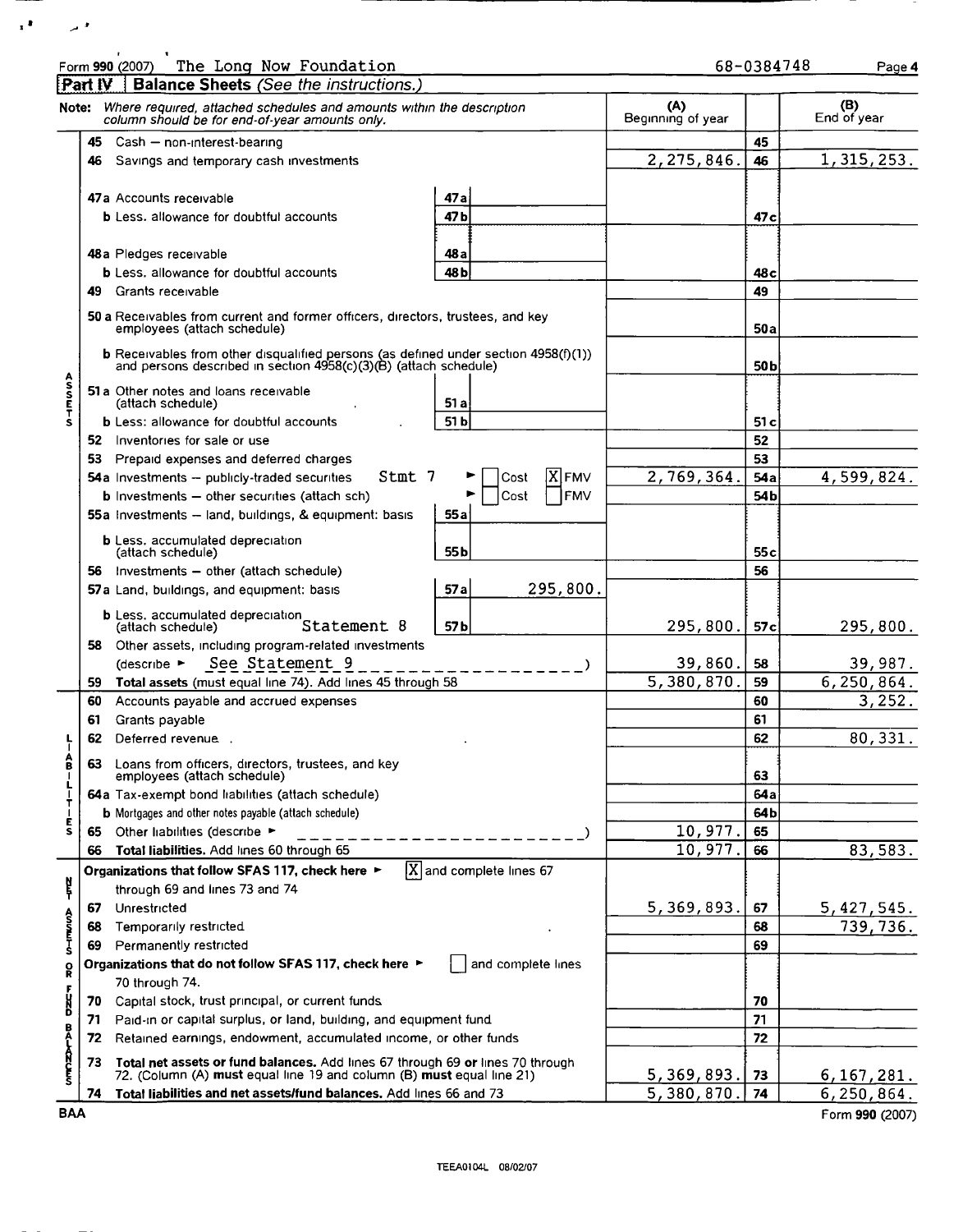|   | Form 990 (2007) The Long Now Foundation                                                                                                                                                                                               |                                 |                               |                                        | 68-0384748 | Page 5                          |
|---|---------------------------------------------------------------------------------------------------------------------------------------------------------------------------------------------------------------------------------------|---------------------------------|-------------------------------|----------------------------------------|------------|---------------------------------|
|   | Part IV-A Reconciliation of Revenue per Audited Financial Statements with Revenue per Return (See the<br><i>instructions.)</i>                                                                                                        |                                 |                               |                                        |            |                                 |
|   |                                                                                                                                                                                                                                       |                                 |                               |                                        |            |                                 |
| а | Total revenue, gains, and other support per audited financial statements                                                                                                                                                              |                                 |                               |                                        | а          | N/A                             |
| b | Amounts included on line a but not on Part I, line 12.                                                                                                                                                                                |                                 |                               |                                        |            |                                 |
|   | 1 Net unrealized gains on investments                                                                                                                                                                                                 |                                 | b1                            |                                        |            |                                 |
|   | 2Donated services and use of facilities                                                                                                                                                                                               |                                 | b2                            |                                        |            |                                 |
|   | 3 Recoveries of prior year grants                                                                                                                                                                                                     |                                 | b3                            |                                        |            |                                 |
|   | 40ther (specify): ______________________________                                                                                                                                                                                      |                                 | b4                            |                                        |            |                                 |
|   | Add lines b1 through b4                                                                                                                                                                                                               | -----------------               |                               |                                        |            |                                 |
| с | Subtract line <b>b</b> from line a                                                                                                                                                                                                    |                                 |                               |                                        | c          |                                 |
| d | Amounts included on Part I, line 12, but not on line a:                                                                                                                                                                               |                                 |                               |                                        |            |                                 |
|   | 1 Investment expenses not included on Part I, line 6b                                                                                                                                                                                 |                                 | d1                            |                                        |            |                                 |
|   | 20ther (specify). ________________________________                                                                                                                                                                                    |                                 |                               |                                        |            |                                 |
|   |                                                                                                                                                                                                                                       | -----------------------         | d2                            |                                        |            |                                 |
|   | Add lines d1 and d2                                                                                                                                                                                                                   |                                 |                               |                                        |            |                                 |
| е | Total revenue (Part I, line 12). Add lines c and d                                                                                                                                                                                    |                                 |                               |                                        |            |                                 |
|   | Part IV-B Reconciliation of Expenses per Audited Financial Statements with Expenses per Return                                                                                                                                        |                                 |                               |                                        |            |                                 |
| а | Total expenses and losses per audited financial statements                                                                                                                                                                            |                                 |                               |                                        | a          | N/A                             |
| b | Amounts included on line a but not on Part I, line 17.                                                                                                                                                                                |                                 |                               |                                        |            |                                 |
|   | 1Donated services and use of facilities                                                                                                                                                                                               |                                 | b1                            |                                        |            |                                 |
|   | 2Prior year adjustments reported on Part I, line 20                                                                                                                                                                                   |                                 | b2                            |                                        |            |                                 |
|   | 3Losses reported on Part I, line 20                                                                                                                                                                                                   |                                 | b3                            |                                        |            |                                 |
|   |                                                                                                                                                                                                                                       |                                 |                               |                                        |            |                                 |
|   |                                                                                                                                                                                                                                       |                                 | b4                            |                                        |            |                                 |
|   | Add lines b1 through b4                                                                                                                                                                                                               |                                 |                               |                                        |            |                                 |
| c | Subtract line <b>b</b> from line a                                                                                                                                                                                                    |                                 |                               |                                        | c          |                                 |
| d | Amounts included on Part I, line 17, but not on line a:                                                                                                                                                                               |                                 |                               |                                        |            |                                 |
|   | 1 Investment expenses not included on Part I, line 6b                                                                                                                                                                                 |                                 | d1                            |                                        |            |                                 |
|   | 20ther (specify). __________________________________                                                                                                                                                                                  |                                 |                               |                                        |            |                                 |
|   |                                                                                                                                                                                                                                       | __________________              | d2                            |                                        |            |                                 |
|   | Add lines <b>d1</b> and <b>d2</b>                                                                                                                                                                                                     |                                 |                               |                                        |            |                                 |
|   | Total expenses (Part I, line 17). Add lines c and d                                                                                                                                                                                   |                                 |                               |                                        |            |                                 |
|   | Part V-A Current Officers, Directors, Trustees, and Key Employees (List each person who was an officer, director, trustee,<br>or key employee at any time during the year even if they were not compensated.) (See the instructions.) |                                 |                               |                                        |            |                                 |
|   |                                                                                                                                                                                                                                       | (B) Title and average hours     | (C) Compensation              | (D) Contributions to                   |            | (E) Expense                     |
|   | (A) Name and address                                                                                                                                                                                                                  | per week devoted<br>to position | (if not paid,<br>$enter - 0-$ | employee benefit<br>plans and deferred |            | account and other<br>allowances |
|   |                                                                                                                                                                                                                                       |                                 |                               | compensation plans                     |            |                                 |
|   |                                                                                                                                                                                                                                       |                                 |                               |                                        |            |                                 |
|   | See Statement 10                                                                                                                                                                                                                      |                                 | 119,796.                      | 2,982.                                 |            | 0.                              |
|   |                                                                                                                                                                                                                                       |                                 |                               |                                        |            |                                 |
|   |                                                                                                                                                                                                                                       |                                 |                               |                                        |            |                                 |
|   |                                                                                                                                                                                                                                       |                                 |                               |                                        |            |                                 |
|   |                                                                                                                                                                                                                                       |                                 |                               |                                        |            |                                 |
|   |                                                                                                                                                                                                                                       |                                 |                               |                                        |            |                                 |
|   |                                                                                                                                                                                                                                       |                                 |                               |                                        |            |                                 |
|   |                                                                                                                                                                                                                                       |                                 |                               |                                        |            |                                 |
|   |                                                                                                                                                                                                                                       |                                 |                               |                                        |            |                                 |
|   |                                                                                                                                                                                                                                       |                                 |                               |                                        |            |                                 |
|   |                                                                                                                                                                                                                                       |                                 |                               |                                        |            |                                 |
|   |                                                                                                                                                                                                                                       |                                 |                               |                                        |            |                                 |
|   |                                                                                                                                                                                                                                       |                                 |                               |                                        |            |                                 |

 $\mathcal{O}(\sqrt{2})$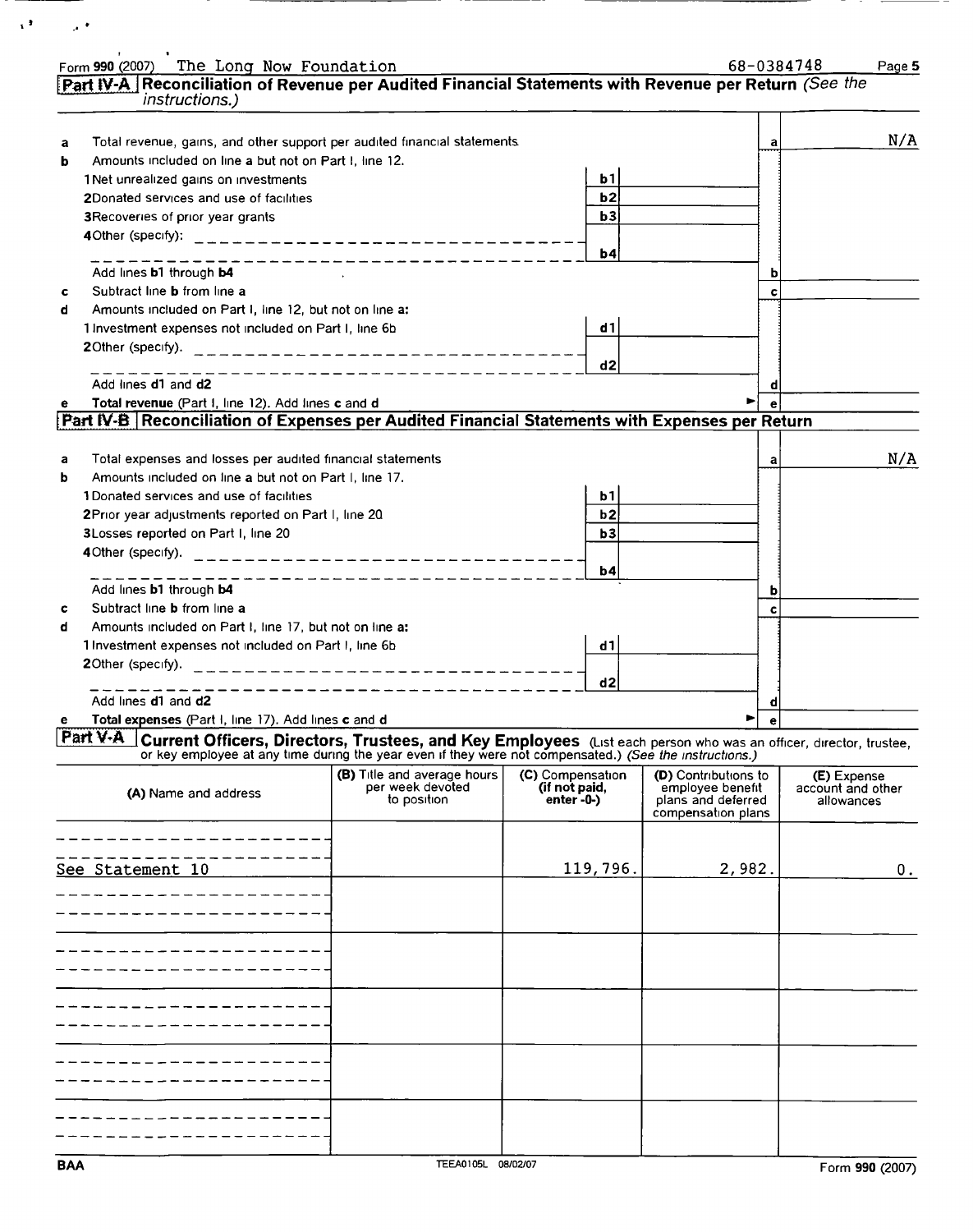| Form 990 (2007) The Long Now Foundation<br>68-0384748                                                                                                                                                                                                                                                                                                                                                                                                                   |      |   | Page 6 |  |
|-------------------------------------------------------------------------------------------------------------------------------------------------------------------------------------------------------------------------------------------------------------------------------------------------------------------------------------------------------------------------------------------------------------------------------------------------------------------------|------|---|--------|--|
| Part V-A Current Officers, Directors, Trustees, and Key Employees (continued)                                                                                                                                                                                                                                                                                                                                                                                           |      |   |        |  |
| $\blacktriangleright$ 12<br>75a Enter the total number of officers, directors, and trustees permitted to vote on organization business at board meetings                                                                                                                                                                                                                                                                                                                |      |   |        |  |
| <b>b</b> Are any officers, directors, trustees, or key employees listed in Form 990, Part V-A, or highest compensated employees<br>listed in Schedule A, Part I, or highest compensated professional and other independent contractors listed in Schedule<br>A, Part II-A or II-B, related to each other through family or business relationships? If 'Yes,' attach a statement that<br>identifies the individuals and explains the relationship(s)<br>See Statement 11 | 75bl | x |        |  |
| c Do any officers, directors, trustees, or key employees listed in form 990, Part V-A, or highest compensated employees<br>listed in Schedule A, Part I, or highest compensated professional and other independent contractors listed in Schedule<br>A, Part II-A or II-B, receive compensation from any other organizations, whether tax exempt or taxable, that are related<br>to the organization? See the instructions for the definition of 'related organization' | 75с. |   |        |  |
| If 'Yes,' attach a statement that includes the information described in the instructions.                                                                                                                                                                                                                                                                                                                                                                               |      |   |        |  |
| d Does the organization have a written conflict of interest policy?                                                                                                                                                                                                                                                                                                                                                                                                     | 75 d |   |        |  |

#### d Does the organization have a written conflict of interest policy?

Part V-B Former Officers, Directors, Trustees, and Key Employees That Received Compensation or Other **Benefits** (If any former officer, director, trustee, or key employee received compensation or other benefits (described below)<br>during the year, list that person below and enter the amount of compensation or other benefits

|  |  | the instructions.) |  |
|--|--|--------------------|--|
|  |  |                    |  |
|  |  |                    |  |

 $\cdot$ 

 $\lambda$  .

| (A) Name and address | (B) Loans and<br>Advances | (C) Compensation<br>(if not paid,<br>enter $-0$ -) | (D) Contributions to<br>employee benefit<br>plans and deferred<br>compensation plans | <b>(E)</b> Expense<br>account and other<br>allowances |
|----------------------|---------------------------|----------------------------------------------------|--------------------------------------------------------------------------------------|-------------------------------------------------------|
| None                 |                           |                                                    |                                                                                      |                                                       |
|                      |                           |                                                    |                                                                                      |                                                       |
|                      |                           |                                                    |                                                                                      |                                                       |
|                      |                           |                                                    |                                                                                      |                                                       |
|                      |                           |                                                    |                                                                                      |                                                       |
|                      |                           |                                                    |                                                                                      |                                                       |

| <b>Part VI</b> Other Information (See the instructions.)                                                                                                                                                                        |       | Yes:            | No. |
|---------------------------------------------------------------------------------------------------------------------------------------------------------------------------------------------------------------------------------|-------|-----------------|-----|
| Did the organization make a change in its activities or methods of conducting activities?<br>76<br>If 'Yes,' attach a detailed statement of each change                                                                         | 76    |                 | x   |
| Were any changes made in the organizing or governing documents but not reported to the IRS?<br>77.                                                                                                                              | 77    |                 | X   |
| If 'Yes,' attach a conformed copy of the changes.                                                                                                                                                                               |       |                 |     |
| 78a Did the organization have unrelated business gross income of \$1,000 or more during the year covered by this return?                                                                                                        | 78а   |                 | Λ.  |
| <b>b</b> If 'Yes,' has it filed a tax return on <b>Form 990-T</b> for this year?                                                                                                                                                | 78Ы   | N∕A             |     |
| Was there a liquidation, dissolution, termination, or substantial contraction during the<br>79<br>year? If 'Yes,' attach a statement                                                                                            | 79    |                 | X   |
| 80a is the organization related (other than by association with a statewide or nationwide organization) through common<br>membership, governing bodies, trustees, officers, etc, to any other exempt or nonexempt organization? | 80a   | x               |     |
| b If 'Yes,' enter the name of the organization > Long Bets Foundation<br>and check whether it is $[X]$ exempt or<br> nonexempt,                                                                                                 |       |                 |     |
| 81 a Enter direct and indirect political expenditures. (See line 81 instructions.)<br>81 a                                                                                                                                      | О.    |                 |     |
| <b>b</b> Did the organization file Form 1120-POL for this year?                                                                                                                                                                 | 81 bl |                 |     |
| <b>BAA</b>                                                                                                                                                                                                                      |       | Form 990 (2007) |     |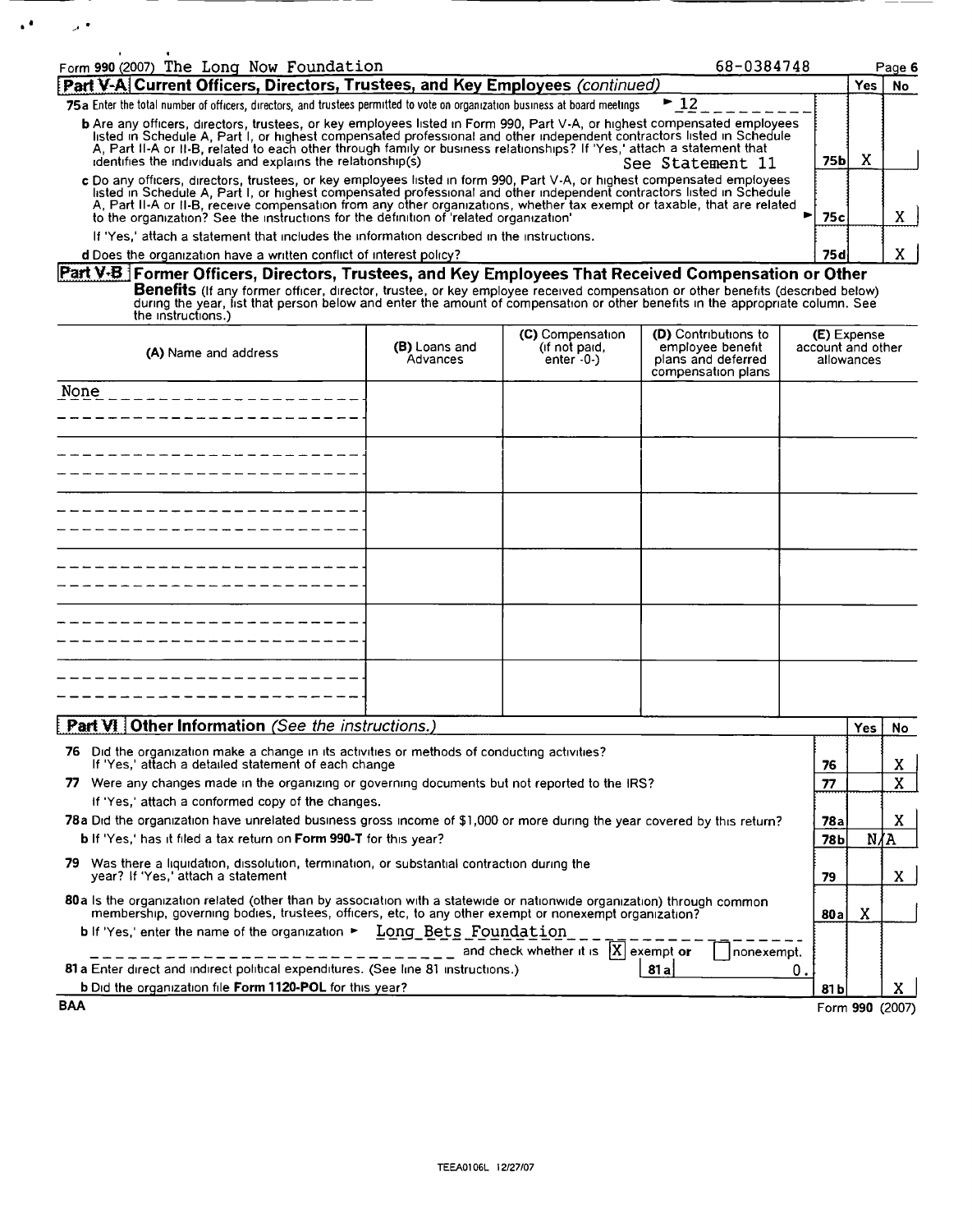| The Long Now Foundation<br>Form 990 (2007)                                                                                                                                                                                                                                                                                                                                     | 68-0384748                             |                  |            | Page 7                |
|--------------------------------------------------------------------------------------------------------------------------------------------------------------------------------------------------------------------------------------------------------------------------------------------------------------------------------------------------------------------------------|----------------------------------------|------------------|------------|-----------------------|
| Part VI   Other Information (continued)                                                                                                                                                                                                                                                                                                                                        |                                        |                  | <b>Yes</b> | No                    |
| 82 a Did the organization receive donated services or the use of materials, equipment, or facilities at no charge or at<br>substantially less than fair rental value?                                                                                                                                                                                                          |                                        | 82 a             | X          |                       |
| <b>b</b> If 'Yes,' you may indicate the value of these items here. Do not include this amount as<br>revenue in Part I or as an expense in Part II. (See instructions in Part III.)                                                                                                                                                                                             | Not Valued<br>82b                      |                  |            |                       |
| 83a Did the organization comply with the public inspection requirements for returns and exemption applications?                                                                                                                                                                                                                                                                |                                        | 83a              | X          |                       |
| b Did the organization comply with the disclosure requirements relating to quid pro quo contributions?                                                                                                                                                                                                                                                                         |                                        | 83 b             | X          |                       |
| 84a Did the organization solicit any contributions or gifts that were not tax deductible?                                                                                                                                                                                                                                                                                      |                                        | 84 a             |            | X                     |
| b If 'Yes,' did the organization include with every solicitation an express statement that such contributions or gifts were<br>not tax deductible?                                                                                                                                                                                                                             |                                        | 84 b             |            | N/A                   |
| 85a 501(c)(4), (5), or (6). Were substantially all dues nondeductible by members?                                                                                                                                                                                                                                                                                              |                                        | 85a              |            | N/A                   |
| <b>b</b> Did the organization make only in-house lobbying expenditures of \$2,000 or less?                                                                                                                                                                                                                                                                                     |                                        | 85b              |            | N/A                   |
| If 'Yes' was answered to either 85a or 85b, do not complete 85c through 85h below unless the organization received a<br>waiver for proxy tax owed for the prior year.                                                                                                                                                                                                          |                                        |                  |            |                       |
| c Dues, assessments, and similar amounts from members                                                                                                                                                                                                                                                                                                                          | 85 с                                   | N/A              |            |                       |
| d Section 162(e) lobbying and political expenditures                                                                                                                                                                                                                                                                                                                           | 85 d                                   | N/A              |            |                       |
| e Aggregate nondeductible amount of section 6033(e)(1)(A) dues notices                                                                                                                                                                                                                                                                                                         | 85 е                                   | N/A              |            |                       |
| f Taxable amount of lobbying and political expenditures (line 85d less 85e)                                                                                                                                                                                                                                                                                                    | 85f                                    | N/A              |            |                       |
| g Does the organization elect to pay the section 6033(e) tax on the amount on line 85f?                                                                                                                                                                                                                                                                                        |                                        | 85g              |            | NYA                   |
| h If section 6033(e)(1)(A) dues notices were sent, does the organization agree to add the amount on line 85f to its reasonable estimate of<br>dues allocable to nondeductible lobbying and political expenditures for the following tax year?                                                                                                                                  |                                        | 85 h             |            | N/A                   |
| 86 501(c)(7) organizations. Enter, a Initiation fees and capital contributions included on                                                                                                                                                                                                                                                                                     |                                        |                  |            |                       |
| line $12$                                                                                                                                                                                                                                                                                                                                                                      | 86a                                    | N/A              |            |                       |
| <b>b</b> Gross receipts, included on line 12, for public use of club facilities                                                                                                                                                                                                                                                                                                | 86 b                                   | N/A              |            |                       |
| 87 501(c)(12) organizations. Enter. a Gross income from members or shareholders.                                                                                                                                                                                                                                                                                               | 87a                                    | N/A              |            |                       |
| <b>b</b> Gross income from other sources. (Do not net amounts due or paid to other sources<br>against amounts due or received from them.)                                                                                                                                                                                                                                      | 87b                                    | N/Al             |            |                       |
| 88 a At any time during the year, did the organization own a 50% or greater interest in a taxable corporation or partnership,<br>or an entity disregarded as separate from the organization under Regulations sections 301.7701-2 and 301.7701-37<br>If 'Yes,' complete Part IX                                                                                                |                                        | 88 a             |            | X                     |
| <b>b</b> At any time during the year, did the organization, directly or indirectly, own a controlled entity within the meaning of section 512(b)(13)? If 'Yes,' complete Part XI                                                                                                                                                                                               |                                        | 88b<br>►         |            | X.                    |
| 89 a 501(c)(3) organizations. Enter. Amount of tax imposed on the organization during the year under.                                                                                                                                                                                                                                                                          |                                        |                  |            |                       |
| 0. $,$ section 4912 $\blacktriangleright$<br>section 4911 ►<br>0., section 4955 $\blacktriangleright$                                                                                                                                                                                                                                                                          |                                        | 0.               |            |                       |
| b 501(c)(3) and 501(c)(4) organizations. Did the organization engage in any section 4958 excess benefit transaction<br>during the year or did it become aware of an excess benefit transaction from a prior year? If 'Yes,' attach a statement<br>explaining each transaction                                                                                                  |                                        | 89 b             |            | X                     |
| c Enter. Amount of tax imposed on the organization managers or disqualified persons during the<br>year under sections 4912, 4955, and 4958                                                                                                                                                                                                                                     |                                        | О.               |            |                       |
| <b>d</b> Enter. Amount of tax on line 89c, above, reimbursed by the organization                                                                                                                                                                                                                                                                                               |                                        | $\overline{0}$ . |            |                       |
| e All organizations At any time during the tax year, was the organization a party to a prohibited tax shelter transaction?                                                                                                                                                                                                                                                     |                                        | 89 e             |            | X,                    |
| f All organizations. Did the organization acquire a direct or indirect interest in any applicable insurance contract?                                                                                                                                                                                                                                                          |                                        | 89f              |            | $\overline{\text{x}}$ |
| g For supporting organizations and sponsoring organizations maintaining donor advised funds. Did the supporting<br>organization, or a fund maintained by a sponsoring organization, have excess business holdings at any time during                                                                                                                                           |                                        |                  |            |                       |
| the year?<br>90 a List the states with which a copy of this return is filed $\triangleright$ $\underline{CA}$ $\underline{CA}$ $\underline{C}$ $\underline{A}$ $\underline{C}$ $\underline{C}$ $\underline{C}$ $\underline{C}$ $\underline{C}$ $\underline{C}$ $\underline{C}$ $\underline{C}$ $\underline{C}$ $\underline{C}$ $\underline{C}$ $\underline{C}$ $\underline{C}$ |                                        | 89 a             |            | X.                    |
|                                                                                                                                                                                                                                                                                                                                                                                |                                        |                  |            |                       |
| b Number of employees employed in the pay period that includes March 12, 2007<br>(See instructions)                                                                                                                                                                                                                                                                            |                                        | 90Ы              |            | 7                     |
| 91a The books are in care of > Alexander Rose                                                                                                                                                                                                                                                                                                                                  | Telephone number $\sim$ (415) 561-6582 |                  |            |                       |
| Located at > Fort Mason Ctr, Landmark Bldg A San Francisco, CA ZIP + 4 > 94123                                                                                                                                                                                                                                                                                                 |                                        |                  |            |                       |
| <b>b</b> At any time during the calendar year, did the organization have an interest in or a signature or other authority over a financial account in a foreign country (such as a bank account, securities account, or other finan                                                                                                                                            |                                        |                  | <b>Yes</b> | No                    |
| If 'Yes,' enter the name of the foreign country ▶<br>--------------------------------                                                                                                                                                                                                                                                                                          |                                        | 91b              |            | $\mathbf{x}$          |
| See the instructions for exceptions and filing requirements for Form TD F 90-22.1, Report of Foreign Bank and<br>Financial Accounts.                                                                                                                                                                                                                                           |                                        |                  |            |                       |
| <b>BAA</b>                                                                                                                                                                                                                                                                                                                                                                     |                                        |                  |            | Form 990 (2007)       |

 $-$ 

---

 $\mathcal{A}^{\bullet}$  , and  $\mathcal{A}^{\bullet}$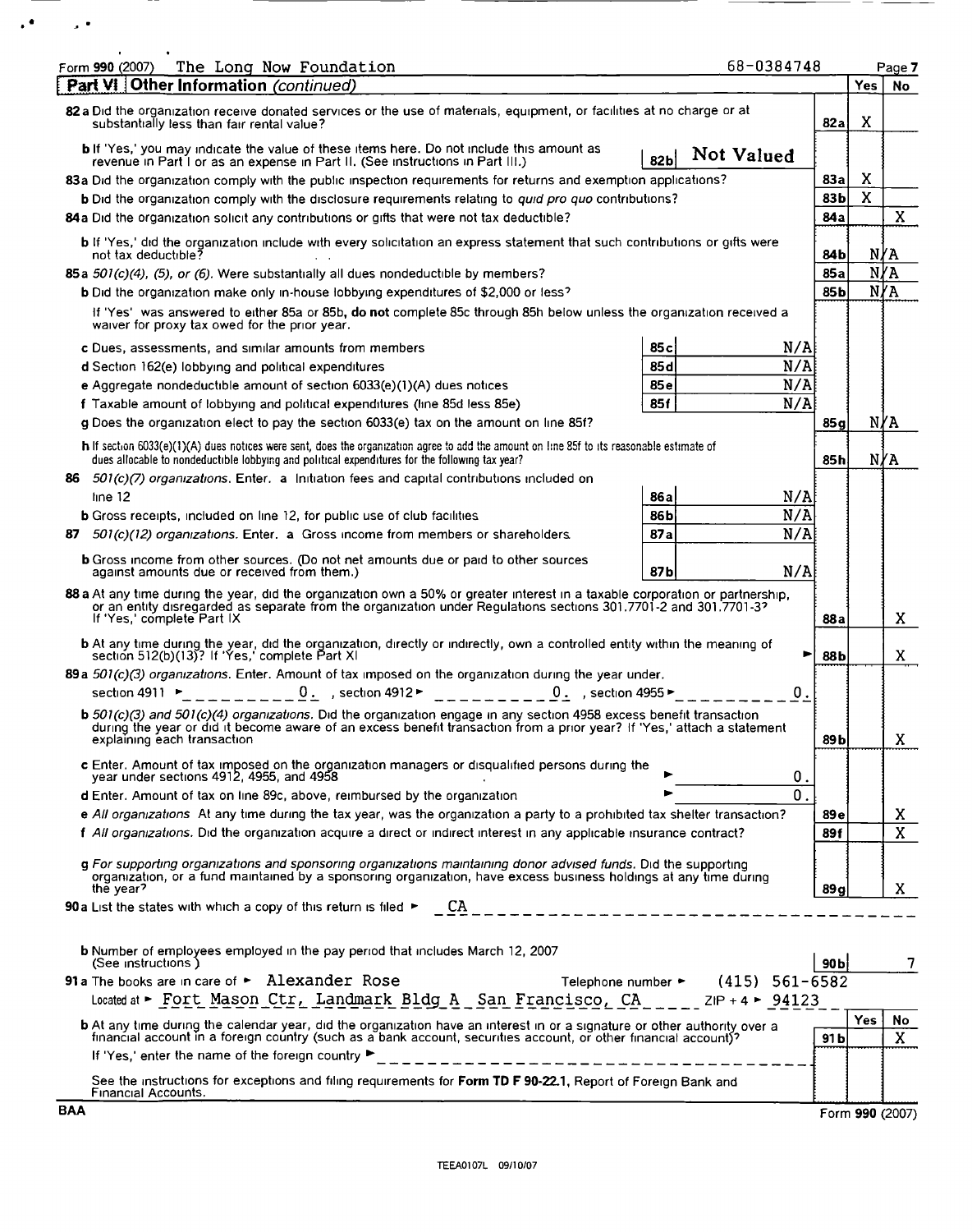| Form 990 (2007) The Long Now Foundation                                                                                                                                                                                                            |                                     |                           |                              | 68-0384748                           |                                      | Page 8                                 |
|----------------------------------------------------------------------------------------------------------------------------------------------------------------------------------------------------------------------------------------------------|-------------------------------------|---------------------------|------------------------------|--------------------------------------|--------------------------------------|----------------------------------------|
| Part VI Other Information (continued)                                                                                                                                                                                                              |                                     |                           |                              |                                      | Yes                                  | No                                     |
| c At any time during the calendar year, did the organization maintain an office outside of the United States?                                                                                                                                      |                                     |                           |                              |                                      | 91c                                  | X.                                     |
| If 'Yes,' enter the name of the foreign country ▶                                                                                                                                                                                                  |                                     |                           |                              |                                      |                                      |                                        |
| 92 Section 4947(a)(1) nonexempt charitable trusts filing Form 990 in lieu of Form 1041 - Check here                                                                                                                                                |                                     |                           |                              |                                      | N/A                                  |                                        |
| and enter the amount of tax-exempt interest received or accrued during the tax year                                                                                                                                                                |                                     |                           |                              | $\blacktriangleright$ 92             |                                      | N/A                                    |
| <b>Part VII Analysis of Income-Producing Activities (See the instructions.)</b>                                                                                                                                                                    |                                     |                           |                              |                                      |                                      |                                        |
|                                                                                                                                                                                                                                                    |                                     | Unrelated business income |                              | Excluded by section 512, 513, or 514 | (E)                                  |                                        |
| Note: Enter gross amounts unless<br>otherwise indicated.                                                                                                                                                                                           | (A)<br>Business code                | (B)<br>Amount             | (C)<br><b>Exclusion code</b> | (D)<br>Amount                        | Related or exempt<br>function income |                                        |
| 93 Program service revenue.                                                                                                                                                                                                                        |                                     |                           |                              |                                      |                                      |                                        |
| a Program Svcs Revenue                                                                                                                                                                                                                             |                                     |                           |                              |                                      |                                      | 666,974.                               |
| <b>b</b> Seminars                                                                                                                                                                                                                                  |                                     |                           |                              |                                      |                                      | 60,000.                                |
| c<br>d                                                                                                                                                                                                                                             |                                     |                           |                              |                                      |                                      |                                        |
| <u> Liste de la construcción de la construcción de la construcción de la construcción de la construcción de la c</u><br>е                                                                                                                          |                                     |                           |                              |                                      |                                      |                                        |
| f Medicare/Medicaid payments                                                                                                                                                                                                                       |                                     |                           |                              |                                      |                                      |                                        |
| g Fees & contracts from government agencies                                                                                                                                                                                                        |                                     |                           |                              |                                      |                                      |                                        |
| Membership dues and assessments<br>94                                                                                                                                                                                                              |                                     |                           |                              |                                      |                                      |                                        |
| Interest on savings & temporary cash invmnts<br>95                                                                                                                                                                                                 |                                     |                           | 14                           | 92, 939.                             |                                      |                                        |
| 96<br>Dividends & interest from securities                                                                                                                                                                                                         |                                     |                           | 14                           | 73,670.                              |                                      |                                        |
| 97<br>Net rental income or (loss) from real estate:                                                                                                                                                                                                |                                     |                           |                              |                                      |                                      |                                        |
| a debt-financed property                                                                                                                                                                                                                           |                                     |                           |                              |                                      |                                      |                                        |
| <b>b</b> not debt-financed property                                                                                                                                                                                                                |                                     |                           |                              |                                      |                                      |                                        |
| Net rental income or (loss) from pers prop<br>98                                                                                                                                                                                                   |                                     |                           |                              |                                      |                                      |                                        |
| 99<br>Other investment income                                                                                                                                                                                                                      |                                     |                           |                              |                                      |                                      |                                        |
| Gain or (loss) from sales of assets<br>100<br>other than inventory                                                                                                                                                                                 |                                     |                           | 18                           | $-43,326.$                           |                                      |                                        |
| Net income or (loss) from special events<br>101                                                                                                                                                                                                    |                                     |                           |                              |                                      |                                      |                                        |
| 102<br>Gross profit or (loss) from sales of inventory<br>103<br>Other revenue, a                                                                                                                                                                   |                                     |                           |                              |                                      |                                      | 3,336.                                 |
| b P/Y Expenses                                                                                                                                                                                                                                     |                                     |                           |                              |                                      |                                      | 200.                                   |
| c                                                                                                                                                                                                                                                  |                                     |                           |                              |                                      |                                      |                                        |
| d                                                                                                                                                                                                                                                  |                                     |                           |                              |                                      |                                      |                                        |
| е                                                                                                                                                                                                                                                  |                                     |                           |                              |                                      |                                      |                                        |
| Subtotal (add columns (B), (D), and (E))<br>104                                                                                                                                                                                                    |                                     |                           |                              | 123, 283.                            |                                      | 730,510.                               |
| 105 Total (add line 104, columns (B), (D), and (E)).                                                                                                                                                                                               |                                     |                           |                              | ►                                    |                                      | 853,793.                               |
| Note: Line 105 plus line 1e, Part I, should equal the amount on line 12, Part I.                                                                                                                                                                   |                                     |                           |                              |                                      |                                      |                                        |
| Part VIII Relationship of Activities to the Accomplishment of Exempt Purposes (See the instructions.)                                                                                                                                              |                                     |                           |                              |                                      |                                      |                                        |
| Line No.<br>Explain how each activity for which income is reported in column (E) of Part VII contributed importantly to the accomplishment<br>of the organization's exempt purposes (other than by providing funds for such purposes).             |                                     |                           |                              |                                      |                                      |                                        |
| See Statement 12                                                                                                                                                                                                                                   |                                     |                           |                              |                                      |                                      |                                        |
|                                                                                                                                                                                                                                                    |                                     |                           |                              |                                      |                                      |                                        |
|                                                                                                                                                                                                                                                    |                                     |                           |                              |                                      |                                      |                                        |
|                                                                                                                                                                                                                                                    |                                     |                           |                              |                                      |                                      |                                        |
| Part IX Information Regarding Taxable Subsidiaries and Disregarded Entities (See the instructions.)                                                                                                                                                |                                     |                           |                              |                                      |                                      |                                        |
| (A)                                                                                                                                                                                                                                                | (B)                                 |                           | (C)                          | (D)                                  | (E)                                  |                                        |
| Name, address, and EIN of corporation,<br>partnership, or disregarded entity                                                                                                                                                                       | Percentage of<br>ownership interest |                           | Nature of activities         | Total<br>income                      | End-of-year<br>assets                |                                        |
| N/A                                                                                                                                                                                                                                                |                                     | s,                        |                              |                                      |                                      |                                        |
|                                                                                                                                                                                                                                                    |                                     | ş                         |                              |                                      |                                      |                                        |
|                                                                                                                                                                                                                                                    |                                     | ş                         |                              |                                      |                                      |                                        |
|                                                                                                                                                                                                                                                    |                                     | 움                         |                              |                                      |                                      |                                        |
| Part X   Information Regarding Transfers Associated with Personal Benefit Contracts (See the instructions.)<br>a Did the organization, during the year, receive any funds, directly or indirectly, to pay premiums on a personal benefit contract? |                                     |                           |                              |                                      |                                      |                                        |
| b Did the organization, during the year, pay premiums, directly or indirectly, on a personal benefit contract?                                                                                                                                     |                                     |                           |                              |                                      | <b>Yes</b><br>Yes                    | $\overline{X}$ No<br>$\overline{X}$ No |
| Note: If 'Yes' to (b), file Form 8870 and Form 4720 (see instructions)                                                                                                                                                                             |                                     |                           |                              |                                      |                                      |                                        |

 $\mathcal{A}^{\mathcal{A}}$  , and  $\mathcal{A}^{\mathcal{A}}$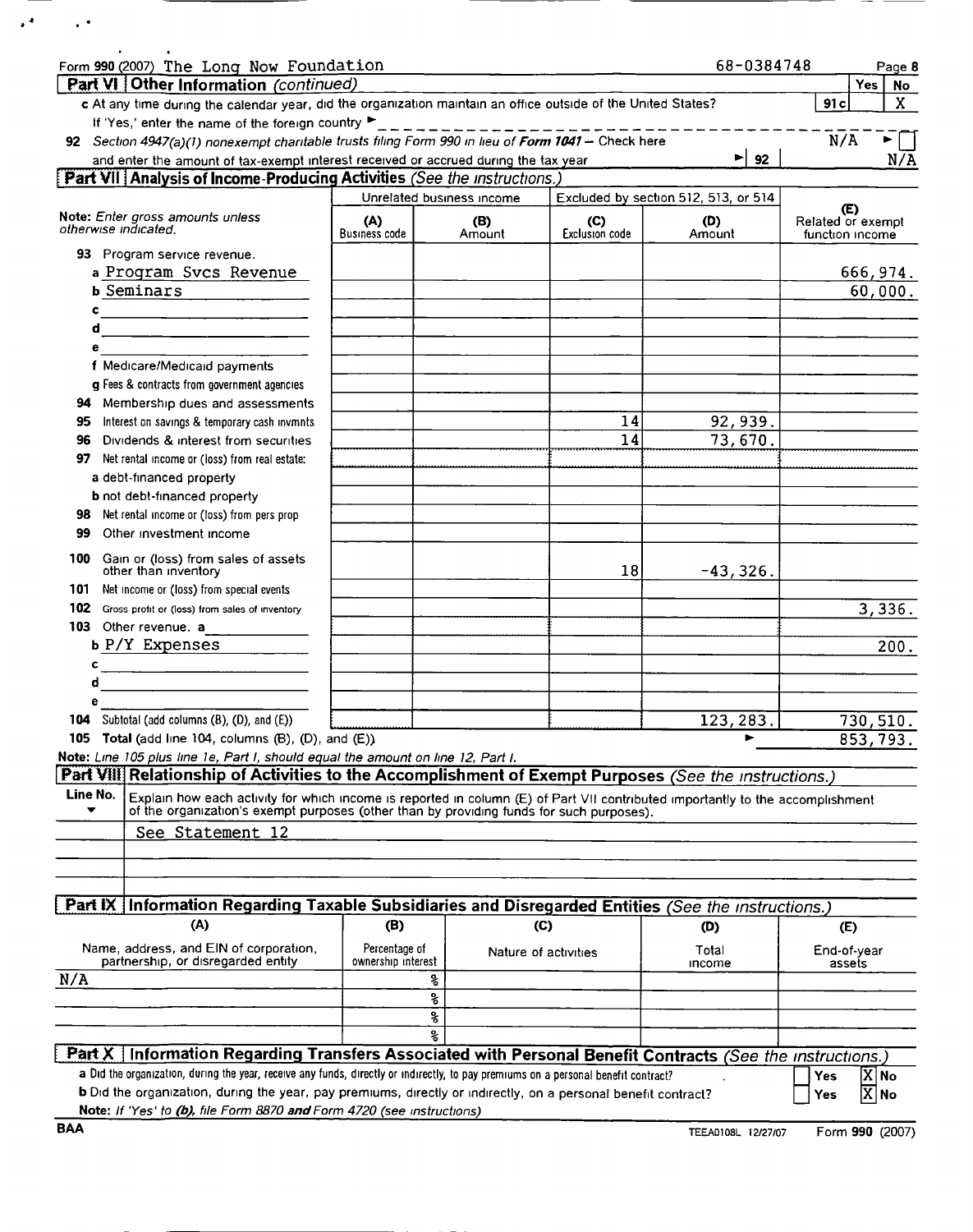|                                                                                                                                                               | Form 990 (2007) The Long Now Foundation                                                                                                                                                                                           |                                                 | 68-0384748                                |                            |                 | Page 9                                                |
|---------------------------------------------------------------------------------------------------------------------------------------------------------------|-----------------------------------------------------------------------------------------------------------------------------------------------------------------------------------------------------------------------------------|-------------------------------------------------|-------------------------------------------|----------------------------|-----------------|-------------------------------------------------------|
|                                                                                                                                                               | Part XI Information Regarding Transfers To and From Controlled Entities. Complete only if the<br>organization is a controlling organization as defined in section 512(b)(13).                                                     |                                                 |                                           |                            |                 |                                                       |
|                                                                                                                                                               |                                                                                                                                                                                                                                   |                                                 |                                           |                            | Yes             | No                                                    |
| 106                                                                                                                                                           | Did the reporting organization make any transfers to a controlled entity as defined in section 512(b)(13) of the Code? If<br>'Yes,' complete the schedule below for each controlled entity                                        |                                                 |                                           |                            |                 | X                                                     |
|                                                                                                                                                               | (A)<br>Name, address, of each<br>controlled entity                                                                                                                                                                                | (B)<br>Employer Identification<br><b>Number</b> | (C)<br>Description of<br>transfer         | (D)<br>Amount of transfer  |                 |                                                       |
| a                                                                                                                                                             |                                                                                                                                                                                                                                   |                                                 |                                           |                            |                 |                                                       |
| b                                                                                                                                                             |                                                                                                                                                                                                                                   |                                                 |                                           |                            |                 |                                                       |
| c                                                                                                                                                             |                                                                                                                                                                                                                                   |                                                 |                                           |                            |                 |                                                       |
|                                                                                                                                                               | Totals                                                                                                                                                                                                                            |                                                 |                                           |                            |                 |                                                       |
| 107                                                                                                                                                           | Did the reporting organization receive any transfers from a controlled entity as defined in section 512(b)(13) of the Code? If<br>'Yes,' complete the schedule below for each controlled entity                                   |                                                 |                                           |                            | Yes             | No<br>X                                               |
|                                                                                                                                                               | (A)<br>(B)<br>(C)<br>Description of<br>Name, address, of each<br><b>Employer Identification</b><br>controlled entity<br><b>Number</b><br>transfer                                                                                 |                                                 |                                           |                            |                 | <b>Amount of transfer</b>                             |
| a                                                                                                                                                             |                                                                                                                                                                                                                                   |                                                 |                                           |                            |                 |                                                       |
| ь                                                                                                                                                             |                                                                                                                                                                                                                                   |                                                 |                                           |                            |                 |                                                       |
| c                                                                                                                                                             |                                                                                                                                                                                                                                   |                                                 |                                           |                            |                 |                                                       |
|                                                                                                                                                               | Totals                                                                                                                                                                                                                            |                                                 |                                           |                            |                 |                                                       |
| 108                                                                                                                                                           | Did the organization have a binging written contract in effect on August 17, 2006, covering the interest, rents, royalties, and<br>annuities described in question 107 above?                                                     |                                                 |                                           |                            | Yes             | No<br>X                                               |
| <b>Please</b>                                                                                                                                                 | Under penalties of perufry, i depare that I have exammed this return, including accompanying schedules and statements, and to the best of my knowledge and belief, it is<br>true, correct, and complete Opclaration of preparer ( |                                                 |                                           | $\boldsymbol{\mathcal{Z}}$ |                 |                                                       |
| Sign<br><b>Here</b>                                                                                                                                           | Signature of officer<br>EXPANDER<br>fles€<br>Type or print reme and title                                                                                                                                                         | 1RENTOR                                         | Date                                      |                            |                 |                                                       |
| $\frac{Date}{D}$ 30   08<br>Check if<br>Paid<br>Preparer's<br>self<br>signature<br>Carol<br>е<br>Ιd<br>υu<br>N/A<br>Pre-<br>employed<br>Duffield & Otake, LLP |                                                                                                                                                                                                                                   |                                                 |                                           |                            |                 | Preparer's SSN or PTIN (See<br>General Instruction X) |
| parer's<br><b>Use</b><br>Only                                                                                                                                 | Fontanello,<br>Firm's name (or<br>yours if self<br>Montgomery Street, Suite 2019<br>44<br>employed),<br>address, and<br>CA 94104<br>San Francisco,<br>$ZIP + 4$                                                                   |                                                 | N/A<br>▶<br>EIN<br>(415)<br>٠<br>Phone no | 983-0200                   |                 |                                                       |
| <b>BAA</b>                                                                                                                                                    |                                                                                                                                                                                                                                   |                                                 |                                           |                            | Form 990 (2007) |                                                       |

 $\mathbb{Z}^{d}$  ,  $\mathbb{Z}^{d}$ 

ĺ.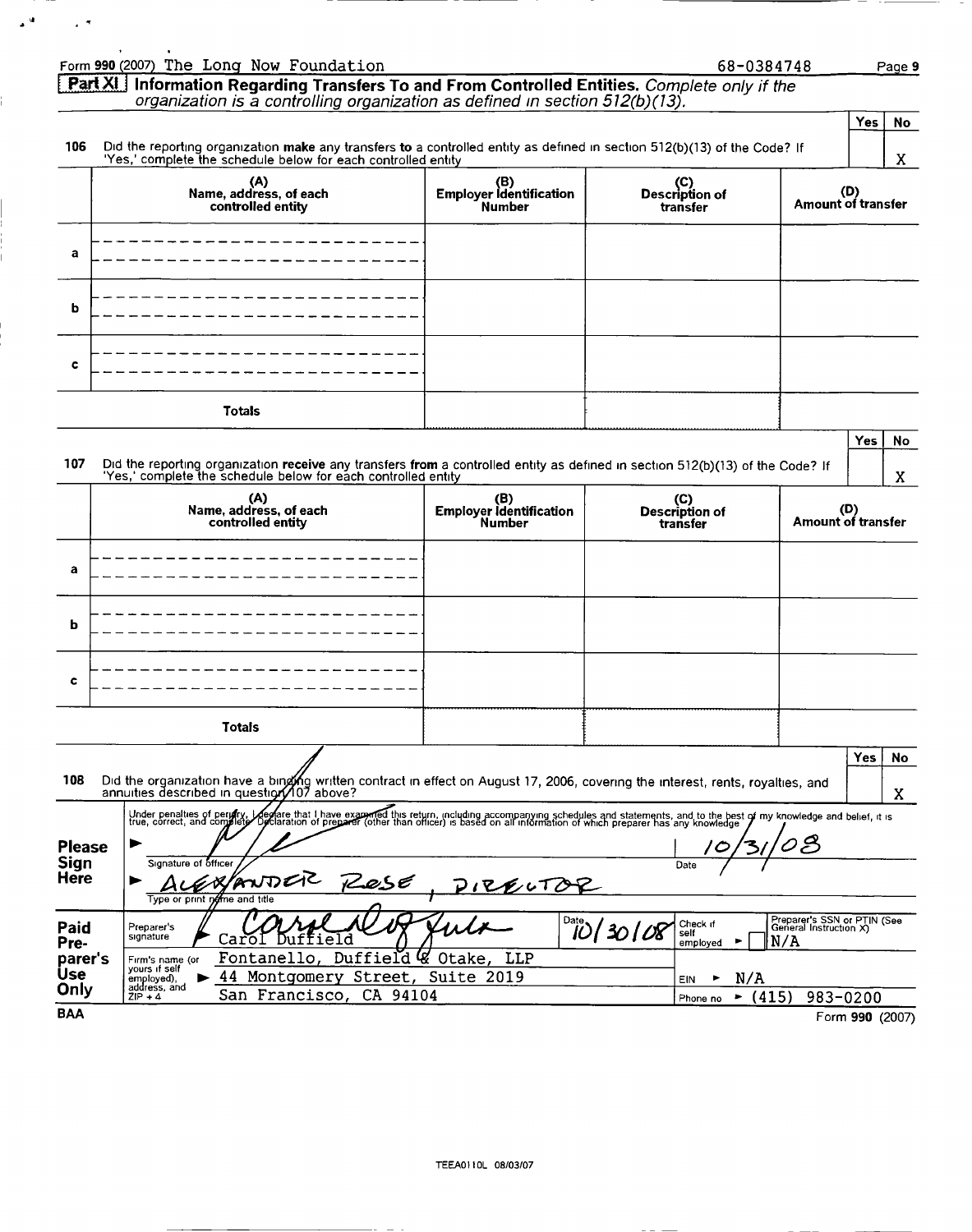| <b>Organization Exempt Under</b><br><b>SCHEDULE A</b><br>Section $501(c)(3)$<br>(Form 990 or 990-EZ)<br>(Except Private Foundation) and Section 501(e), 501(f), 501(k),<br>501(n), or 4947(a)(1) Nonexempt Charitable Trust<br>Supplementary Information $-$ (See separate instructions.)<br>Department of the Treasury |                                                                             |  |                                                                                                                                                                                                                                                                            |                  |                                                                                | OMB No 1545 0047<br>2007                       |
|-------------------------------------------------------------------------------------------------------------------------------------------------------------------------------------------------------------------------------------------------------------------------------------------------------------------------|-----------------------------------------------------------------------------|--|----------------------------------------------------------------------------------------------------------------------------------------------------------------------------------------------------------------------------------------------------------------------------|------------------|--------------------------------------------------------------------------------|------------------------------------------------|
| Internal Revenue Service                                                                                                                                                                                                                                                                                                |                                                                             |  | > MUST be completed by the above organizations and attached to their Form 990 or 990-EZ.                                                                                                                                                                                   |                  |                                                                                |                                                |
| Name of the organization<br>The Long Now Foundation                                                                                                                                                                                                                                                                     |                                                                             |  |                                                                                                                                                                                                                                                                            |                  | Employer identification number<br>68-0384748                                   |                                                |
| Part F                                                                                                                                                                                                                                                                                                                  |                                                                             |  | Compensation of the Five Highest Paid Employees Other Than Officers, Directors, and Trustees<br>(See instructions. List each one. If there are none, enter 'None.')                                                                                                        |                  |                                                                                |                                                |
|                                                                                                                                                                                                                                                                                                                         | (a) Name and address of each<br>employee paid more<br>thán \$50,000         |  | (b) Title and average<br>hours per week<br>devoted to position                                                                                                                                                                                                             | (c) Compensation | (d) Contributions<br>to employee benefit<br>plans and deferred<br>compensation | (e) Expense<br>account and other<br>allowances |
| See Statement 13                                                                                                                                                                                                                                                                                                        |                                                                             |  |                                                                                                                                                                                                                                                                            | 110,152.         | 1,632.                                                                         | 0.                                             |
|                                                                                                                                                                                                                                                                                                                         |                                                                             |  |                                                                                                                                                                                                                                                                            |                  |                                                                                |                                                |
|                                                                                                                                                                                                                                                                                                                         |                                                                             |  |                                                                                                                                                                                                                                                                            |                  |                                                                                |                                                |
|                                                                                                                                                                                                                                                                                                                         |                                                                             |  |                                                                                                                                                                                                                                                                            |                  |                                                                                |                                                |
|                                                                                                                                                                                                                                                                                                                         |                                                                             |  |                                                                                                                                                                                                                                                                            |                  |                                                                                |                                                |
| Total number of other employees paid<br>over \$50,000                                                                                                                                                                                                                                                                   |                                                                             |  | 0                                                                                                                                                                                                                                                                          |                  |                                                                                |                                                |
| Part $H - A$                                                                                                                                                                                                                                                                                                            |                                                                             |  | Compensation of the Five Highest Paid Independent Contractors for Professional Services<br>(See instructions. List each one (whether individuals or firms). If there are none, enter 'None.')                                                                              |                  |                                                                                |                                                |
|                                                                                                                                                                                                                                                                                                                         | (a) Name and address of each independent contractor paid more than \$50,000 |  |                                                                                                                                                                                                                                                                            |                  | (b) Type of service                                                            | (c) Compensation                               |
| See Statement 14                                                                                                                                                                                                                                                                                                        |                                                                             |  |                                                                                                                                                                                                                                                                            |                  |                                                                                | 421,733.                                       |
|                                                                                                                                                                                                                                                                                                                         |                                                                             |  |                                                                                                                                                                                                                                                                            |                  |                                                                                |                                                |
|                                                                                                                                                                                                                                                                                                                         |                                                                             |  |                                                                                                                                                                                                                                                                            |                  |                                                                                |                                                |
|                                                                                                                                                                                                                                                                                                                         |                                                                             |  |                                                                                                                                                                                                                                                                            |                  |                                                                                |                                                |
|                                                                                                                                                                                                                                                                                                                         |                                                                             |  |                                                                                                                                                                                                                                                                            |                  |                                                                                |                                                |
|                                                                                                                                                                                                                                                                                                                         |                                                                             |  |                                                                                                                                                                                                                                                                            |                  |                                                                                |                                                |
| Total number of others receiving over<br>\$50,000 for professional services                                                                                                                                                                                                                                             |                                                                             |  | 1                                                                                                                                                                                                                                                                          |                  |                                                                                |                                                |
|                                                                                                                                                                                                                                                                                                                         |                                                                             |  | <b>Part II – B</b> Compensation of the Five Highest Paid Independent Contractors for Other Services<br>(List each contractor who performed services other than professional services, whether individuals or<br>firms. If there are none, enter 'None.' See instructions.) |                  |                                                                                |                                                |
|                                                                                                                                                                                                                                                                                                                         | (a) Name and address of each independent contractor paid more than \$50,000 |  |                                                                                                                                                                                                                                                                            |                  | (b) Type of service                                                            | (c) Compensation                               |
| None                                                                                                                                                                                                                                                                                                                    |                                                                             |  |                                                                                                                                                                                                                                                                            |                  |                                                                                |                                                |
|                                                                                                                                                                                                                                                                                                                         |                                                                             |  |                                                                                                                                                                                                                                                                            |                  |                                                                                |                                                |
|                                                                                                                                                                                                                                                                                                                         |                                                                             |  |                                                                                                                                                                                                                                                                            |                  |                                                                                |                                                |
|                                                                                                                                                                                                                                                                                                                         |                                                                             |  |                                                                                                                                                                                                                                                                            |                  |                                                                                |                                                |
|                                                                                                                                                                                                                                                                                                                         |                                                                             |  |                                                                                                                                                                                                                                                                            |                  |                                                                                |                                                |
| over \$50,000 for other services                                                                                                                                                                                                                                                                                        | Total number of other contractors receiving                                 |  | 0                                                                                                                                                                                                                                                                          |                  |                                                                                |                                                |

BAA For Paperwork Reduction Act Notice, see the Instructions for Form 990 and Form 990-EZ.

 $\mathcal{L}^{\bullet}$ 

 $\sim$   $\sim$ 

Schedule A (Form 990 or 990-EZ) 2007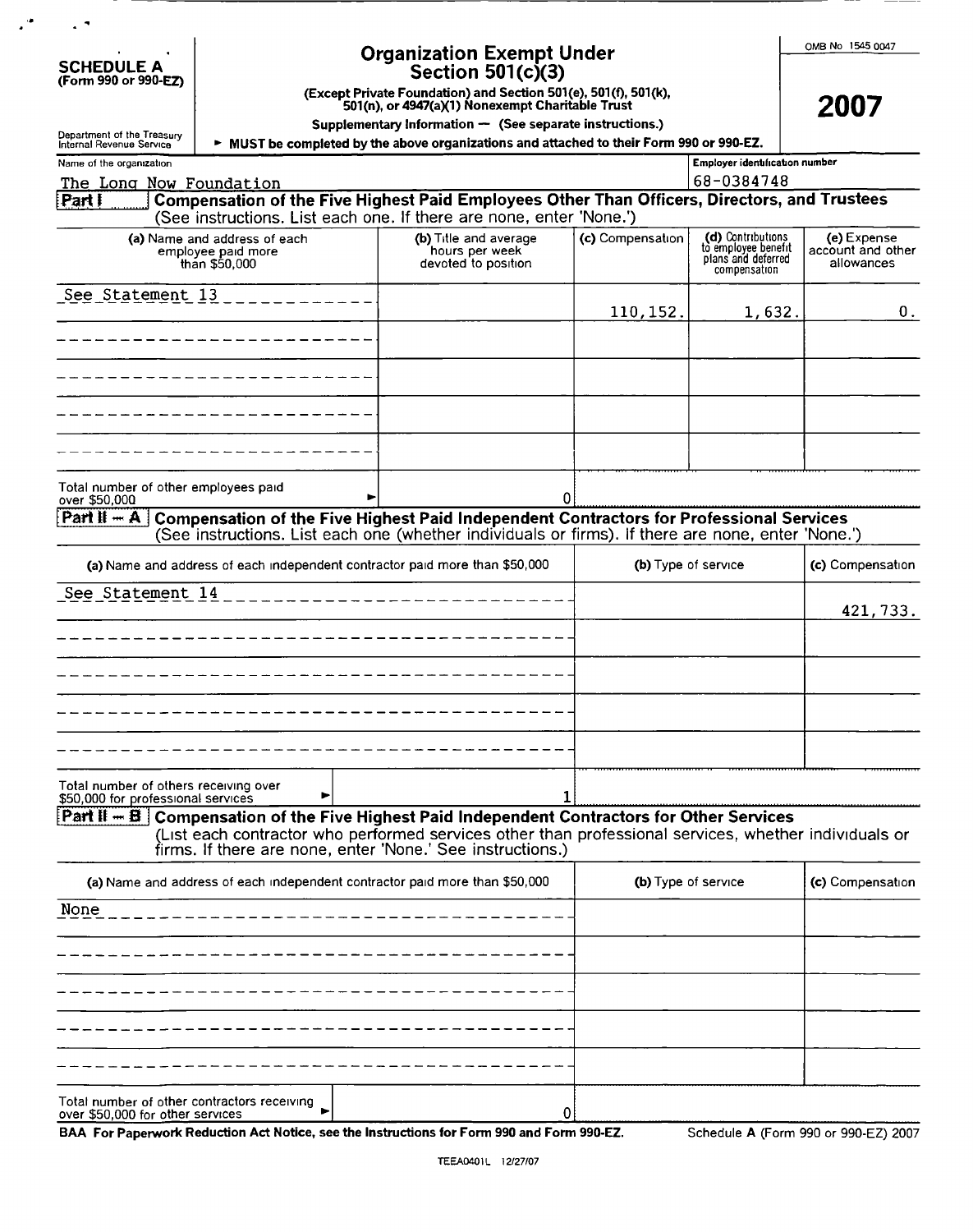| The Long Now Foundation<br>Schedule A (Form 990 or 990-EZ) 2007                                                                                                                                                                                                                                                                                                                                                                                                                                         | 68-0384748     |      | Page 2 |
|---------------------------------------------------------------------------------------------------------------------------------------------------------------------------------------------------------------------------------------------------------------------------------------------------------------------------------------------------------------------------------------------------------------------------------------------------------------------------------------------------------|----------------|------|--------|
| Part III<br><b>Statements About Activities (See instructions.)</b>                                                                                                                                                                                                                                                                                                                                                                                                                                      |                | Yes: | No.    |
| During the year, has the organization attempted to influence national, state, or local legislation, including any attempt<br>1<br>to influence public opinion on a legislative matter or referendum? If 'Yes,' enter the total expenses paid<br>N/A<br>► s<br>or incurred in connection with the lobbying activities<br>(Must equal amounts on line 38, Part VI-A, or line i of Part VI-B.)                                                                                                             | $\mathbf{1}$   |      | X.     |
| Organizations that made an election under section 501(h) by filing Form 5768 must complete Part VI-A. Other<br>organizations checking 'Yes' must complete Part VI-B AND attach a statement giving a detailed description of the<br>lobbying activities                                                                                                                                                                                                                                                  |                |      |        |
| 2 During the year, has the organization, either directly or indirectly, engaged in any of the following acts with any<br>substantial contributors, trustees, directors, officers, creators, key employees, or members of their families, or with any<br>taxable organization with which any such person is affiliated as an officer, director, trustee, majority owner, or principal<br>beneficiary? (If the answer to any question is 'Yes,' attach a detailed statement explaining the transactions.) |                |      |        |
| a Sale, exchange, or leasing of property?                                                                                                                                                                                                                                                                                                                                                                                                                                                               | 2a             |      | X.     |
| <b>b</b> Lending of money or other extension of credit?                                                                                                                                                                                                                                                                                                                                                                                                                                                 | 2 <sub>b</sub> |      | X.     |
| c Furnishing of goods, services, or facilities?<br>See Form 990, Part V                                                                                                                                                                                                                                                                                                                                                                                                                                 | 2c             |      | X.     |
| d Payment of compensation (or payment or reimbursement of expenses if more than \$1,000)?                                                                                                                                                                                                                                                                                                                                                                                                               | 2d             | X    |        |
| e Transfer of any part of its income or assets?                                                                                                                                                                                                                                                                                                                                                                                                                                                         | 2e             |      | X.     |
| 3a Did the organization make grants for scholarships, fellowships, student loans, etc? (If 'Yes,' attach an<br>explanation of how the organization determines that recipients qualify to receive payments.)                                                                                                                                                                                                                                                                                             | За             |      | X.     |
| <b>b</b> Did the organization have a section 403(b) annuity plan for its employees?                                                                                                                                                                                                                                                                                                                                                                                                                     | Зb             |      | X.     |
| c Did the organization receive or hold an easement for conservation purposes, including easements<br>to preserve open space, the environment, historic land areas or historic structures? If<br>'Yes,' attach a detailed statement                                                                                                                                                                                                                                                                      | 3c             |      | X.     |
| d Did the organization provide credit counseling, debt management, credit repair, or debt negotiation services?                                                                                                                                                                                                                                                                                                                                                                                         | 3d             |      | X      |
| 4a Did the organization maintain any donor advised funds? If 'Yes,' complete lines 4b through 4g. If 'No,' complete lines<br>4f and 4q                                                                                                                                                                                                                                                                                                                                                                  | 4a             |      | X.     |
| <b>b</b> Did the organization make any taxable distributions under section 4966?                                                                                                                                                                                                                                                                                                                                                                                                                        | 4b             |      | N∤A    |
| c<br>Did the organization make a distribution to a donor, donor advisor, or related person?                                                                                                                                                                                                                                                                                                                                                                                                             | 4c             |      | N∤A    |
| d Enter the total number of donor advised funds owned at the end of the tax year                                                                                                                                                                                                                                                                                                                                                                                                                        |                |      | N/A    |
| e Enter the aggregate value of assets held in all donor advised funds owned at the end of the tax year                                                                                                                                                                                                                                                                                                                                                                                                  |                |      | N/A    |
| f Enter the total number of separate funds or accounts owned at the end of the tax year (excluding donor advised<br>funds included on line 4d) where donors have the right to provide advice on the distribution or investment of<br>amounts in such funds or accounts                                                                                                                                                                                                                                  |                |      | 0      |
| g Enter the aggregate value of assets held in all funds or accounts included on line 4f at the end of the tax year                                                                                                                                                                                                                                                                                                                                                                                      |                |      | 0.     |

 $\alpha^2 = 1/2$ 

BAA TEEA0402L 12/27/07 Schedule A (Form 990 or Form 990-EZ) 2007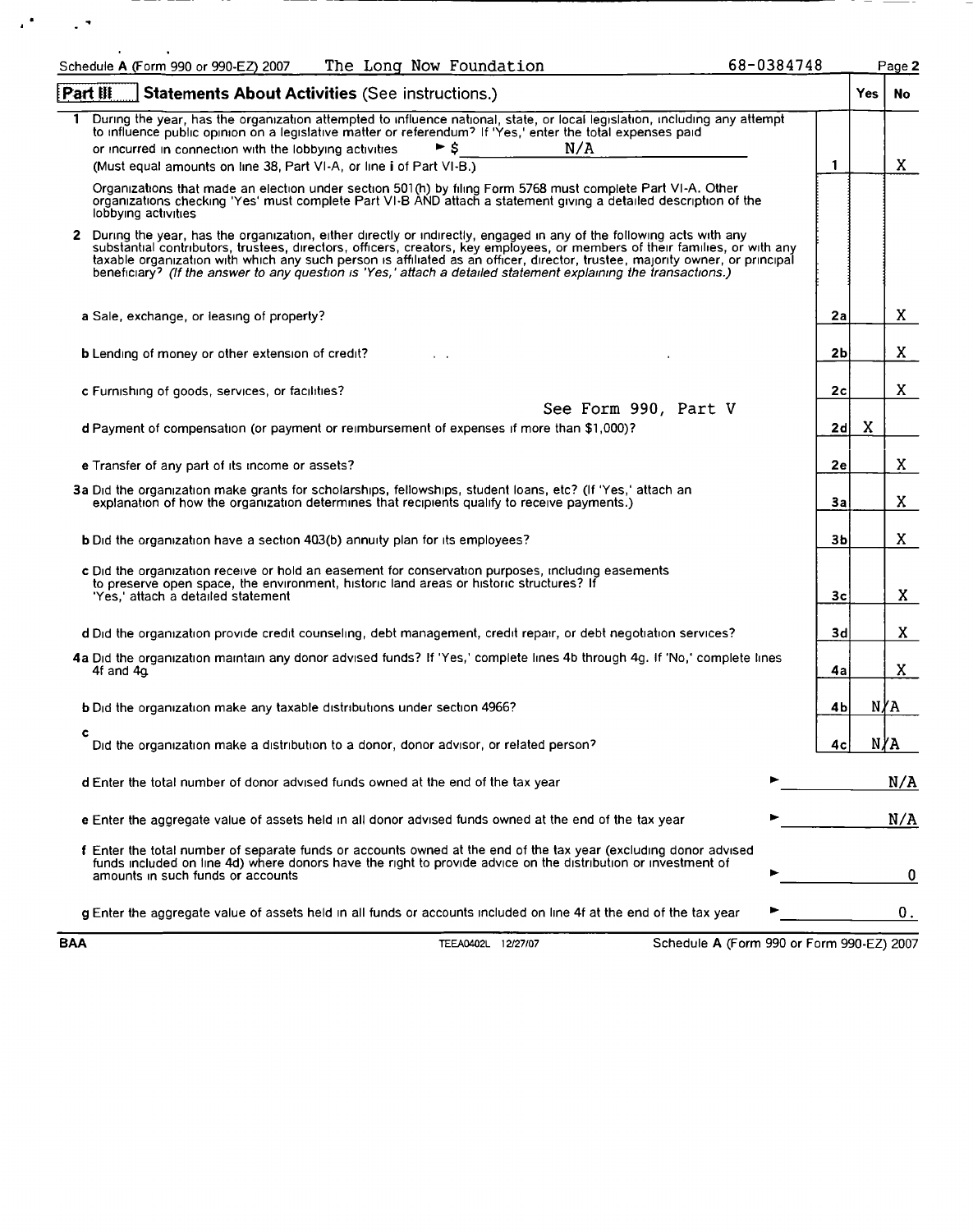$\mathbf{z}^{(k)}$  ,  $\mathbf{z}^{(k)}$ 

|              | Schedule A (Form 990 or 990-EZ) 2007                                                                                                                                                                                                                                                                                                                                                                                                                                                                                       | The Long Now roundation                               |                                                                                                                              |                | 68-0384748                                                                                                       | Page 3                               |
|--------------|----------------------------------------------------------------------------------------------------------------------------------------------------------------------------------------------------------------------------------------------------------------------------------------------------------------------------------------------------------------------------------------------------------------------------------------------------------------------------------------------------------------------------|-------------------------------------------------------|------------------------------------------------------------------------------------------------------------------------------|----------------|------------------------------------------------------------------------------------------------------------------|--------------------------------------|
| Part IV      | <b>Reason for Non-Private Foundation Status (See instructions.)</b>                                                                                                                                                                                                                                                                                                                                                                                                                                                        |                                                       |                                                                                                                              |                |                                                                                                                  |                                      |
|              | I certify that the organization is not a private foundation because it is. (Please check only ONE applicable box.)                                                                                                                                                                                                                                                                                                                                                                                                         |                                                       |                                                                                                                              |                |                                                                                                                  |                                      |
| 5.           | A church, convention of churches, or association of churches. Section 170(b)(1)(A)(i)                                                                                                                                                                                                                                                                                                                                                                                                                                      |                                                       |                                                                                                                              |                |                                                                                                                  |                                      |
| 6            | A school. Section 170(b)(1)(A)(ii). (Also complete Part V.)                                                                                                                                                                                                                                                                                                                                                                                                                                                                |                                                       |                                                                                                                              |                |                                                                                                                  |                                      |
| 7            | A hospital or a cooperative hospital service organization. Section 170(b)(1)(A)(iii).                                                                                                                                                                                                                                                                                                                                                                                                                                      |                                                       |                                                                                                                              |                |                                                                                                                  |                                      |
| 8            | A federal, state, or local government or governmental unit. Section 170(b)(1)(A)(v).                                                                                                                                                                                                                                                                                                                                                                                                                                       |                                                       |                                                                                                                              |                |                                                                                                                  |                                      |
| 9            | A medical research organization operated in conjunction with a hospital Section 170(b)(1)(A)(iii). Enter the hospital's name, city,                                                                                                                                                                                                                                                                                                                                                                                        |                                                       |                                                                                                                              |                |                                                                                                                  |                                      |
|              | and state $\blacktriangleright$                                                                                                                                                                                                                                                                                                                                                                                                                                                                                            | ------- <b>-----------------------</b>                |                                                                                                                              |                |                                                                                                                  |                                      |
| 10           | An organization operated for the benefit of a college or university owned or operated by a governmental unit. Section 170(b)(1)(A)(iv)<br>(Also complete the Support Schedule in Part IV-A.)                                                                                                                                                                                                                                                                                                                               |                                                       |                                                                                                                              |                |                                                                                                                  |                                      |
|              | 11a $ X $ An organization that normally receives a substantial part of its support from a governmental unit or from the general public.<br>Section 170(b)(1)(A)(vi). (Also complete the Support Schedule in Part IV-A)                                                                                                                                                                                                                                                                                                     |                                                       |                                                                                                                              |                |                                                                                                                  |                                      |
| 11 b         | A community trust. Section 170(b)(1)(A)(vi). (Also complete the Support Schedule in Part IV-A.)                                                                                                                                                                                                                                                                                                                                                                                                                            |                                                       |                                                                                                                              |                |                                                                                                                  |                                      |
| 12           | An organization that normally receives. (1) more than 33-1/3% of its support from contributions, membership fees, and gross receipts<br>from activities related to its charitable, etc, functions - subject to certain exceptions, and (2) no more than 33-1/3% of its support<br>from gross investment income and unrelated business taxable income (less section 511 tax) from businesses acquired by the<br>organization after June 30, 1975. See section 509(a)(2). (Also complete the Support Schedule in Part IV-A.) |                                                       |                                                                                                                              |                |                                                                                                                  |                                      |
| 13           |                                                                                                                                                                                                                                                                                                                                                                                                                                                                                                                            |                                                       |                                                                                                                              |                |                                                                                                                  |                                      |
|              | An organization that is not controlled by any disqualified persons (other than foundation managers) and otherwise meets the<br>requirements of section 509(a)(3). Check the box that describes the type of supporting organization. ►                                                                                                                                                                                                                                                                                      |                                                       |                                                                                                                              |                |                                                                                                                  |                                      |
|              | Type II<br>Type I                                                                                                                                                                                                                                                                                                                                                                                                                                                                                                          |                                                       | Type III-Functionally Integrated<br>Provide the following information about the supported organizations. (See instructions.) | Type III-Other |                                                                                                                  |                                      |
|              | (a)<br>Name(s) of supported<br>organization(s)                                                                                                                                                                                                                                                                                                                                                                                                                                                                             | (b)<br><b>Employer identification</b><br>number (EIN) | (c)<br>Type of<br>organization (described<br>in lines 5 through 12<br>above or IRC section)                                  |                | (d)<br>Is the supported<br>organization listed in<br>the supporting<br>organization's<br>governing<br>documents? | (e)<br>Amount of<br>support          |
|              |                                                                                                                                                                                                                                                                                                                                                                                                                                                                                                                            |                                                       |                                                                                                                              | Yes            | No                                                                                                               |                                      |
|              |                                                                                                                                                                                                                                                                                                                                                                                                                                                                                                                            |                                                       |                                                                                                                              |                |                                                                                                                  |                                      |
|              |                                                                                                                                                                                                                                                                                                                                                                                                                                                                                                                            |                                                       |                                                                                                                              |                |                                                                                                                  |                                      |
|              |                                                                                                                                                                                                                                                                                                                                                                                                                                                                                                                            |                                                       |                                                                                                                              |                |                                                                                                                  |                                      |
|              |                                                                                                                                                                                                                                                                                                                                                                                                                                                                                                                            |                                                       |                                                                                                                              |                |                                                                                                                  |                                      |
|              |                                                                                                                                                                                                                                                                                                                                                                                                                                                                                                                            |                                                       |                                                                                                                              |                |                                                                                                                  |                                      |
|              |                                                                                                                                                                                                                                                                                                                                                                                                                                                                                                                            |                                                       |                                                                                                                              |                |                                                                                                                  |                                      |
|              |                                                                                                                                                                                                                                                                                                                                                                                                                                                                                                                            |                                                       |                                                                                                                              |                |                                                                                                                  |                                      |
| <b>Total</b> |                                                                                                                                                                                                                                                                                                                                                                                                                                                                                                                            |                                                       |                                                                                                                              |                | ►                                                                                                                | 0.                                   |
| -14          | An organization organized and operated to test for public safety. Section 509(a)(4). (See instructions.)                                                                                                                                                                                                                                                                                                                                                                                                                   |                                                       |                                                                                                                              |                |                                                                                                                  |                                      |
| <b>BAA</b>   |                                                                                                                                                                                                                                                                                                                                                                                                                                                                                                                            |                                                       |                                                                                                                              |                |                                                                                                                  | Schedule A (Form 990 or 990-EZ) 2007 |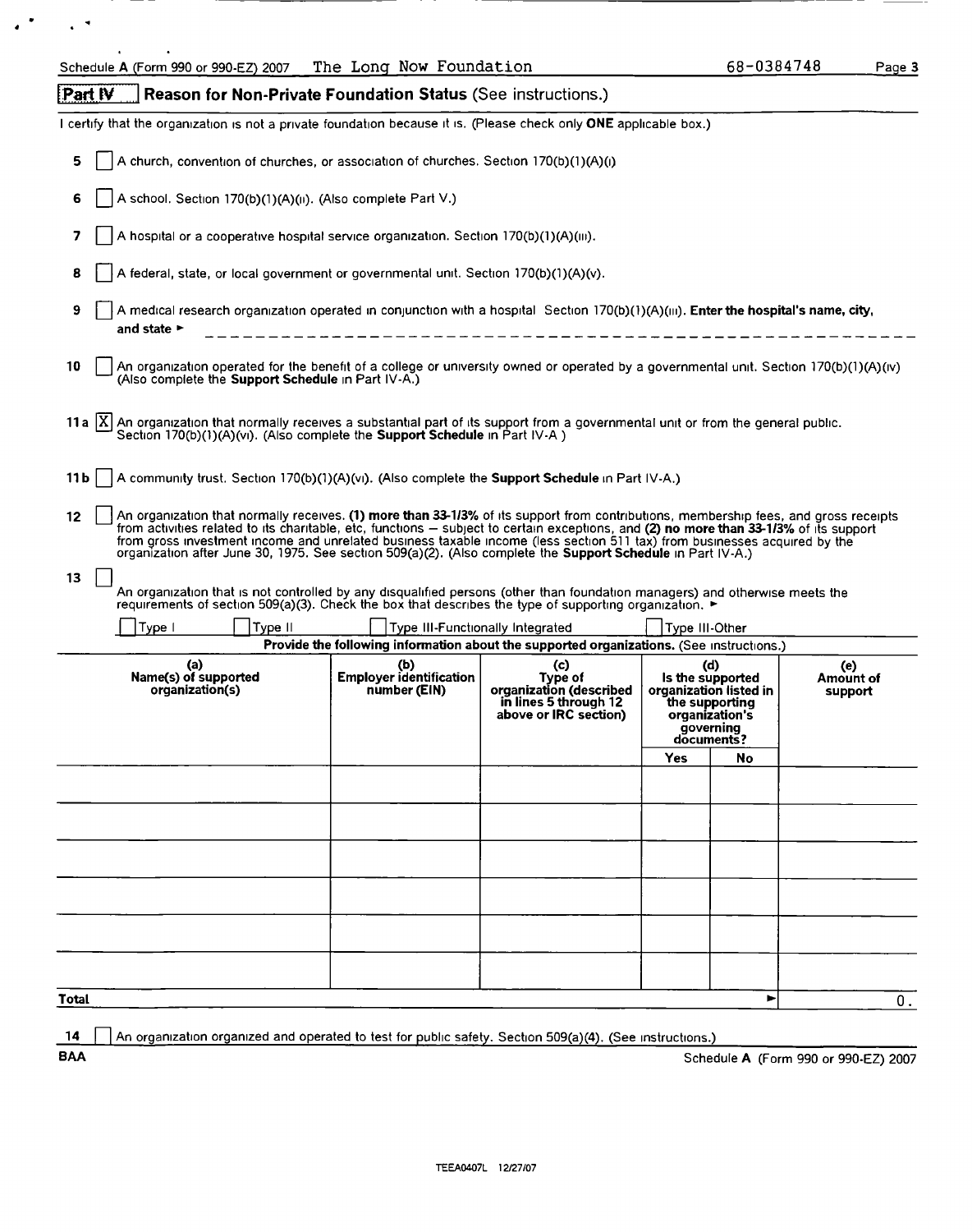| Schedule A (Form 990 or 990-EZ) 2007 | The<br><b>Now</b><br>Lona | Foundation | 1748<br>1384<br>oo | Page 4 |
|--------------------------------------|---------------------------|------------|--------------------|--------|
|                                      |                           |            |                    |        |

|  |  |  | Part IV-A Support Schedule (Complete only if you checked a box on line 10, 11, or 12.) Use cash method of accounting  |  |
|--|--|--|-----------------------------------------------------------------------------------------------------------------------|--|
|  |  |  | Note: You may use the worksheet in the instructions for converting from the accrual to the cash method of accounting. |  |

|    |                                                                                                                                                                                                                                                                                                                                                                                                                                                                                                                                                                                                                                | .c and mornorical in and insuracuons for converting |                                             |                                     |                                                            |                 |                          |
|----|--------------------------------------------------------------------------------------------------------------------------------------------------------------------------------------------------------------------------------------------------------------------------------------------------------------------------------------------------------------------------------------------------------------------------------------------------------------------------------------------------------------------------------------------------------------------------------------------------------------------------------|-----------------------------------------------------|---------------------------------------------|-------------------------------------|------------------------------------------------------------|-----------------|--------------------------|
|    | Calendar year (or fiscal year<br>beginning in)                                                                                                                                                                                                                                                                                                                                                                                                                                                                                                                                                                                 | (a)<br>2006                                         | $\binom{b}{2005}$                           | $^{(c)}_{2004}$                     | $\begin{array}{c} \n \text{(d)} \\ \n 2003 \n \end{array}$ |                 | (e)<br>Total             |
|    | 15 Gifts, grants, and contributions<br>received. (Do not include<br>unusual grants. See line 28.)                                                                                                                                                                                                                                                                                                                                                                                                                                                                                                                              | 1, 204, 465.                                        | 5,321,899.                                  | 1,306,541.                          | 727,047.                                                   |                 | <u>8,559,952.</u>        |
|    | 16 Membership fees received                                                                                                                                                                                                                                                                                                                                                                                                                                                                                                                                                                                                    |                                                     |                                             |                                     |                                                            |                 | 0.                       |
|    | <b>17</b> Gross receipts from admissions.<br>merchandise sold or services performed,<br>or furnishing of facilities in any activity<br>that is related to the organization's<br>charitable, etc, purpose                                                                                                                                                                                                                                                                                                                                                                                                                       | 46,259.                                             | 16,446.                                     | 15,353.                             | 20,792.                                                    |                 | 98,850.                  |
|    | 18 Gross income from interest, dividends,<br>amts rec'd from payments on securities<br>loans (sec $512(a)(5)$ ), rents, royalties,<br>income from similar sources, and<br>unrelated business taxable income (less<br>sec. 511 taxes) from businesses acquired                                                                                                                                                                                                                                                                                                                                                                  |                                                     |                                             |                                     |                                                            |                 |                          |
|    | by the organzation after June 30, 1975<br><b>19</b> Net income from unrelated business                                                                                                                                                                                                                                                                                                                                                                                                                                                                                                                                         | 156,200.                                            | 60,710.                                     | 622.                                |                                                            | 46.             | 217,578.                 |
|    | activities not included in line 18                                                                                                                                                                                                                                                                                                                                                                                                                                                                                                                                                                                             |                                                     |                                             |                                     |                                                            |                 | 0.                       |
|    | 20 Tax revenues levied for the<br>organization's benefit and<br>either paid to it or expended<br>on its behalf                                                                                                                                                                                                                                                                                                                                                                                                                                                                                                                 |                                                     |                                             |                                     |                                                            |                 | 0.                       |
| 21 | The value of services or<br>facilities furnished to the<br>organization by a governmental<br>unit without charge. Do not<br>include the value of services or<br>facilities generally furnished to<br>the public without charge                                                                                                                                                                                                                                                                                                                                                                                                 |                                                     |                                             |                                     |                                                            |                 | 0.                       |
|    | 22 Other income. Attach a<br>schedule. Do not include<br>gain or (loss) from sale of<br>capital assets                                                                                                                                                                                                                                                                                                                                                                                                                                                                                                                         |                                                     |                                             |                                     |                                                            |                 | 0.                       |
|    | 23 Total of lines 15 through 22                                                                                                                                                                                                                                                                                                                                                                                                                                                                                                                                                                                                | 1,406,924.                                          | 5,399,055.                                  | 1,322,516.                          | 747,885.                                                   |                 | 8,876,380.               |
| 24 | Line 23 minus line 17                                                                                                                                                                                                                                                                                                                                                                                                                                                                                                                                                                                                          | 1,360,665.                                          | 5,382,609.                                  | 1,307,163.                          | 727,093.                                                   |                 | 8,777,530.               |
| 25 | Enter 1% of line 23                                                                                                                                                                                                                                                                                                                                                                                                                                                                                                                                                                                                            | 14,069.                                             | 53,991.                                     | 13,225.                             |                                                            | 7,479.          |                          |
| 26 | Organizations described on lines 10 or 11:                                                                                                                                                                                                                                                                                                                                                                                                                                                                                                                                                                                     |                                                     | a Enter 2% of amount in column (e), line 24 |                                     | ►                                                          | 26a             | 175,551.                 |
|    | <b>b</b> Prepare a list for your records to show the name of and amount contributed by each person (other than a governmental unit or publicly<br>supported organization) whose total gifts for 2003 through 2006 exceeded the amount shown in line 26a. Do not file this list with your<br>return. Enter the total of all these excess amounts                                                                                                                                                                                                                                                                                |                                                     |                                             |                                     | ►                                                          | 26 b            | 5,400,063.               |
|    | c Total support for section 509(a)(1) test. Enter line 24, column (e).                                                                                                                                                                                                                                                                                                                                                                                                                                                                                                                                                         |                                                     |                                             |                                     |                                                            | 26c             | 8, 777, 530.             |
|    | d Add Amounts from column (e) for lines:                                                                                                                                                                                                                                                                                                                                                                                                                                                                                                                                                                                       |                                                     | $\frac{18}{22}$ $\frac{217,578.}{22}$       | 19<br>26 <sub>b</sub><br>5,400,063. |                                                            |                 |                          |
|    | e Public support (line 26c minus line 26d total)                                                                                                                                                                                                                                                                                                                                                                                                                                                                                                                                                                               |                                                     |                                             |                                     |                                                            | 26 d<br>26e     | 5,617,641.<br>3,159,889. |
|    | f Public support percentage (line 26e (numerator) divided by line 26c (denominator))                                                                                                                                                                                                                                                                                                                                                                                                                                                                                                                                           |                                                     |                                             |                                     | ►                                                          | 26f             | 36.00%                   |
|    | 27 Organizations described on line 12: $N/A$                                                                                                                                                                                                                                                                                                                                                                                                                                                                                                                                                                                   |                                                     |                                             |                                     |                                                            |                 |                          |
|    | a For amounts included in lines 15, 16, and 17 that were received from a 'disqualified person,' prepare a list for your records to show the<br>name of, and total amounts received in each year from, each 'disqualified person.' Do not file this list with your return. Enter the sum of<br>such amounts for each year.                                                                                                                                                                                                                                                                                                      |                                                     |                                             |                                     |                                                            |                 |                          |
|    |                                                                                                                                                                                                                                                                                                                                                                                                                                                                                                                                                                                                                                |                                                     |                                             |                                     |                                                            |                 |                          |
|    | bFor any amount included in line 17 that was received from each person (other than 'disqualified persons'), prepare a list for your records<br>to show the name of, and amount received for each year, that was more than the larger of (1) the amount on line 25 for the year or (2)<br>\$5,000. (Include in the list organizations described in lines 5 through 11b, as well as individuals.) Do not file this list with your return.<br>After computing the difference between the amount received and the larger amount described in (1) or (2), enter the sum of these<br>differences (the excess amounts) for each year. |                                                     |                                             |                                     |                                                            |                 |                          |
|    |                                                                                                                                                                                                                                                                                                                                                                                                                                                                                                                                                                                                                                |                                                     |                                             |                                     |                                                            |                 |                          |
|    |                                                                                                                                                                                                                                                                                                                                                                                                                                                                                                                                                                                                                                |                                                     |                                             |                                     |                                                            |                 |                          |
|    |                                                                                                                                                                                                                                                                                                                                                                                                                                                                                                                                                                                                                                |                                                     | and line 27b total                          | 21                                  |                                                            |                 | 27c                      |
|    | d Add. Line 27a total<br>e Public support (line 27c total minus line 27d total)                                                                                                                                                                                                                                                                                                                                                                                                                                                                                                                                                |                                                     |                                             |                                     | ►∣                                                         |                 | 27d                      |
|    | f Total support for section 509(a)(2) test Enter amount from line 23, column (e)                                                                                                                                                                                                                                                                                                                                                                                                                                                                                                                                               |                                                     |                                             | $\blacktriangleright$ 27f           |                                                            |                 | z7e                      |
|    | g Public support percentage (line 27e (numerator) divided by line 27f (denominator))                                                                                                                                                                                                                                                                                                                                                                                                                                                                                                                                           |                                                     |                                             |                                     | ►∣                                                         | $\frac{1}{27g}$ | 8                        |
|    | h Investment income percentage (line 18, column (e) (numerator) divided by line 27f (denominator))                                                                                                                                                                                                                                                                                                                                                                                                                                                                                                                             |                                                     |                                             |                                     | ►                                                          | 27 <sub>h</sub> | $\overline{\mathbf{e}}$  |
|    | 28 Unusual Grants: For an organization described in line 10, 11, or 12 that received any unusual grants during 2003 through 2006, prepare a                                                                                                                                                                                                                                                                                                                                                                                                                                                                                    |                                                     |                                             |                                     |                                                            |                 |                          |
|    | list for your records to show, for each year, the name of the contributor, the date and amount of the grant, and a brief description of the<br>nature of the grant. Do not file this list with your return. Do not include these grants in line 15.                                                                                                                                                                                                                                                                                                                                                                            |                                                     |                                             |                                     |                                                            |                 |                          |

े<br>प्रार

 $\ddot{\phantom{a}}$ 

 $\epsilon^{\pm}$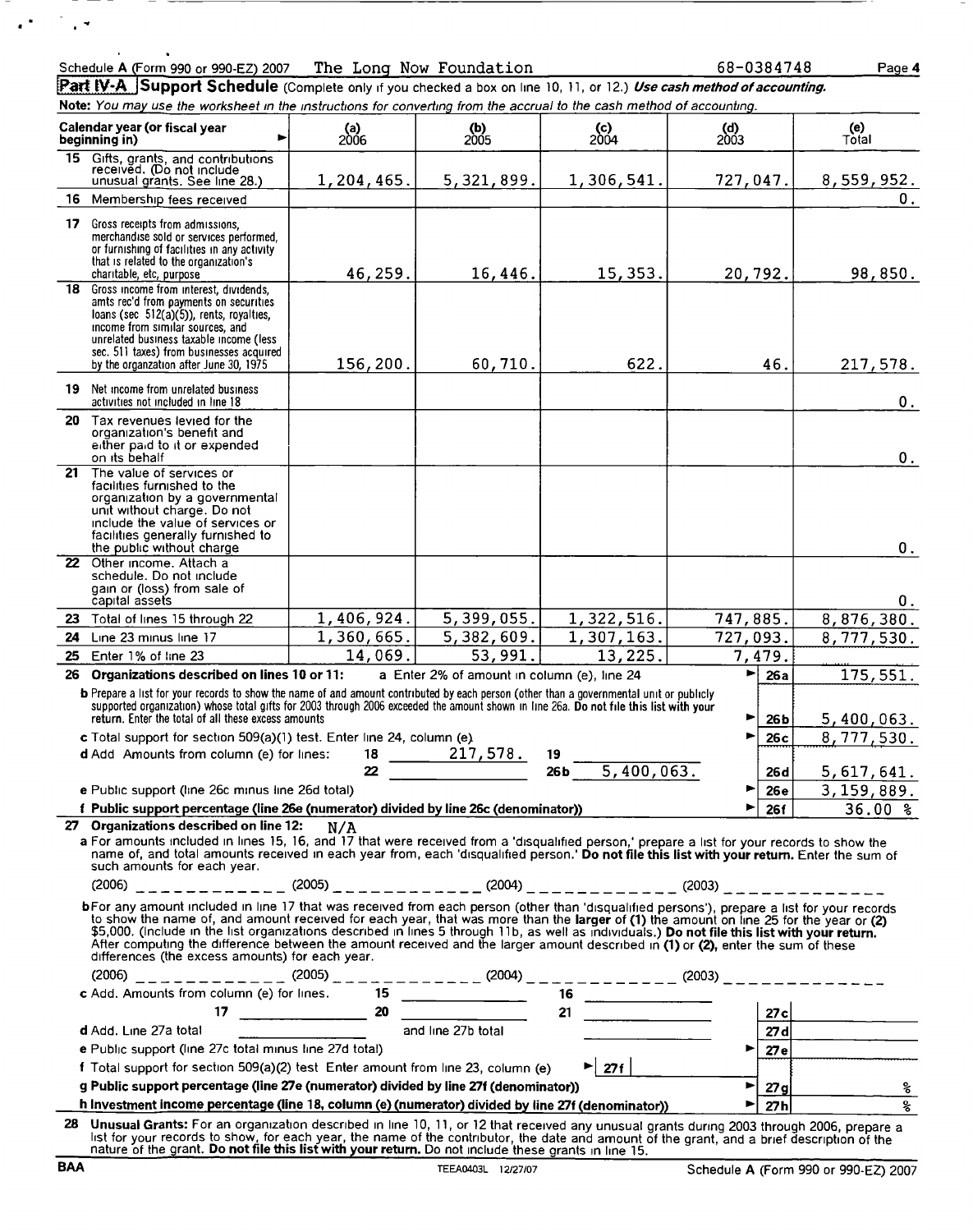| (To be completed ONLY by schools that checked the box on line 6 in Part IV)<br>N/A<br>Does the organization have a racially nondiscriminatory policy toward students by statement in its charter, bylaws,<br>29<br>other governing instrument, or in a resolution of its governing body?<br>29<br>Does the organization include a statement of its racially nondiscriminatory policy toward students in all its brochures,<br>30.<br>catalogues, and other written communications with the public dealing with student admissions, programs,<br>and scholarships?<br>30<br>31 Has the organization publicized its racially nondiscriminatory policy through newspaper or broadcast media during<br>the period of solicitation for students, or during the registration period if it has no solicitation program, in a way that<br>makes the policy known to all parts of the general community it serves?<br>31<br>If 'Yes,' please describe, if 'No,' please explain. (If you need more space, attach a separate statement.)<br>Does the organization maintain the following:<br>32<br>a Records indicating the racial composition of the student body, faculty, and administrative staff?<br>32 a<br><b>b</b> Records documenting that scholarships and other financial assistance are awarded on a racially<br>nondiscriminatory basis?<br>32 b<br>c Copies of all catalogues, brochures, announcements, and other written communications to the public dealing<br>with student admissions, programs, and scholarships?<br>32c<br>d Copies of all material used by the organization or on its behalf to solicit contributions?<br>32 d<br>If you answered 'No' to any of the above, please explain. (If you need more space, attach a separate statement)<br>Does the organization discriminate by race in any way with respect to:<br>33<br>a Students' rights or privileges?<br>33 a<br><b>b</b> Admissions policies?<br>33 b<br>c Employment of faculty or administrative staff?<br>33 c<br>d Scholarships or other financial assistance?<br>33 <sub>d</sub><br>e Educational policies?<br>33 <sub>e</sub><br>f Use of facilities?<br>33f<br>g Athletic programs?<br>33q<br>h Other extracurricular activities?<br>33 h<br>If you answered 'Yes' to any of the above, please explain (If you need more space, attach a separate statement.)<br>34a Does the organization receive any financial aid or assistance from a governmental agency?<br>34 a | Page 5                  |
|------------------------------------------------------------------------------------------------------------------------------------------------------------------------------------------------------------------------------------------------------------------------------------------------------------------------------------------------------------------------------------------------------------------------------------------------------------------------------------------------------------------------------------------------------------------------------------------------------------------------------------------------------------------------------------------------------------------------------------------------------------------------------------------------------------------------------------------------------------------------------------------------------------------------------------------------------------------------------------------------------------------------------------------------------------------------------------------------------------------------------------------------------------------------------------------------------------------------------------------------------------------------------------------------------------------------------------------------------------------------------------------------------------------------------------------------------------------------------------------------------------------------------------------------------------------------------------------------------------------------------------------------------------------------------------------------------------------------------------------------------------------------------------------------------------------------------------------------------------------------------------------------------------------------------------------------------------------------------------------------------------------------------------------------------------------------------------------------------------------------------------------------------------------------------------------------------------------------------------------------------------------------------------------------------------------------------------------------------------------------------------------------------------------------------------------------------------|-------------------------|
|                                                                                                                                                                                                                                                                                                                                                                                                                                                                                                                                                                                                                                                                                                                                                                                                                                                                                                                                                                                                                                                                                                                                                                                                                                                                                                                                                                                                                                                                                                                                                                                                                                                                                                                                                                                                                                                                                                                                                                                                                                                                                                                                                                                                                                                                                                                                                                                                                                                            |                         |
|                                                                                                                                                                                                                                                                                                                                                                                                                                                                                                                                                                                                                                                                                                                                                                                                                                                                                                                                                                                                                                                                                                                                                                                                                                                                                                                                                                                                                                                                                                                                                                                                                                                                                                                                                                                                                                                                                                                                                                                                                                                                                                                                                                                                                                                                                                                                                                                                                                                            | <b>Yes</b><br><b>No</b> |
|                                                                                                                                                                                                                                                                                                                                                                                                                                                                                                                                                                                                                                                                                                                                                                                                                                                                                                                                                                                                                                                                                                                                                                                                                                                                                                                                                                                                                                                                                                                                                                                                                                                                                                                                                                                                                                                                                                                                                                                                                                                                                                                                                                                                                                                                                                                                                                                                                                                            |                         |
|                                                                                                                                                                                                                                                                                                                                                                                                                                                                                                                                                                                                                                                                                                                                                                                                                                                                                                                                                                                                                                                                                                                                                                                                                                                                                                                                                                                                                                                                                                                                                                                                                                                                                                                                                                                                                                                                                                                                                                                                                                                                                                                                                                                                                                                                                                                                                                                                                                                            |                         |
|                                                                                                                                                                                                                                                                                                                                                                                                                                                                                                                                                                                                                                                                                                                                                                                                                                                                                                                                                                                                                                                                                                                                                                                                                                                                                                                                                                                                                                                                                                                                                                                                                                                                                                                                                                                                                                                                                                                                                                                                                                                                                                                                                                                                                                                                                                                                                                                                                                                            |                         |
|                                                                                                                                                                                                                                                                                                                                                                                                                                                                                                                                                                                                                                                                                                                                                                                                                                                                                                                                                                                                                                                                                                                                                                                                                                                                                                                                                                                                                                                                                                                                                                                                                                                                                                                                                                                                                                                                                                                                                                                                                                                                                                                                                                                                                                                                                                                                                                                                                                                            |                         |
|                                                                                                                                                                                                                                                                                                                                                                                                                                                                                                                                                                                                                                                                                                                                                                                                                                                                                                                                                                                                                                                                                                                                                                                                                                                                                                                                                                                                                                                                                                                                                                                                                                                                                                                                                                                                                                                                                                                                                                                                                                                                                                                                                                                                                                                                                                                                                                                                                                                            |                         |
|                                                                                                                                                                                                                                                                                                                                                                                                                                                                                                                                                                                                                                                                                                                                                                                                                                                                                                                                                                                                                                                                                                                                                                                                                                                                                                                                                                                                                                                                                                                                                                                                                                                                                                                                                                                                                                                                                                                                                                                                                                                                                                                                                                                                                                                                                                                                                                                                                                                            |                         |
|                                                                                                                                                                                                                                                                                                                                                                                                                                                                                                                                                                                                                                                                                                                                                                                                                                                                                                                                                                                                                                                                                                                                                                                                                                                                                                                                                                                                                                                                                                                                                                                                                                                                                                                                                                                                                                                                                                                                                                                                                                                                                                                                                                                                                                                                                                                                                                                                                                                            |                         |
|                                                                                                                                                                                                                                                                                                                                                                                                                                                                                                                                                                                                                                                                                                                                                                                                                                                                                                                                                                                                                                                                                                                                                                                                                                                                                                                                                                                                                                                                                                                                                                                                                                                                                                                                                                                                                                                                                                                                                                                                                                                                                                                                                                                                                                                                                                                                                                                                                                                            |                         |
|                                                                                                                                                                                                                                                                                                                                                                                                                                                                                                                                                                                                                                                                                                                                                                                                                                                                                                                                                                                                                                                                                                                                                                                                                                                                                                                                                                                                                                                                                                                                                                                                                                                                                                                                                                                                                                                                                                                                                                                                                                                                                                                                                                                                                                                                                                                                                                                                                                                            |                         |
|                                                                                                                                                                                                                                                                                                                                                                                                                                                                                                                                                                                                                                                                                                                                                                                                                                                                                                                                                                                                                                                                                                                                                                                                                                                                                                                                                                                                                                                                                                                                                                                                                                                                                                                                                                                                                                                                                                                                                                                                                                                                                                                                                                                                                                                                                                                                                                                                                                                            |                         |
|                                                                                                                                                                                                                                                                                                                                                                                                                                                                                                                                                                                                                                                                                                                                                                                                                                                                                                                                                                                                                                                                                                                                                                                                                                                                                                                                                                                                                                                                                                                                                                                                                                                                                                                                                                                                                                                                                                                                                                                                                                                                                                                                                                                                                                                                                                                                                                                                                                                            |                         |
|                                                                                                                                                                                                                                                                                                                                                                                                                                                                                                                                                                                                                                                                                                                                                                                                                                                                                                                                                                                                                                                                                                                                                                                                                                                                                                                                                                                                                                                                                                                                                                                                                                                                                                                                                                                                                                                                                                                                                                                                                                                                                                                                                                                                                                                                                                                                                                                                                                                            |                         |
|                                                                                                                                                                                                                                                                                                                                                                                                                                                                                                                                                                                                                                                                                                                                                                                                                                                                                                                                                                                                                                                                                                                                                                                                                                                                                                                                                                                                                                                                                                                                                                                                                                                                                                                                                                                                                                                                                                                                                                                                                                                                                                                                                                                                                                                                                                                                                                                                                                                            |                         |
|                                                                                                                                                                                                                                                                                                                                                                                                                                                                                                                                                                                                                                                                                                                                                                                                                                                                                                                                                                                                                                                                                                                                                                                                                                                                                                                                                                                                                                                                                                                                                                                                                                                                                                                                                                                                                                                                                                                                                                                                                                                                                                                                                                                                                                                                                                                                                                                                                                                            |                         |
|                                                                                                                                                                                                                                                                                                                                                                                                                                                                                                                                                                                                                                                                                                                                                                                                                                                                                                                                                                                                                                                                                                                                                                                                                                                                                                                                                                                                                                                                                                                                                                                                                                                                                                                                                                                                                                                                                                                                                                                                                                                                                                                                                                                                                                                                                                                                                                                                                                                            |                         |
|                                                                                                                                                                                                                                                                                                                                                                                                                                                                                                                                                                                                                                                                                                                                                                                                                                                                                                                                                                                                                                                                                                                                                                                                                                                                                                                                                                                                                                                                                                                                                                                                                                                                                                                                                                                                                                                                                                                                                                                                                                                                                                                                                                                                                                                                                                                                                                                                                                                            |                         |
|                                                                                                                                                                                                                                                                                                                                                                                                                                                                                                                                                                                                                                                                                                                                                                                                                                                                                                                                                                                                                                                                                                                                                                                                                                                                                                                                                                                                                                                                                                                                                                                                                                                                                                                                                                                                                                                                                                                                                                                                                                                                                                                                                                                                                                                                                                                                                                                                                                                            |                         |
|                                                                                                                                                                                                                                                                                                                                                                                                                                                                                                                                                                                                                                                                                                                                                                                                                                                                                                                                                                                                                                                                                                                                                                                                                                                                                                                                                                                                                                                                                                                                                                                                                                                                                                                                                                                                                                                                                                                                                                                                                                                                                                                                                                                                                                                                                                                                                                                                                                                            |                         |
|                                                                                                                                                                                                                                                                                                                                                                                                                                                                                                                                                                                                                                                                                                                                                                                                                                                                                                                                                                                                                                                                                                                                                                                                                                                                                                                                                                                                                                                                                                                                                                                                                                                                                                                                                                                                                                                                                                                                                                                                                                                                                                                                                                                                                                                                                                                                                                                                                                                            |                         |
|                                                                                                                                                                                                                                                                                                                                                                                                                                                                                                                                                                                                                                                                                                                                                                                                                                                                                                                                                                                                                                                                                                                                                                                                                                                                                                                                                                                                                                                                                                                                                                                                                                                                                                                                                                                                                                                                                                                                                                                                                                                                                                                                                                                                                                                                                                                                                                                                                                                            |                         |
|                                                                                                                                                                                                                                                                                                                                                                                                                                                                                                                                                                                                                                                                                                                                                                                                                                                                                                                                                                                                                                                                                                                                                                                                                                                                                                                                                                                                                                                                                                                                                                                                                                                                                                                                                                                                                                                                                                                                                                                                                                                                                                                                                                                                                                                                                                                                                                                                                                                            |                         |
|                                                                                                                                                                                                                                                                                                                                                                                                                                                                                                                                                                                                                                                                                                                                                                                                                                                                                                                                                                                                                                                                                                                                                                                                                                                                                                                                                                                                                                                                                                                                                                                                                                                                                                                                                                                                                                                                                                                                                                                                                                                                                                                                                                                                                                                                                                                                                                                                                                                            |                         |
|                                                                                                                                                                                                                                                                                                                                                                                                                                                                                                                                                                                                                                                                                                                                                                                                                                                                                                                                                                                                                                                                                                                                                                                                                                                                                                                                                                                                                                                                                                                                                                                                                                                                                                                                                                                                                                                                                                                                                                                                                                                                                                                                                                                                                                                                                                                                                                                                                                                            |                         |
|                                                                                                                                                                                                                                                                                                                                                                                                                                                                                                                                                                                                                                                                                                                                                                                                                                                                                                                                                                                                                                                                                                                                                                                                                                                                                                                                                                                                                                                                                                                                                                                                                                                                                                                                                                                                                                                                                                                                                                                                                                                                                                                                                                                                                                                                                                                                                                                                                                                            |                         |
|                                                                                                                                                                                                                                                                                                                                                                                                                                                                                                                                                                                                                                                                                                                                                                                                                                                                                                                                                                                                                                                                                                                                                                                                                                                                                                                                                                                                                                                                                                                                                                                                                                                                                                                                                                                                                                                                                                                                                                                                                                                                                                                                                                                                                                                                                                                                                                                                                                                            |                         |
|                                                                                                                                                                                                                                                                                                                                                                                                                                                                                                                                                                                                                                                                                                                                                                                                                                                                                                                                                                                                                                                                                                                                                                                                                                                                                                                                                                                                                                                                                                                                                                                                                                                                                                                                                                                                                                                                                                                                                                                                                                                                                                                                                                                                                                                                                                                                                                                                                                                            |                         |
|                                                                                                                                                                                                                                                                                                                                                                                                                                                                                                                                                                                                                                                                                                                                                                                                                                                                                                                                                                                                                                                                                                                                                                                                                                                                                                                                                                                                                                                                                                                                                                                                                                                                                                                                                                                                                                                                                                                                                                                                                                                                                                                                                                                                                                                                                                                                                                                                                                                            |                         |
|                                                                                                                                                                                                                                                                                                                                                                                                                                                                                                                                                                                                                                                                                                                                                                                                                                                                                                                                                                                                                                                                                                                                                                                                                                                                                                                                                                                                                                                                                                                                                                                                                                                                                                                                                                                                                                                                                                                                                                                                                                                                                                                                                                                                                                                                                                                                                                                                                                                            |                         |
| <b>b</b> Has the organization's right to such aid ever been revoked or suspended?<br>34b                                                                                                                                                                                                                                                                                                                                                                                                                                                                                                                                                                                                                                                                                                                                                                                                                                                                                                                                                                                                                                                                                                                                                                                                                                                                                                                                                                                                                                                                                                                                                                                                                                                                                                                                                                                                                                                                                                                                                                                                                                                                                                                                                                                                                                                                                                                                                                   |                         |
| If you answered 'Yes' to either 34a or b, please explain using an attached statement.                                                                                                                                                                                                                                                                                                                                                                                                                                                                                                                                                                                                                                                                                                                                                                                                                                                                                                                                                                                                                                                                                                                                                                                                                                                                                                                                                                                                                                                                                                                                                                                                                                                                                                                                                                                                                                                                                                                                                                                                                                                                                                                                                                                                                                                                                                                                                                      |                         |
| Does the organization certify that it has complied with the applicable requirements of<br>35.<br>sections 4.01 through 4.05 of Rev Proc 75-50, 1975-2 C.B. 587, covering racial<br>nondiscrimination? If 'No,' attach an explanation.<br>35                                                                                                                                                                                                                                                                                                                                                                                                                                                                                                                                                                                                                                                                                                                                                                                                                                                                                                                                                                                                                                                                                                                                                                                                                                                                                                                                                                                                                                                                                                                                                                                                                                                                                                                                                                                                                                                                                                                                                                                                                                                                                                                                                                                                                |                         |

 $\mathcal{L}^{(k)}$  .

 $\frac{1}{2}$  .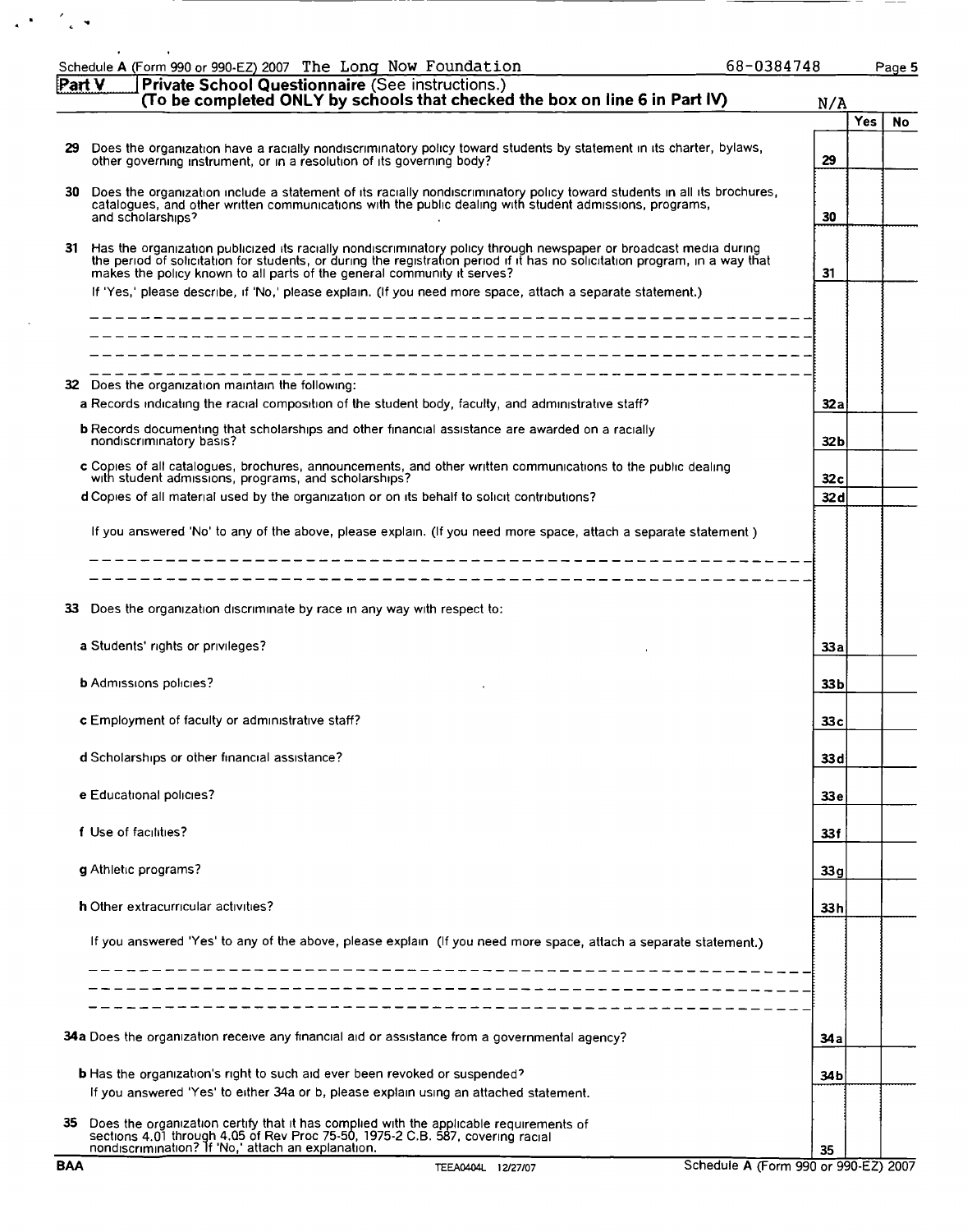|    |                                                                                      | Part VI-A Lobbying Expenditures by Electing Public Charities (See instructions.)<br>(To be completed ONLY by an eligible organization that filed Form 5768) |    |                                                            | N/A                                                         |
|----|--------------------------------------------------------------------------------------|-------------------------------------------------------------------------------------------------------------------------------------------------------------|----|------------------------------------------------------------|-------------------------------------------------------------|
|    | Check $\blacktriangleright$ a<br>if the organization belongs to an affiliated group. | Check $\triangleright$ <b>b</b>                                                                                                                             |    | if you checked 'a' and 'limited control' provisions apply. |                                                             |
|    |                                                                                      | <b>Limits on Lobbying Expenditures</b><br>(The term 'expenditures' means amounts paid or incurred.)                                                         |    | (a)<br>Affiliated group<br>totals                          | (b)<br>To be completed<br>for all electing<br>organizations |
| 36 |                                                                                      | Total lobbying expenditures to influence public opinion (grassroots lobbying)                                                                               | 36 |                                                            |                                                             |
| 37 | Total lobbying expenditures to influence a legislative body (direct lobbying)        |                                                                                                                                                             | 37 |                                                            |                                                             |
| 38 | Total lobbying expenditures (add lines 36 and 37)                                    |                                                                                                                                                             | 38 |                                                            |                                                             |
| 39 | Other exempt purpose expenditures.                                                   |                                                                                                                                                             | 39 |                                                            |                                                             |
| 40 | Total exempt purpose expenditures (add lines 38 and 39)                              |                                                                                                                                                             | 40 |                                                            |                                                             |
| 41 | Lobbying nontaxable amount Enter the amount from the following table -               |                                                                                                                                                             |    |                                                            |                                                             |
|    | If the amount on line 40 is $-$                                                      | The lobbying nontaxable amount is $-$                                                                                                                       |    |                                                            |                                                             |
|    | Not over \$500,000                                                                   | 20% of the amount on line 40                                                                                                                                |    |                                                            |                                                             |
|    | Over \$500,000 but not over \$1,000,000                                              | \$100,000 plus 15% of the excess over \$500,000                                                                                                             |    |                                                            |                                                             |
|    | Over \$1,000,000 but not over \$1,500,000                                            | \$175,000 plus 10% of the excess over \$1,000,000                                                                                                           | 41 |                                                            |                                                             |
|    | Over \$1,500,000 but not over \$17,000,000                                           | \$225,000 plus 5% of the excess over \$1,500,000                                                                                                            |    |                                                            |                                                             |
|    | Over \$17,000,000                                                                    | \$1,000.000                                                                                                                                                 |    |                                                            |                                                             |
| 42 | Grassroots nontaxable amount (enter 25% of line 41)                                  |                                                                                                                                                             | 42 |                                                            |                                                             |
| 43 | Subtract line 42 from line 36. Enter -0- if line 42 is more than line 36             |                                                                                                                                                             | 43 |                                                            |                                                             |
| 44 | Subtract line 41 from line 38. Enter -0- if line 41 is more than line 38             |                                                                                                                                                             | 44 |                                                            |                                                             |
|    |                                                                                      | Caution: If there is an amount on either line 43 or line 44, you must file Form 4720.                                                                       |    |                                                            |                                                             |

|                                                               |                                                                                                                                                                                                                 | Lobbying Expenditures During 4 - Year Averaging Period |             |  |             |     |              |        |
|---------------------------------------------------------------|-----------------------------------------------------------------------------------------------------------------------------------------------------------------------------------------------------------------|--------------------------------------------------------|-------------|--|-------------|-----|--------------|--------|
|                                                               | Calendar year<br>(or fiscal year<br>beginning in) $\blacktriangleright$                                                                                                                                         | (a)<br>2007                                            | (b)<br>2006 |  | (d)<br>2004 |     | (e)<br>Total |        |
| 45.                                                           | Lobbying nontaxable<br>amount                                                                                                                                                                                   |                                                        |             |  |             |     |              |        |
| 46                                                            | Lobbying ceiling amount<br>$(150\% \text{ of line } 45(e))$                                                                                                                                                     |                                                        |             |  |             |     |              |        |
| 47                                                            | Total lobbying<br>expenditures                                                                                                                                                                                  |                                                        |             |  |             |     |              |        |
| 48.                                                           | Grassroots non-<br>taxable amount                                                                                                                                                                               |                                                        |             |  |             |     |              |        |
| 49                                                            | Grassroots ceiling amount<br>$(150\% \text{ of line } 48\text{e})$                                                                                                                                              |                                                        |             |  |             |     |              |        |
| 50                                                            | Grassroots lobbying<br>expenditures                                                                                                                                                                             |                                                        |             |  |             |     |              |        |
|                                                               | <b>Part VI-B</b> Lobbying Activity by Nonelecting Public Charities (For reporting only by organizations that did not complete Part VI-A) (See instructions.)                                                    |                                                        |             |  |             |     |              | N/A    |
|                                                               | During the year, did the organization attempt to influence national, state or local legislation, including any<br>attempt to influence public opinion on a legislative matter or referendum, through the use of |                                                        |             |  |             | Yes | <b>No</b>    | Amount |
|                                                               | a Volunteers                                                                                                                                                                                                    |                                                        |             |  |             |     |              |        |
|                                                               | <b>b</b> Paid staff or management (include compensation in expenses reported on lines c through h.)                                                                                                             |                                                        |             |  |             |     |              |        |
|                                                               | c Media advertisements<br>d Mailings to members, legislators, or the public                                                                                                                                     |                                                        |             |  |             |     |              |        |
| e Publications, or published or broadcast statements          |                                                                                                                                                                                                                 |                                                        |             |  |             |     |              |        |
| f Grants to other organizations for lobbying purposes         |                                                                                                                                                                                                                 |                                                        |             |  |             |     |              |        |
|                                                               | g Direct contact with legislators, their staffs, government officials, or a legislative body                                                                                                                    |                                                        |             |  |             |     |              |        |
|                                                               | h Rallies, demonstrations, seminars, conventions, speeches, lectures, or any other means                                                                                                                        |                                                        |             |  |             |     |              |        |
| <i>i</i> Total lobbying expenditures (add lines c through h.) |                                                                                                                                                                                                                 |                                                        |             |  |             |     |              |        |

If 'Yes' to any of the above, also attach a statement giving a detailed description of the lobbying activities.

 $\mathcal{L} \in \mathbb{R}^{2d}$  , we

 $\sim$   $\epsilon$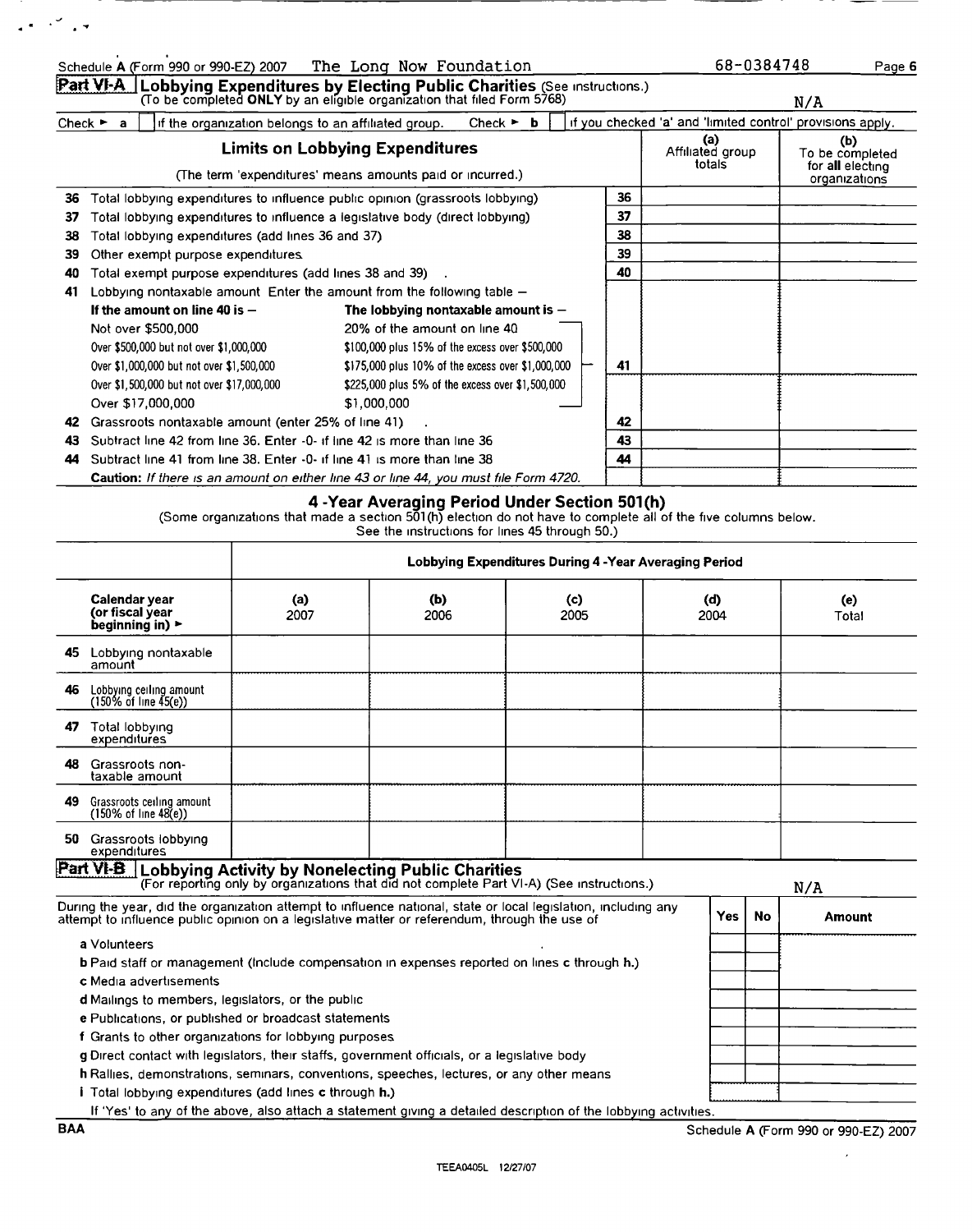#### Part VII Information Regarding Transfers To and Transactions and Relationships With Noncharitable Exempt Organizations (See instructions)

51 Did the reporting organization directly or indirectly engage In any of the followmg With any other organization described in section 501(c) of the Code (other than section 501(c)(3) organizations) or in section 527, relating to political organizations?

| a Transfers from the reporting organization to a noncharitable exempt organization of. |                   | Yes | No     |
|----------------------------------------------------------------------------------------|-------------------|-----|--------|
| (i)Cash                                                                                | 51 a (i)          |     | v      |
| (ii) Other assets                                                                      | a (ii)            |     | v      |
| <b>b</b> Other transactions                                                            |                   |     |        |
| (i) Sales or exchanges of assets with a noncharitable exempt organization              | b (i)             |     | v<br>л |
| (ii) Purchases of assets from a noncharitable exempt organization.                     | $b$ (ii)          |     | v      |
| (iii) Rental of facilities, equipment, or other assets                                 | $\mathbf b$ (iii) |     | v      |
| (iv) Reimbursement arrangements                                                        | $b$ (iv)          |     | v      |
| (v) Loans or loan quarantees                                                           | b(v)              |     | v      |
| (vi) Performance of services or membership or fundraising solicitations                | b (vi)            |     | v      |
| c Sharing of facilities, equipment, mailing lists, other assets, or paid employees     | c                 |     | v      |

**d** If the answer to any of the above is 'Yes,' complete the following schedule. Column (b) should always show the fair market value of<br>the goods, other assets, or services given by the reporting organization. If the organ

| (a)<br>Line no | (b)<br>Amount involved | (c)<br>Name of noncharitable exempt organization | (d)<br>Description of transfers, transactions, and sharing arrangements |
|----------------|------------------------|--------------------------------------------------|-------------------------------------------------------------------------|
| N/A            |                        |                                                  |                                                                         |
|                |                        |                                                  |                                                                         |
|                |                        |                                                  |                                                                         |
|                |                        |                                                  |                                                                         |
|                |                        |                                                  |                                                                         |
|                |                        |                                                  |                                                                         |
|                |                        |                                                  |                                                                         |
|                |                        |                                                  |                                                                         |
|                |                        |                                                  |                                                                         |
|                |                        |                                                  |                                                                         |
|                |                        |                                                  |                                                                         |
|                |                        |                                                  |                                                                         |
|                |                        |                                                  |                                                                         |
|                |                        |                                                  |                                                                         |
|                |                        |                                                  |                                                                         |
|                |                        |                                                  |                                                                         |

| 52a is the organization directly or indirectly affiliated with, or related to, one or more tax-exempt organizations |
|---------------------------------------------------------------------------------------------------------------------|
| described in section 501(c) of the Code (other than section 501(c)(3)) or in section 527?                           |

 $tions$   $\blacktriangleright \Box$  Yes  $\boxed{X}$  No

**b** If 'Yes,' complete the following schedule.

| (a)<br>Name of organization | (b)<br>Type of organization | (c)<br>Description of relationship |
|-----------------------------|-----------------------------|------------------------------------|
| N/A                         |                             |                                    |
|                             |                             |                                    |
|                             |                             |                                    |
|                             |                             |                                    |
|                             |                             |                                    |
|                             |                             |                                    |
|                             |                             |                                    |
|                             |                             |                                    |
|                             |                             |                                    |
|                             |                             |                                    |
|                             |                             |                                    |
|                             |                             |                                    |
|                             |                             |                                    |
|                             |                             |                                    |

 $\sim$   $\sim$   $\sim$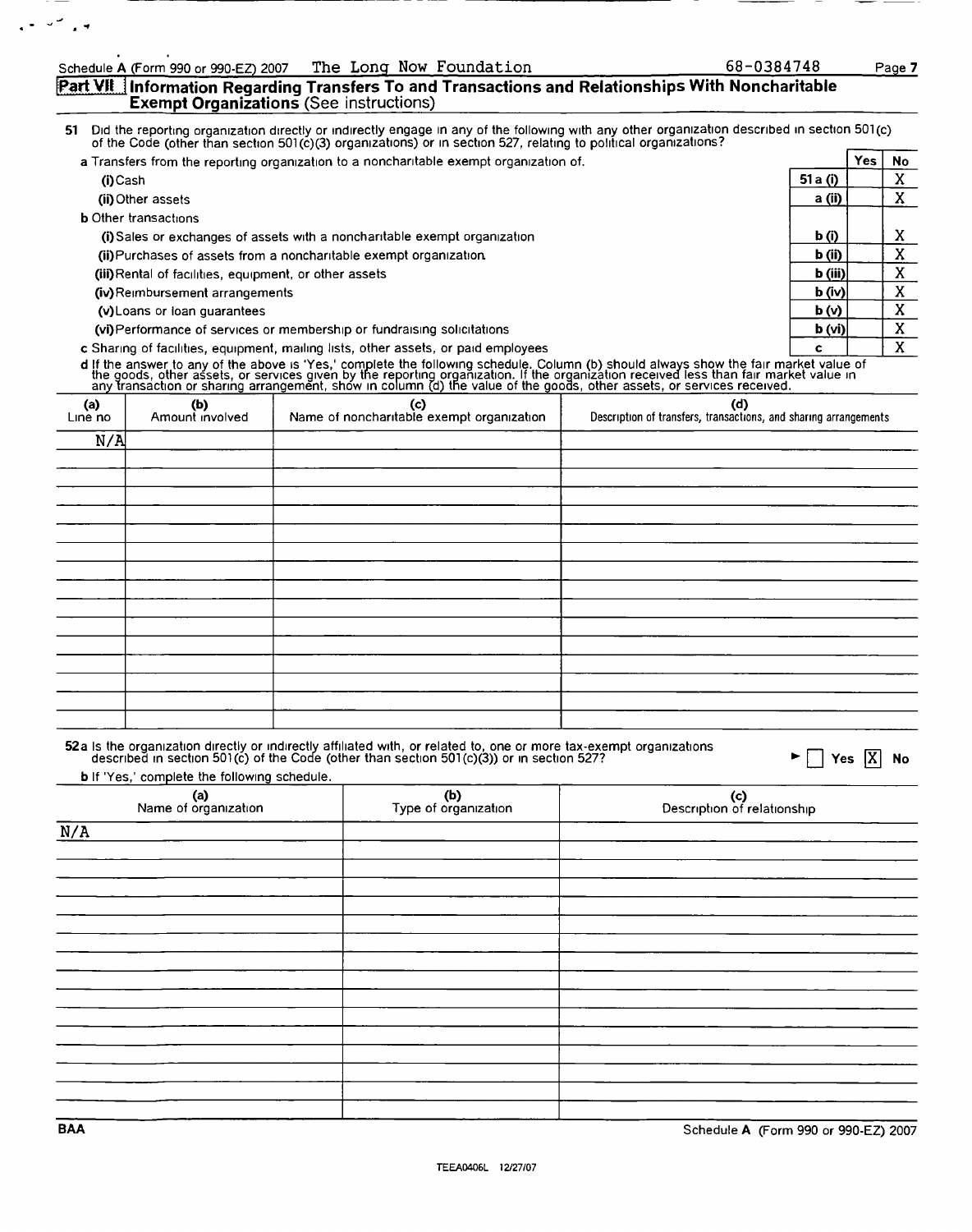| 2007                                                                                                                                                                  | <b>Federal Statements</b>                        |                                   |                                           | Page 1                                     |
|-----------------------------------------------------------------------------------------------------------------------------------------------------------------------|--------------------------------------------------|-----------------------------------|-------------------------------------------|--------------------------------------------|
|                                                                                                                                                                       | The Long Now Foundation                          |                                   |                                           | 68-0384748                                 |
| <b>Statement 1</b><br>Form 990, Part I, Line 8<br><b>Net Gain (Loss) from Noninventory Sales</b>                                                                      |                                                  |                                   |                                           |                                            |
| Publicly Traded Securities                                                                                                                                            |                                                  |                                   |                                           |                                            |
| Gross Sales Price:<br>Cost or Other Basis:                                                                                                                            | 3,969,401.<br>4,012,727.                         |                                   |                                           |                                            |
|                                                                                                                                                                       | Total Gain (Loss) Publicly Traded Securities \$  |                                   |                                           | $-43,326.$                                 |
|                                                                                                                                                                       | Total Net Gain (Loss) From Noninventory Sales \$ |                                   |                                           | $-43,326.$                                 |
| <b>Statement 2</b><br>Form 990, Part I, Line 10<br><b>Gross Profit (Loss) From Sales Of Inventory</b>                                                                 |                                                  |                                   |                                           |                                            |
| CDs and Other Merchandise                                                                                                                                             |                                                  |                                   | \$                                        | 103.<br>42,984.                            |
| Gross Sales<br>Less Returns & Allowances                                                                                                                              |                                                  |                                   | Ŝ.                                        | 43,087.<br>$0_{\star}$                     |
| Net Sales<br>Less Cost Of Goods Sold<br>Gross Profit From Sales Of Inventory                                                                                          |                                                  |                                   | Ś                                         | $\overline{43,087}$ .<br>39,751.<br>3,336. |
| <b>Statement 3</b><br>Form 990, Part I, Line 20<br>Other Changes in Net Assets or Fund Balances<br>FMV Adjustment of Investments<br>Transfer of Assets from Long Bets |                                                  |                                   | \$<br>Total $\overline{s}$                | $-19,626.$<br><u>739,736.</u><br>720, 110. |
| <b>Statement 4</b><br>Form 990, Part II, Line 43<br><b>Other Expenses</b>                                                                                             |                                                  |                                   |                                           |                                            |
|                                                                                                                                                                       | (A)<br><u>Total</u>                              | (B)<br>Program<br><u>Services</u> | (C)<br>Management<br><u>&amp; General</u> | (D)<br><u>Fundraising</u>                  |
| Bank Charges<br>Bookkeeping Services                                                                                                                                  | 39,097.<br>4,800.                                | 32, 167.                          | 6,930.<br>4,800.                          |                                            |
| Computer Services<br>Consulting Fees                                                                                                                                  | 19,271.<br>539,331.                              | 15, 173.<br>521, 512.             | 4,098.<br>17,500.                         | 319.                                       |
| Continued Education<br>Dues & Memberships<br>Insurance                                                                                                                | 605.<br>606.<br>3,035.                           | 140.                              | 605.<br>466.<br>3,035.                    |                                            |
| Misc. Fundraising Expenses<br>Misc. Operating Expenses                                                                                                                | 13,684.<br>884.                                  | 417.                              | 467.                                      | 13,684.                                    |
| Office Expenses                                                                                                                                                       | 11,787.                                          | 1,932.                            | 9,855.                                    |                                            |

 $\sim$   $\sim$   $\sim$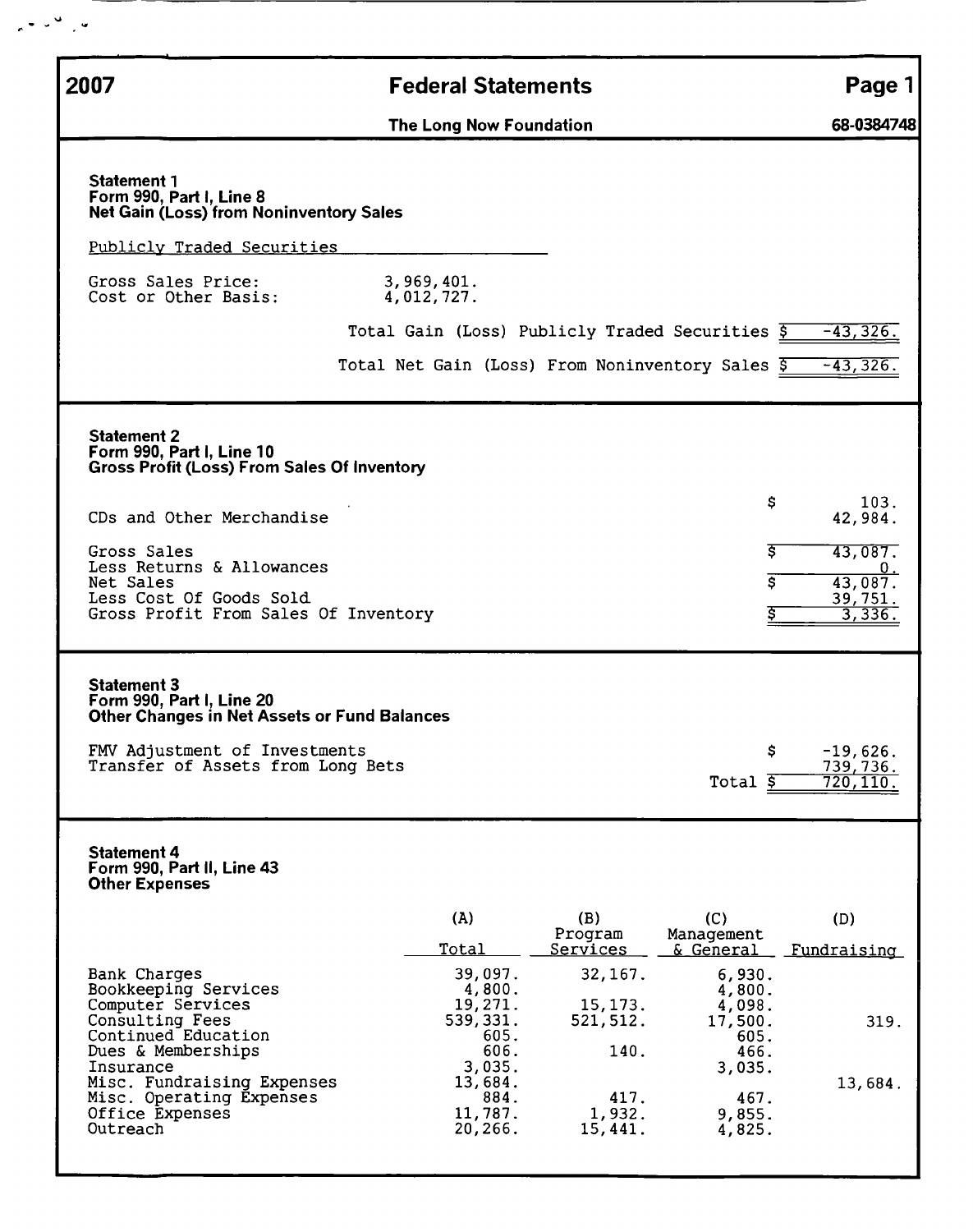| 2007                                     |                                                                                                                                                                                                                                                                                                                                                                                                                                        |                        | <b>Federal Statements</b>           |                                                                   |                                                   | Page 2                                    |
|------------------------------------------|----------------------------------------------------------------------------------------------------------------------------------------------------------------------------------------------------------------------------------------------------------------------------------------------------------------------------------------------------------------------------------------------------------------------------------------|------------------------|-------------------------------------|-------------------------------------------------------------------|---------------------------------------------------|-------------------------------------------|
|                                          |                                                                                                                                                                                                                                                                                                                                                                                                                                        |                        | The Long Now Foundation             |                                                                   |                                                   | 68-0384748                                |
| <b>Other Expenses</b>                    | <b>Statement 4 (continued)</b><br>Form 990, Part II, Line 43                                                                                                                                                                                                                                                                                                                                                                           |                        |                                     |                                                                   |                                                   |                                           |
|                                          | Taxes & Filing Fees                                                                                                                                                                                                                                                                                                                                                                                                                    | Total $\overline{\xi}$ | (A)<br>Total<br>5,691.<br>659,057.5 | (B)<br>Program<br>Services<br>5,259.<br>$592,041.$ $\overline{5}$ | (C)<br>Management<br>& General<br>432.<br>53,013. | (D)<br><u>Fundraising</u><br>14,003.<br>ङ |
| <b>Statement 5</b><br>Form 990, Part III | <b>Organization's Primary Exempt Purpose</b><br>To foster long-term perspective and responsibility.                                                                                                                                                                                                                                                                                                                                    |                        |                                     |                                                                   |                                                   |                                           |
| <b>Statement 6</b>                       | Form 990, Part III, Line a<br><b>Statement of Program Service Accomplishments</b>                                                                                                                                                                                                                                                                                                                                                      |                        |                                     |                                                                   |                                                   | Program                                   |
|                                          |                                                                                                                                                                                                                                                                                                                                                                                                                                        | Description            |                                     |                                                                   | Grants and<br>Allocations                         | Service<br><u>Expenses</u>                |
|                                          | The 10,000 Year Clock Project was conceived by Danny Hillis<br>as a monument to long-term thinking. The design development<br>on the clock began in 01997 and has generated an early<br>prototype, an orrery-like planetary display, and several<br>mechanical and design patents. As the first step toward<br>building the clock, the Foundation has purchased desert<br>mountain land adjoining Great Basin National Park in eastern |                        |                                     |                                                                   |                                                   |                                           |
| Nevada.                                  |                                                                                                                                                                                                                                                                                                                                                                                                                                        |                        |                                     | Includes Foreign Grants: No                                       |                                                   | 792,084.                                  |
| languages.                               | The Foundation's Rosetta Project website is now the largest<br>collection of linguistic data on the Internet. You can<br>view, comment or add to the material collected on over 2300                                                                                                                                                                                                                                                   |                        |                                     |                                                                   |                                                   | 31,494.                                   |
|                                          |                                                                                                                                                                                                                                                                                                                                                                                                                                        |                        |                                     | Includes Foreign Grants: No                                       |                                                   |                                           |
| and rare.                                | Seminars: The purpose of the series is to build a coherent,<br>compelling body of ideas about long-term thinking, to help<br>nudge civilization toward Long Now's goal of making<br>long-term thinking automatic and common instead of difficult                                                                                                                                                                                       |                        |                                     |                                                                   |                                                   | 124, 165.                                 |
|                                          |                                                                                                                                                                                                                                                                                                                                                                                                                                        |                        |                                     | Includes Foreign Grants:                                          | - No                                              |                                           |
|                                          | Other programs that foster long term perspective and<br>responsibility such as the Long Server and a time line tool<br>dubbed Long Viewer as well as grants to explore various<br>aspects of long term thinking.                                                                                                                                                                                                                       |                        |                                     |                                                                   |                                                   | 8,250.                                    |
|                                          |                                                                                                                                                                                                                                                                                                                                                                                                                                        |                        |                                     | Includes Foreign Grants:                                          | No.                                               |                                           |
|                                          |                                                                                                                                                                                                                                                                                                                                                                                                                                        |                        |                                     |                                                                   |                                                   | 0.5<br>955,993.                           |

 $e^{\frac{1}{2}(\mu - \mu)}$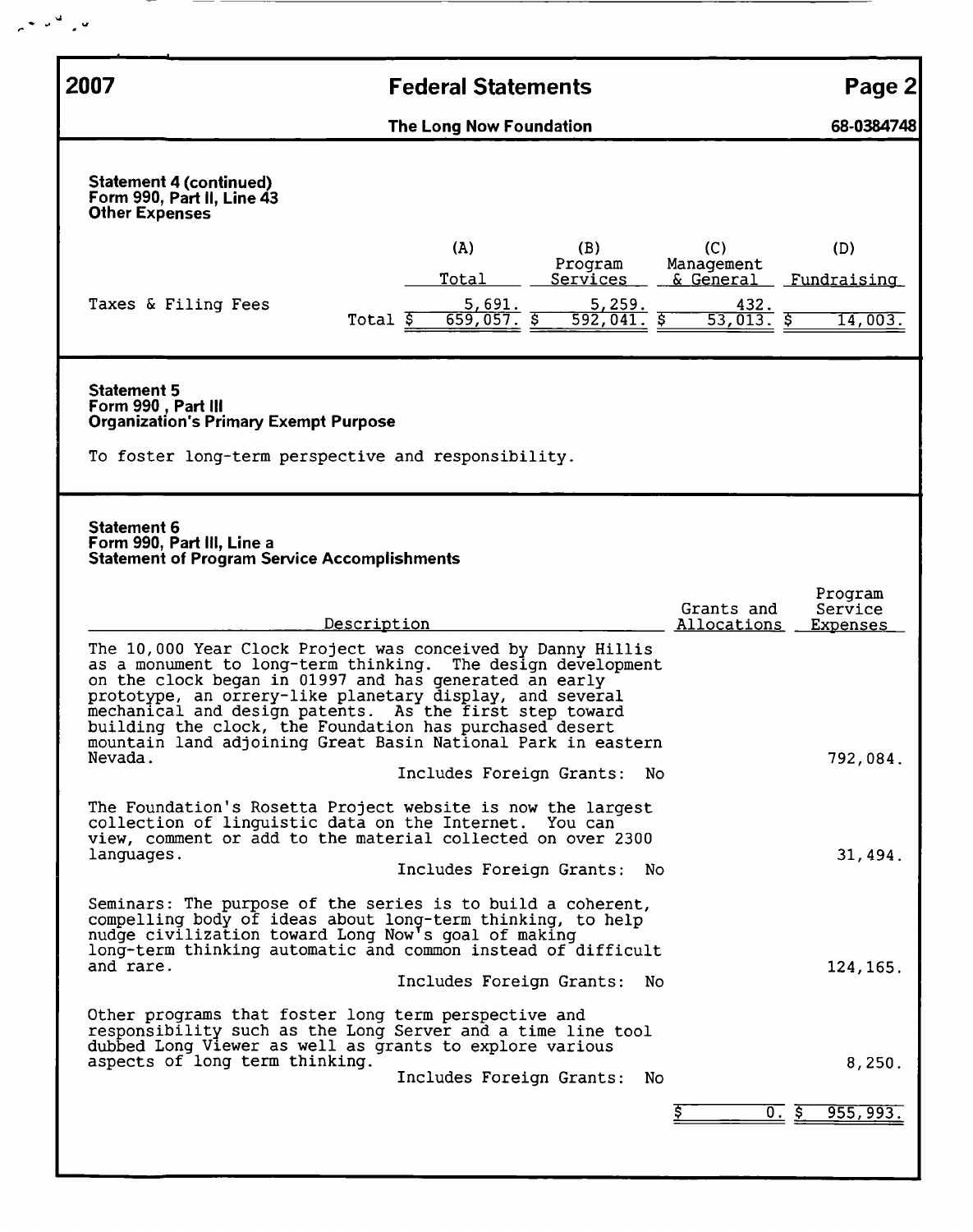$\mathbb{R}^n \times \mathbb{R}^n \times \mathbb{R}^n$ 

## 2007 Federal Statements Page 3

## The Long Now Foundation 68-0384748

--

#### Statement 7 Form 990, Part IV, Line 54a Investments - Publicly Traded Securities

|                                    | Valuation     |              |
|------------------------------------|---------------|--------------|
| <u>Corporate Stocks</u>            | <u>Method</u> | Amount       |
| 1,000 Sh, American Express         | Market Value  | 52,020.<br>s |
| 275 Sh, Baker Hughes Inc           | Market Value  | 22,303.      |
| 1,500 Sh, Bank of America Com      | Market Value  | 61,890.      |
| 500 Sh, Chevron Corp               | Market Value  | 46,665.      |
| 1,850 Sh, Cisco Systems Inc        | Market Value  | 50,079.      |
| 350 Sh, Colgate Palmolive Co       | Market Value  | 27,286.      |
| 300 Sh, Devon Energy Corp          | Market Value  | 26,673.      |
| 1,000 Sh, Gilead Sciences Inc      | Market Value  | 46,010.      |
| 200 Sh, Goldman Sachs Group Inc    | Market Value  | 43,010.      |
| 500 Sh, Laboratory Corp            | Market Value  | 37,765.      |
| 1,250 Sh, Microsoft Corp           | Market Value  | 44,500.      |
| 500 Sh, National Oilwell Varco Inc | Market Value  | 36,730.      |
| 750 Sh, Oneok Partners             | Market Value  | 45,938.      |
| 300 Sh, Pepsi Co                   | Market Value  | 22,770.      |
| 350 Sh, Precision Castparts        | Market Value  | 48,545.      |
| 300 Sh, Procter & Gamble Co        | Market Value  | 22,026.      |
| 1,200 Sh, Qualcomm Inc             | Market Value  | 47,220.      |
| 600 Sh, Techne Corp                | Market Value  | 39,630.      |
| 300 Sh, 3M Co                      | Market Value  | 25,296.      |
| 350 Sh, United Technologies Corp   | Market Value  | 26,789.      |
| 1,000 Sh, Wells Fargo & Co         | Market Value  | 30,190.      |
| 1,000 Sh, Adobe Sys Inc            | Market Value  | 42,730.      |
| 750 Sh, Amer Int'l Group           | Market Value  | 43,725.      |
| 1,200 Sh, Celgene Corp             | Market Value  | 55,452.      |
| 750 Sh, Cerner Corp                | Market Value  | 42,300.      |
| 2,500 Sh, Euroseas Ltd             | Market Value  | 30,875.      |
| 650 Sh, Genco Shipping & Trading   | Market Value  | 35,594.      |
| 75 Sh, Google                      | Market Value  | 51,861.      |
| 800 Sh, Noble Corp                 | Market Value  | 45,208.      |
| 175 Sh, Amazon Inc                 | Market Value  | 16,212.      |
| 800 Sh, Abbott Labs Inc            | Market Value  | 44,920.      |

### Total \$ 1,212,212.

| Corporate Bonds                                                                                                                                                                                                                                                                                                                                                                             | Valuation<br>Method                                                                                                                          | Amount                                                                                               |
|---------------------------------------------------------------------------------------------------------------------------------------------------------------------------------------------------------------------------------------------------------------------------------------------------------------------------------------------------------------------------------------------|----------------------------------------------------------------------------------------------------------------------------------------------|------------------------------------------------------------------------------------------------------|
| 100,000 Sh, Cit Group Inc 5.25% 08/15/09<br>100,000 Sh, HSBC Fin Corp 5.30% 8/15/09<br>100,000 Sh, Wal Mart Inc 4.125% 07/01/10<br>100,000 Sh, Target Corp 7.50% 08/15/10<br>100,000 Sh, Cit Group Inc 5.35% 08/15/11<br>100,000 Sh, Hsbc Fin Corp 5.40% 08/15/11<br>100,000 Sh, WaMu Inc 5.0% 03/22/12<br>100,000 Sh, Gen Elec Co 5.0% 02/01/13<br>100,000 Sh, City Nat Co 5.125% 02/15/13 | Market Value<br>Market Value<br>Market Value<br>Market Value<br>Market Value<br>Market Value<br>Market Value<br>Market Value<br>Market Value | 98,028.<br>101,057.<br>99,768.<br>107, 167.<br>95,866.<br>99, 425.<br>87,000.<br>101,510.<br>99,791. |
|                                                                                                                                                                                                                                                                                                                                                                                             | Total $\overline{s}$                                                                                                                         | 889, 612.                                                                                            |
| Other Publicly Traded Securities                                                                                                                                                                                                                                                                                                                                                            | Valuation<br>Method                                                                                                                          | Amount                                                                                               |
| 3,000 Sh, American Cap Stratqy                                                                                                                                                                                                                                                                                                                                                              | Market Value                                                                                                                                 | 98,880.                                                                                              |
|                                                                                                                                                                                                                                                                                                                                                                                             |                                                                                                                                              |                                                                                                      |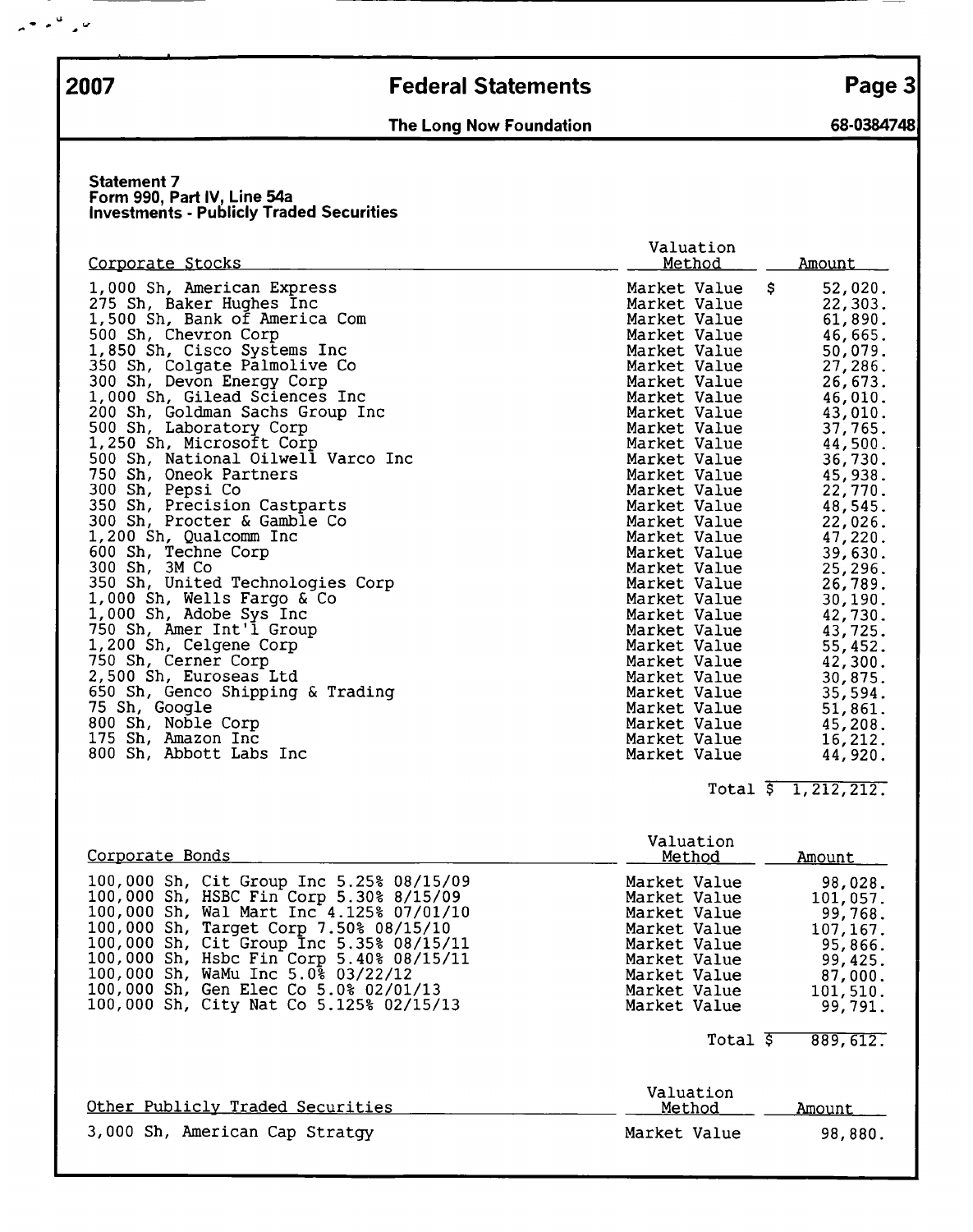$\mathbf{v} = \mathbf{v}^{\mathcal{A}} \mathbf{v}^{\mathcal{B}}$ 

# 2007 Federal Statements Page 4

## The Long Now Foundation 68-0384748

#### Statement 7 (continued) Form 990, Part IV, Line 54a Investments - Publicly Traded Securities

| Other Publicly Traded Securities                                                                                                                                                                                                                                                                                                                                                                                                                                                                                                                                                                                                                                                     | Valuation<br>Method                                                                                                                                                                                                                                                                                                          | Amount                                                                                                                                                                                                                                                                  |
|--------------------------------------------------------------------------------------------------------------------------------------------------------------------------------------------------------------------------------------------------------------------------------------------------------------------------------------------------------------------------------------------------------------------------------------------------------------------------------------------------------------------------------------------------------------------------------------------------------------------------------------------------------------------------------------|------------------------------------------------------------------------------------------------------------------------------------------------------------------------------------------------------------------------------------------------------------------------------------------------------------------------------|-------------------------------------------------------------------------------------------------------------------------------------------------------------------------------------------------------------------------------------------------------------------------|
| 1,700 Sh, AMB Ppty Corp<br>3,050 Sh, Nationwide Health Properties<br>1,750 Sh, Prologis Shs<br>1,000 Sh, SL GReen Rlty Corp<br>1,100 Sh, Simon Ppty Group Inc<br>1,000 Sh, Ishares TR MSCI Emerging Mkts<br>11,524.347 Sh, Julius Baer International<br>4,679.561 Sh, Ladus Rosenberg Int'l Sm<br>2,000 Sh, Powershares Exchange Traded FD<br>2,000 Sh, BAC Cap Tr 6.875%<br>3,000 Sh, Morgan Stanley<br>3,000 Sh, Saturns Goldman Sach<br>900 Sh, Boston Pptys Inc<br>9,000 Sh, Caplease Inc<br>$2,800$ Sh, HCP Inc<br>2,000 Sh, SL Green Rlty Corp Pfd<br>3,000 Sh, Vornado Rlty<br>3,989.305 Sh, Dodge & Cox Int'l Fund<br>Mutual Funds - Bonds<br>Mutual Funds - Growth & Income | Market Value<br>Market Value<br>Market Value<br>Market Value<br>Market Value<br>Market Value<br>Market Value<br>Market Value<br>Market Value<br>Market Value<br>Market Value<br>Market Value<br>Market Value<br>Market Value<br>Market Value<br>Market Value<br>Market Value<br>Market Value<br>Market Value<br>Market Value | 97,852.<br>\$.<br>95,678.<br>110,915.<br>93,460.<br>95,546.<br>150,300.<br>197,297.<br>83, 155.<br>55,380.<br>45,200.<br>52,500.<br>61,050.<br>82,629.<br>75,780.<br>97,384.<br>45,480.<br>59,400.<br>183,588.<br>52,441.<br>26,725.<br>Total $\overline{5}$ 1,860,640. |
| <u>U.S. Government Obligations</u><br>1,000,000 Sh, US Treas 9.125% 5/15/18                                                                                                                                                                                                                                                                                                                                                                                                                                                                                                                                                                                                          | Valuation<br>Method<br>Market Value<br>Total $\overline{s}$                                                                                                                                                                                                                                                                  | <u>Amount</u><br>637,360.<br>637,360.                                                                                                                                                                                                                                   |
|                                                                                                                                                                                                                                                                                                                                                                                                                                                                                                                                                                                                                                                                                      | Publicly Traded Securities $\frac{1}{5}$ 4, 599, 824.                                                                                                                                                                                                                                                                        |                                                                                                                                                                                                                                                                         |
| <b>Statement 8</b><br>Form 990, Part IV, Line 57<br><b>Land, Buildings, and Equipment</b><br>Category<br>Land                                                                                                                                                                                                                                                                                                                                                                                                                                                                                                                                                                        | Accum.<br><b>Basis</b><br>Deprec.                                                                                                                                                                                                                                                                                            | Book<br>Value<br>295,800.                                                                                                                                                                                                                                               |
| Total                                                                                                                                                                                                                                                                                                                                                                                                                                                                                                                                                                                                                                                                                | $\frac{295,800}{295,800}$<br>$rac{5}{5}$<br>\$<br>$\overline{0}$ .                                                                                                                                                                                                                                                           | s<br>Sh<br>295,800.                                                                                                                                                                                                                                                     |
|                                                                                                                                                                                                                                                                                                                                                                                                                                                                                                                                                                                                                                                                                      |                                                                                                                                                                                                                                                                                                                              |                                                                                                                                                                                                                                                                         |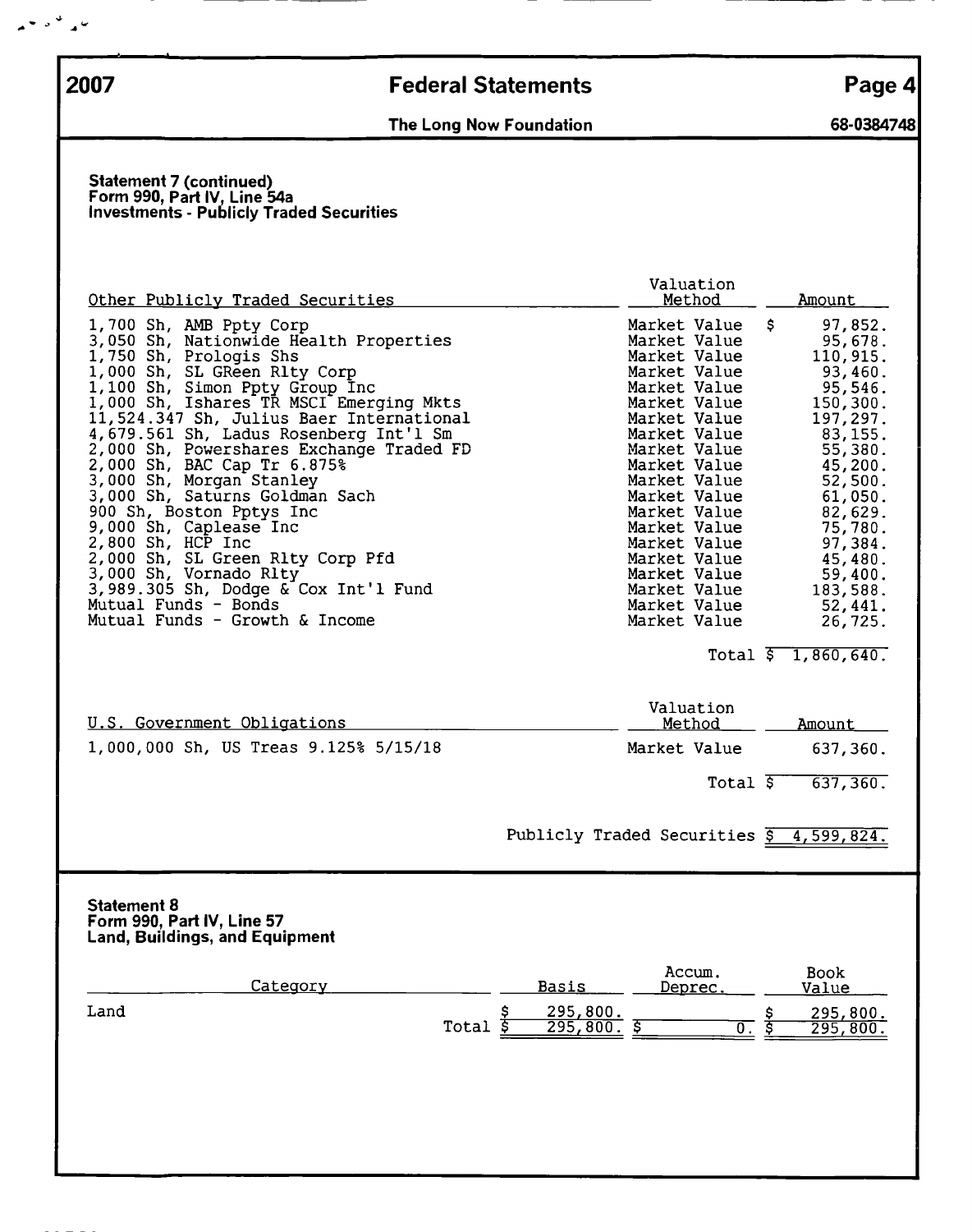| 2007                                                                                           | <b>Federal Statements</b>                      |                   |                                  | Page 5                        |
|------------------------------------------------------------------------------------------------|------------------------------------------------|-------------------|----------------------------------|-------------------------------|
|                                                                                                | The Long Now Foundation                        |                   |                                  | 68-0384748                    |
| <b>Statement 9</b><br>Form 990, Part IV, Line 58<br><b>Other Assets</b>                        |                                                |                   |                                  |                               |
| Deposit<br>Interest Receivable                                                                 |                                                |                   | \$<br>Total $\bar{s}$            | 23,000.<br>16,987.<br>39,987. |
| Statement 10<br>Form 990, Part V-A<br>List of Officers, Directors, Trustees, and Key Employees |                                                |                   |                                  |                               |
| Name and Address                                                                               | Title and<br>Average Hours<br>Per Week Devoted | Compen-<br>sation | Contri-<br>bution to<br>EBP & DC | Expense<br>Account/<br>Other  |
| Alexander Rose<br>Fort Mason Center, Bldg A<br>San Francisco, CA 94123                         | * Executive Dir \$<br>40.00                    | $119,796.$ \$     | $2,982.$ \$                      | 0.                            |
| Stewart Brand<br>Fort Mason Center, Bldg A<br>San Francisco, CA 94123                          | Co-Chair/Pres.<br>10.00                        | 0.                | 0.                               | О.                            |
| W. Daniel Hillis<br>Fort Mason Center, Bldg A<br>San Francisco, CA 94123                       | Co-Chairman<br>10.00                           | 0.                | 0.                               | 0.                            |
| Paul Saffo<br>Fort Mason Center, Bldg A<br>San Francisco, CA 94123                             | Director<br>2.00                               | 0.                | $0$ .                            | 0.                            |
| Kevin Kelly<br>Fort Mason Center, Bldg A<br>San Francisco, CA 94123                            | Sec Treas/Dir<br>2.00                          | 0.                | $0$ .                            | 0.                            |
| Douglas Carlston<br>Fort Mason Center, Bldg A<br>San Francisco, CA 94123                       | Director<br>2.00                               | 0.                | 0.                               | О.                            |
| Peter Schwartz<br>Fort Mason Center, Bldg A<br>San Francisco, CA 94123                         | Director<br>2.00                               | 0.                | 0.                               | О.                            |
| Brian Eno<br>Fort Mason Center, Bldg A<br>San Francisco, CA 94123                              | Director<br>2.00                               | 0.                | 0.                               | 0.                            |
|                                                                                                | Director                                       | 0.                | 0.                               | О.                            |
| Michael Keller<br>Fort Mason Center, Bldg A<br>San Francisco, CA 94123                         | 2.00                                           |                   |                                  |                               |

 $A^{\infty} \wedge \bigwedge^{\infty} A^{\vee}$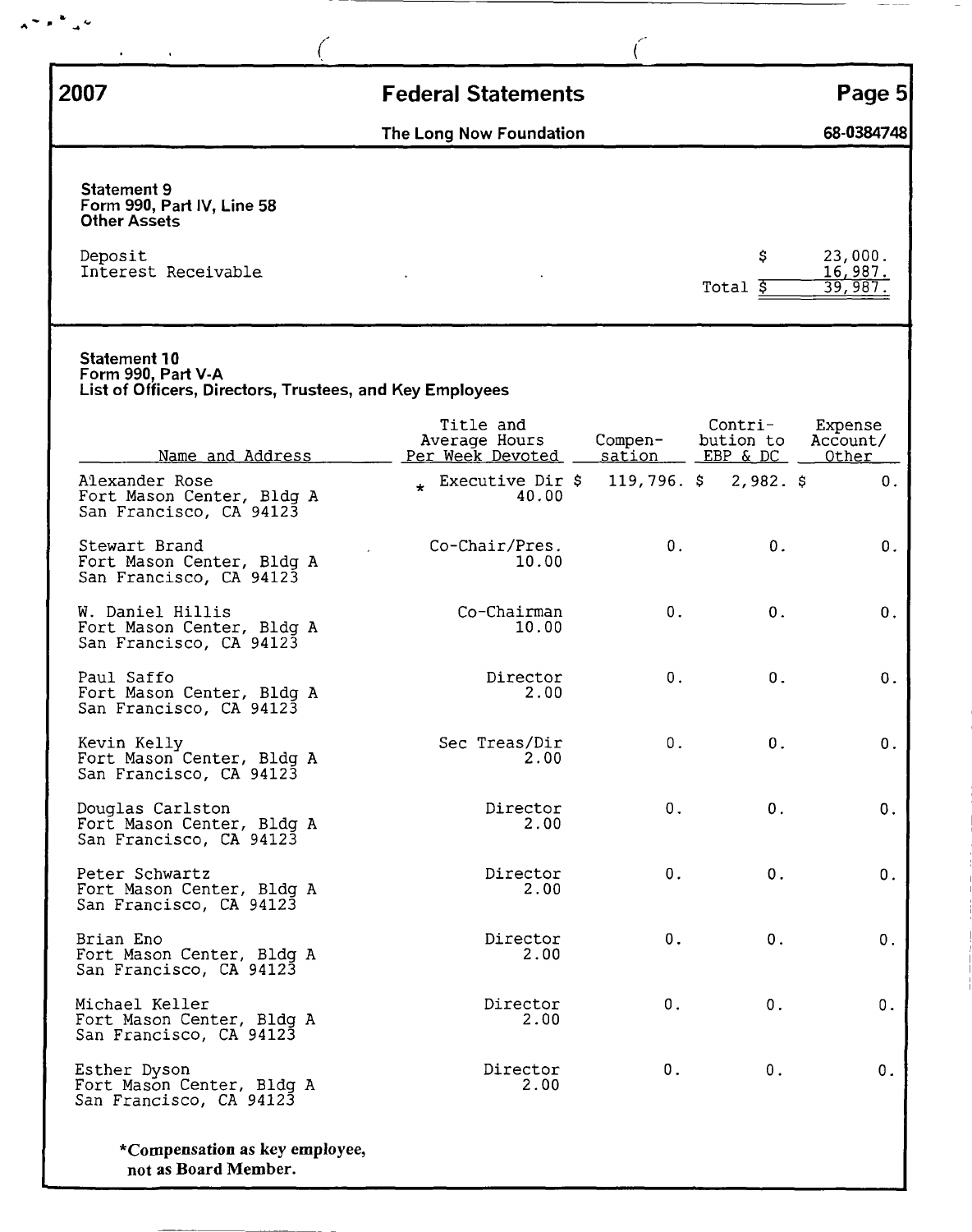| 2007                                                                                                       |           | <b>Federal Statements</b>                                                                                                            |                   |                                  | Page 6                       |
|------------------------------------------------------------------------------------------------------------|-----------|--------------------------------------------------------------------------------------------------------------------------------------|-------------------|----------------------------------|------------------------------|
|                                                                                                            | $\bullet$ | The Long Now Foundation                                                                                                              |                   |                                  | 68-0384748                   |
| Statement 10 (continued)<br>Form 990, Part V-A<br>List of Officers, Directors, Trustees, and Key Employees |           |                                                                                                                                      |                   |                                  |                              |
| <u>Name and Address</u>                                                                                    |           | Title and<br>Average Hours<br>Per Week Devoted                                                                                       | Compen-<br>sation | Contri-<br>bution to<br>EBP & DC | Expense<br>Account/<br>Other |
| David Rumsey<br>Fort Mason Center, Bldg A<br>San Francisco, CA 94123                                       |           | Director \$<br>2.00                                                                                                                  |                   | 0.5<br>0.5                       | $\mathbf 0$ .                |
| Chris Anderson<br>Fort Mason Center, Bldg A<br>San Francisco, CA 94123                                     |           | Director<br>2.00                                                                                                                     | 0 <sub>1</sub>    | $0$ .                            | 0.                           |
| Kim Polese<br>Fort Mason Center, Bldg A<br>San Francisco, CA 94123                                         |           | Director<br>2.00                                                                                                                     |                   | 0.<br>$0.$ .                     | 0.                           |
|                                                                                                            |           | Total \$                                                                                                                             | $119,796.$ $5$    | 2,982.5                          | 0.                           |
|                                                                                                            |           |                                                                                                                                      |                   |                                  |                              |
| <b>Statement 11</b><br>Form 990, Part V-A, Line 75b                                                        |           |                                                                                                                                      |                   |                                  |                              |
|                                                                                                            |           |                                                                                                                                      |                   |                                  |                              |
|                                                                                                            |           |                                                                                                                                      |                   |                                  |                              |
| Name and Relationship                                                                                      |           |                                                                                                                                      |                   |                                  |                              |
| Stewart Brand                                                                                              |           | Also President of Board of Directors of Long Bets.                                                                                   |                   |                                  |                              |
| Douglas Carlston                                                                                           |           | Also member of Board of Directors of Long Bets.                                                                                      |                   |                                  |                              |
| Kevin Kelly                                                                                                |           | Also Treasurer and Secretary of Board of Directors of Long Bets.                                                                     |                   |                                  |                              |
|                                                                                                            |           |                                                                                                                                      |                   |                                  |                              |
| <b>Statement 12</b><br>Form 990, Part VIII                                                                 |           | <b>Relationship of Activities to the Accomplishment of Exempt Purposes</b>                                                           |                   |                                  |                              |
| $Line$ #                                                                                                   |           | Explanation of Activities                                                                                                            |                   |                                  |                              |
| 93a<br>thinking                                                                                            |           | Design, creation and rendering of clock prototypes which enhance long-term                                                           |                   |                                  |                              |
| 93b<br>thinking                                                                                            |           | Sponsorship of a series of seminars dedicated to fostering long-term                                                                 |                   |                                  |                              |
| 102                                                                                                        |           | Incidental sales of CDs of the Clock's chimes and other merchandise<br>related to fostering long-term perspective and responsibility |                   |                                  |                              |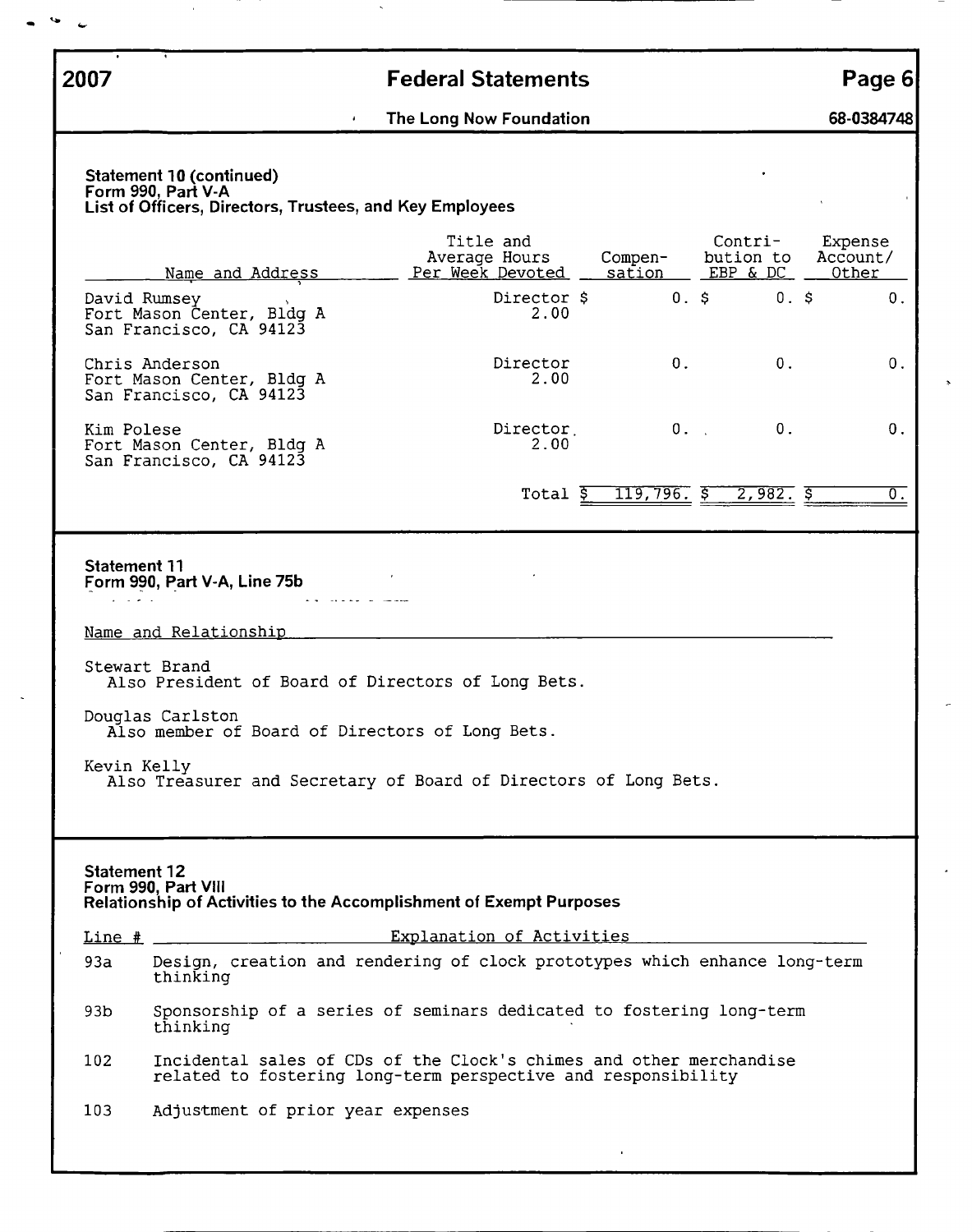| 2007                                                                                                                                                                                                                                           | <b>Federal Statements</b>       |                                                                         |                        | Page 7                                     |
|------------------------------------------------------------------------------------------------------------------------------------------------------------------------------------------------------------------------------------------------|---------------------------------|-------------------------------------------------------------------------|------------------------|--------------------------------------------|
|                                                                                                                                                                                                                                                | The Long Now Foundation         |                                                                         |                        | 68-0384748                                 |
| <b>Statement 13</b><br>Schedule A, Part I<br><b>Compensation of Five Highest Paid Employees</b>                                                                                                                                                |                                 |                                                                         |                        |                                            |
| Name and Address                                                                                                                                                                                                                               | Title & Average<br>Hours Worked | Compen-<br>sation                                                       | Contribut.<br>EBP & DC | Expense<br>Account                         |
| Danielle Engelman<br>Fort Mason Ctr, Landmark<br>Bldg A San Francisco, CA<br>94123                                                                                                                                                             | Comm Dvlpmt Dir<br>40.00        | 59,458.                                                                 | 0.                     | 0.                                         |
| Ben Keating<br>Fort Mason Ctr, Landmark<br>Bldg A San Francisco, CA<br>94123                                                                                                                                                                   | Designer/Sys Ad<br>40.00        | 50,694.                                                                 | 1,632.                 | 0.                                         |
|                                                                                                                                                                                                                                                |                                 | Total $\frac{2}{5}$ 110, 152. $\frac{2}{5}$                             | 1,632.5                | $\overline{0}$ .                           |
| Chris Rand<br>Fort Mason, Bldg A, San Francisco, CA 94123<br>Paulo Salvagione<br>Fort Mason, Bldg A, San Francisco, CA 94123<br>Penguin Automated Systems, Inc.<br>1755 Regional Road 55 San Bruno, Naughton POM<br>2MO Canada<br>Greg Staples |                                 | Clock Machinist<br>Clock Engineer<br>Teleoperation<br>Clock Engineering |                        | 151,882.<br>152,805.<br>57,787.<br>59,259. |
| Fort Mason, Bldg A, San Francisco, CA 94123                                                                                                                                                                                                    |                                 |                                                                         | Total $\overline{S}$   | 421,733.                                   |
|                                                                                                                                                                                                                                                |                                 |                                                                         |                        |                                            |
|                                                                                                                                                                                                                                                |                                 |                                                                         |                        |                                            |

 $\clubsuit$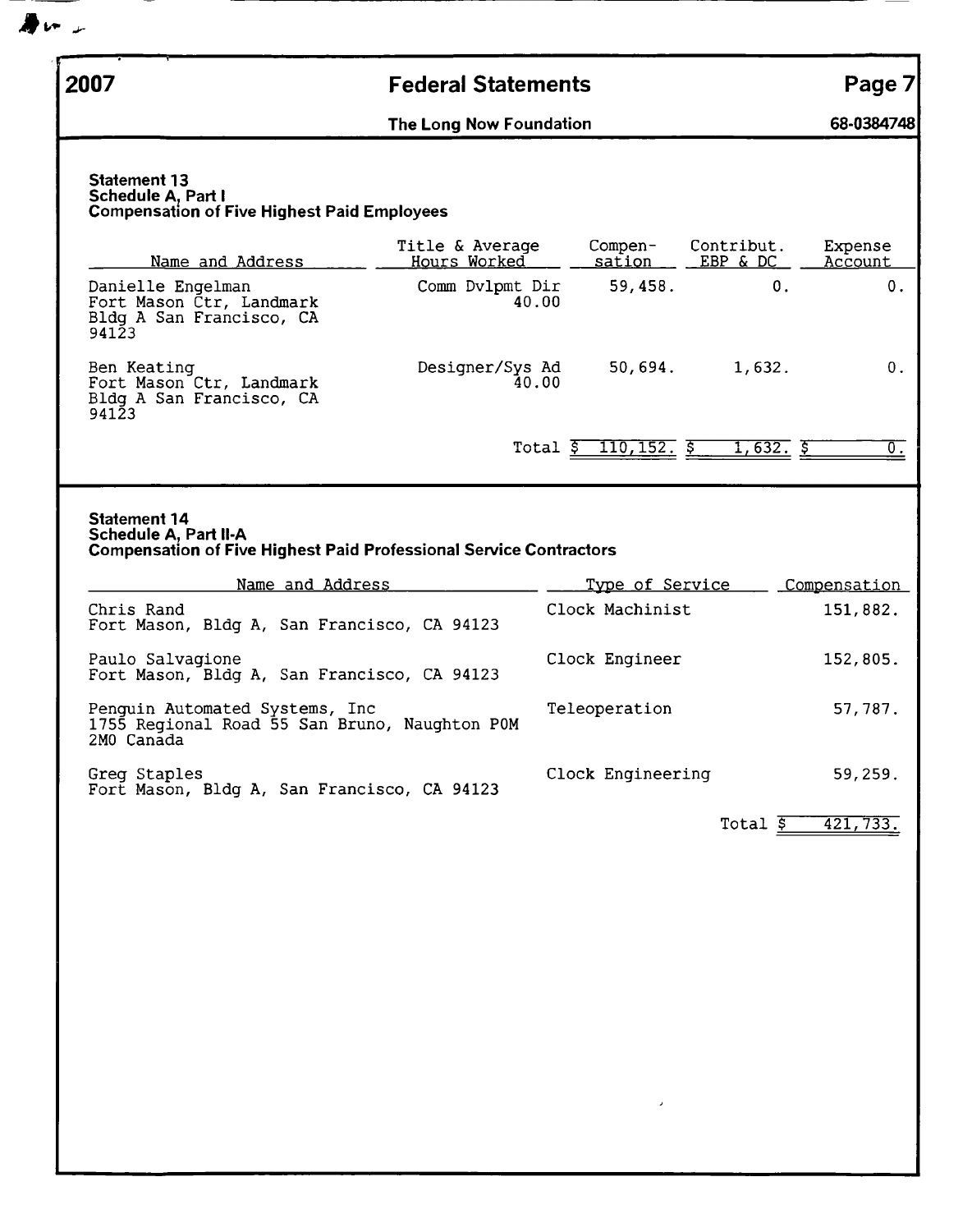| Form 8868<br>(Rev April 2007)                          | Application for Extension of Time To File an<br>Exempt Organization Return                      | OMB No 1545 1709 |
|--------------------------------------------------------|-------------------------------------------------------------------------------------------------|------------------|
| Department of the Treasury<br>Internal Revenue Service | File a separate application for each return.                                                    |                  |
|                                                        | ● If you are filing for an Automatic 3-Month Extension, complete only Part I and check this box |                  |

If you are filing for an Additional (not automatic) 3-Month Extension, complete only Part II (on page 2 of this form)

Do not complete Part Il unless you have already been granted an automatic 3-month extension on a previously filed Form 8868.

Automatic 3-Month Extension of Time. Only submit original (no copies needed). Part I

I only

ΙX

All other corporations (including 1120-C filers), partnerships, REMICS, and trusts must use Form 7004 to request an extension of time to file income tax returns

Electronic Filing (e-file). Generally, you can electronically file Form 8868 if you want a 3-month automatic extension of time to file one of the returns noted below (6 months for section 501(c) corporations required to fi

|                                                                                                                                                                                                                                                                                                                                                                                                                                                                                                                                                                                                                                                                                                                                                                                                                                                              | Name of Exempt Organization                                                            |                                                                                                                                                                                                                                                                                                                                                                                                                                                      |           | Employer identification number |                       |  |  |
|--------------------------------------------------------------------------------------------------------------------------------------------------------------------------------------------------------------------------------------------------------------------------------------------------------------------------------------------------------------------------------------------------------------------------------------------------------------------------------------------------------------------------------------------------------------------------------------------------------------------------------------------------------------------------------------------------------------------------------------------------------------------------------------------------------------------------------------------------------------|----------------------------------------------------------------------------------------|------------------------------------------------------------------------------------------------------------------------------------------------------------------------------------------------------------------------------------------------------------------------------------------------------------------------------------------------------------------------------------------------------------------------------------------------------|-----------|--------------------------------|-----------------------|--|--|
| Type or                                                                                                                                                                                                                                                                                                                                                                                                                                                                                                                                                                                                                                                                                                                                                                                                                                                      |                                                                                        |                                                                                                                                                                                                                                                                                                                                                                                                                                                      |           |                                |                       |  |  |
| print                                                                                                                                                                                                                                                                                                                                                                                                                                                                                                                                                                                                                                                                                                                                                                                                                                                        | The Long Now Foundation                                                                |                                                                                                                                                                                                                                                                                                                                                                                                                                                      |           | 68-0384748                     |                       |  |  |
| File by the<br>due date for                                                                                                                                                                                                                                                                                                                                                                                                                                                                                                                                                                                                                                                                                                                                                                                                                                  | Number, street, and room or suite number If a PO box, see instructions                 |                                                                                                                                                                                                                                                                                                                                                                                                                                                      |           |                                |                       |  |  |
| filing your<br>return See                                                                                                                                                                                                                                                                                                                                                                                                                                                                                                                                                                                                                                                                                                                                                                                                                                    | Fort Mason Center, Landmark Bldg A                                                     |                                                                                                                                                                                                                                                                                                                                                                                                                                                      |           |                                |                       |  |  |
| instructions                                                                                                                                                                                                                                                                                                                                                                                                                                                                                                                                                                                                                                                                                                                                                                                                                                                 | City, town or post office, state, and ZIP code For a foreign address, see instructions |                                                                                                                                                                                                                                                                                                                                                                                                                                                      |           |                                |                       |  |  |
|                                                                                                                                                                                                                                                                                                                                                                                                                                                                                                                                                                                                                                                                                                                                                                                                                                                              | San Francisco, CA 94123                                                                |                                                                                                                                                                                                                                                                                                                                                                                                                                                      |           |                                |                       |  |  |
|                                                                                                                                                                                                                                                                                                                                                                                                                                                                                                                                                                                                                                                                                                                                                                                                                                                              | Check type of return to be filed (file a separate application for each return).        |                                                                                                                                                                                                                                                                                                                                                                                                                                                      |           |                                |                       |  |  |
| $[X]$ Form 990                                                                                                                                                                                                                                                                                                                                                                                                                                                                                                                                                                                                                                                                                                                                                                                                                                               |                                                                                        | Form 990-T (corporation)                                                                                                                                                                                                                                                                                                                                                                                                                             | Form 4720 |                                |                       |  |  |
| Form 990-BL                                                                                                                                                                                                                                                                                                                                                                                                                                                                                                                                                                                                                                                                                                                                                                                                                                                  |                                                                                        | Form 990-T (section 401(a) or 408(a) trust)                                                                                                                                                                                                                                                                                                                                                                                                          | Form 5227 |                                |                       |  |  |
| Form 990-EZ                                                                                                                                                                                                                                                                                                                                                                                                                                                                                                                                                                                                                                                                                                                                                                                                                                                  |                                                                                        | Form 990-T (trust other than above)                                                                                                                                                                                                                                                                                                                                                                                                                  | Form 6069 |                                |                       |  |  |
| Form 990-PF                                                                                                                                                                                                                                                                                                                                                                                                                                                                                                                                                                                                                                                                                                                                                                                                                                                  |                                                                                        | Form 1041-A                                                                                                                                                                                                                                                                                                                                                                                                                                          | Form 8870 |                                |                       |  |  |
| Telephone No. ► $(415)$ 561-6582 _ _ _ _ _ FAX No. ► _ _ _ _ _ _ _ _ _ _ _ _ _ _ _ _ _<br>If the organization does not have an office or place of business in the United States, check this box<br>If this is for a Group Return, enter the organization's four digit Group Exemption Number (GEN) [15] If this is for the whole group,<br>check this box $\blacktriangleright \blacksquare$ . If it is for part of the group, check this box $\blacktriangleright \blacksquare$ and attach a list with the names and EINs of all members<br>the extension will cover.<br>1 I request an automatic 3-month (6 months for a section 501(c) corporation required to file Form 990-T) extension of time<br>until $8/15$ , 20 08, b file the exempt organization return for the organization named above.<br>The extension is for the organization's return for. |                                                                                        |                                                                                                                                                                                                                                                                                                                                                                                                                                                      |           |                                |                       |  |  |
|                                                                                                                                                                                                                                                                                                                                                                                                                                                                                                                                                                                                                                                                                                                                                                                                                                                              |                                                                                        | ► $\begin{array}{ c c c c c }\n\hline\n\text{X} & \text{calendar year 20 } & \text{O7}_{\text{max}} & \text{or} & \text{and ending} & \text{if} & \text{if} & \text{if} & \text{if} & \text{if} & \text{if} & \text{if} & \text{if} & \text{if} & \text{if} & \text{if} & \text{if} & \text{if} & \text{if} & \text{if} & \text{if} & \text{if} & \text{if} & \text{if} & \text{if} & \text{if} & \text{if} & \text{if} & \text{if} & \text{if} & \$ |           |                                |                       |  |  |
|                                                                                                                                                                                                                                                                                                                                                                                                                                                                                                                                                                                                                                                                                                                                                                                                                                                              |                                                                                        | 2 If this tax year is for less than 12 months, check reason.     Initial return     Final return                                                                                                                                                                                                                                                                                                                                                     |           | Change in accounting period    |                       |  |  |
|                                                                                                                                                                                                                                                                                                                                                                                                                                                                                                                                                                                                                                                                                                                                                                                                                                                              | nonrefundable credits. See instructions                                                | 3a If this application is for Form 990-BL, 990-PF, 990-T, 4720, or 6069, enter the tentative tax, less any                                                                                                                                                                                                                                                                                                                                           |           | 3a 5                           | 0.                    |  |  |
|                                                                                                                                                                                                                                                                                                                                                                                                                                                                                                                                                                                                                                                                                                                                                                                                                                                              | made. Include any prior year overpayment allowed as a credit                           | <b>b</b> If this application is for Form 990-PF or 990-T, enter any refundable credits and estimated tax payments                                                                                                                                                                                                                                                                                                                                    |           | 3Ы\$                           | 0.                    |  |  |
| c Balance Due. Subtract line 3b from line 3a. Include your payment with this form, or, if required,<br>deposit with FTD coupon or, if required, by using EFTPS (Electronic Federal Tax Payment System).<br>3c S<br>0.<br>See instructions                                                                                                                                                                                                                                                                                                                                                                                                                                                                                                                                                                                                                    |                                                                                        |                                                                                                                                                                                                                                                                                                                                                                                                                                                      |           |                                |                       |  |  |
| payment instructions                                                                                                                                                                                                                                                                                                                                                                                                                                                                                                                                                                                                                                                                                                                                                                                                                                         |                                                                                        | Caution. If you are going to make an electronic fund withdrawal with this Form 8868, see Form 8453-EO and Form 8879-EO for                                                                                                                                                                                                                                                                                                                           |           |                                |                       |  |  |
| BAA For Privacy Act and Paperwork Reduction Act Notice, see instructions.                                                                                                                                                                                                                                                                                                                                                                                                                                                                                                                                                                                                                                                                                                                                                                                    |                                                                                        |                                                                                                                                                                                                                                                                                                                                                                                                                                                      |           |                                | Form 8868 (Rev 4-2007 |  |  |